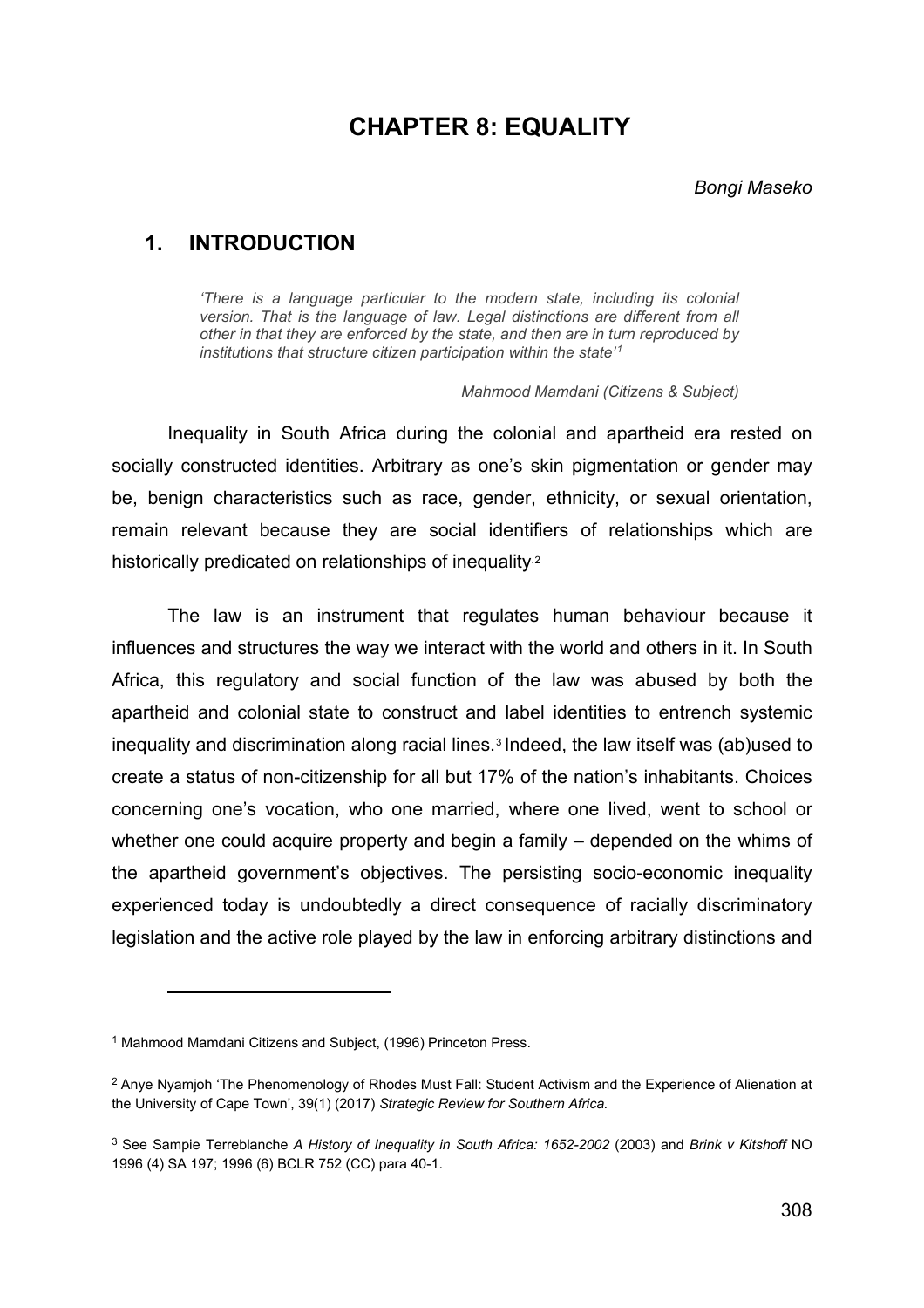discrimination based on socially constructed identities. The Constitution<sup>[4](#page-1-0)</sup> recognises that for constitutional democracy to work properly, ongoing patterns of inequality need to be addressed. This is why the Constitution recognises that equality is an indispensable component of transformative constitutionalism − one which seeks to break down these historical barriers to ensure that equality permeates all social interactions.[5](#page-1-1) Equality is also connected to dignity which is set out in section 1(a) of the Constitution as a foundational constitutional value that influences the interpretation of all constitutional rights.<sup>[6](#page-1-2)</sup> Section 9 of the Bill of Rights, which protects the right to equality, reads as follows:

- 1) Everyone is equal before the law and has the right to equal protection and benefit of the law.
- 2) Equality includes full and equal enjoyment of all rights and freedoms. To promote the achievement of equality, legislative and other measures designed to protect or advance persons, or categories of persons, disadvantaged by unfair discrimination may be taken.
- 3) The state may not unfairly discriminate directly or indirectly against anyone on one or more grounds, including race, gender, sex, pregnancy, marital status, ethnic or social origin, colour, sexual orientation, age, disability, religion, conscience, belief, culture, language and birth.
- 4) No person may unfairly discriminate directly or indirectly against anyone on one or more grounds in terms of subsection (3). National legislation must be enacted to prevent or prohibit unfair discrimination.
- 5) Discrimination on one or more of the grounds listed in subsection (3) is unfair unless it is established that the discrimination is fair

<span id="page-1-0"></span><sup>4</sup> Constitution of the Republic of South Africa, 1996 ('the Constitution')

<span id="page-1-1"></span><sup>5</sup> See Pius Langa 'Transformative Constitutionalism' (2006) 17 *Stell LR 351 and Minister of Home Affairs v Fourie* [2005] ZACC 19; 2006 (1) SA 524 (CC); 2006 (3) BCLR 355 (CC) para 60.

<span id="page-1-2"></span><sup>6</sup> See James Fowkes 'Founding Provisions' in Michael Bishop & Stuart Woolman (eds) *Constitutional Law of South Africa 2 ed* (2013) (Revision Service 5) 13:1 and *S v Makwanyane* 1995 (6) BCLR 665; 1995 (3) SA 391 (CC) para 144 which explains how inherent human dignity affects the interpretation of all constitutional rights. Also see UDM v President RSA 2003 (1) SA 495; 2002 (11) BCLR 1179 (CC) para 18-9.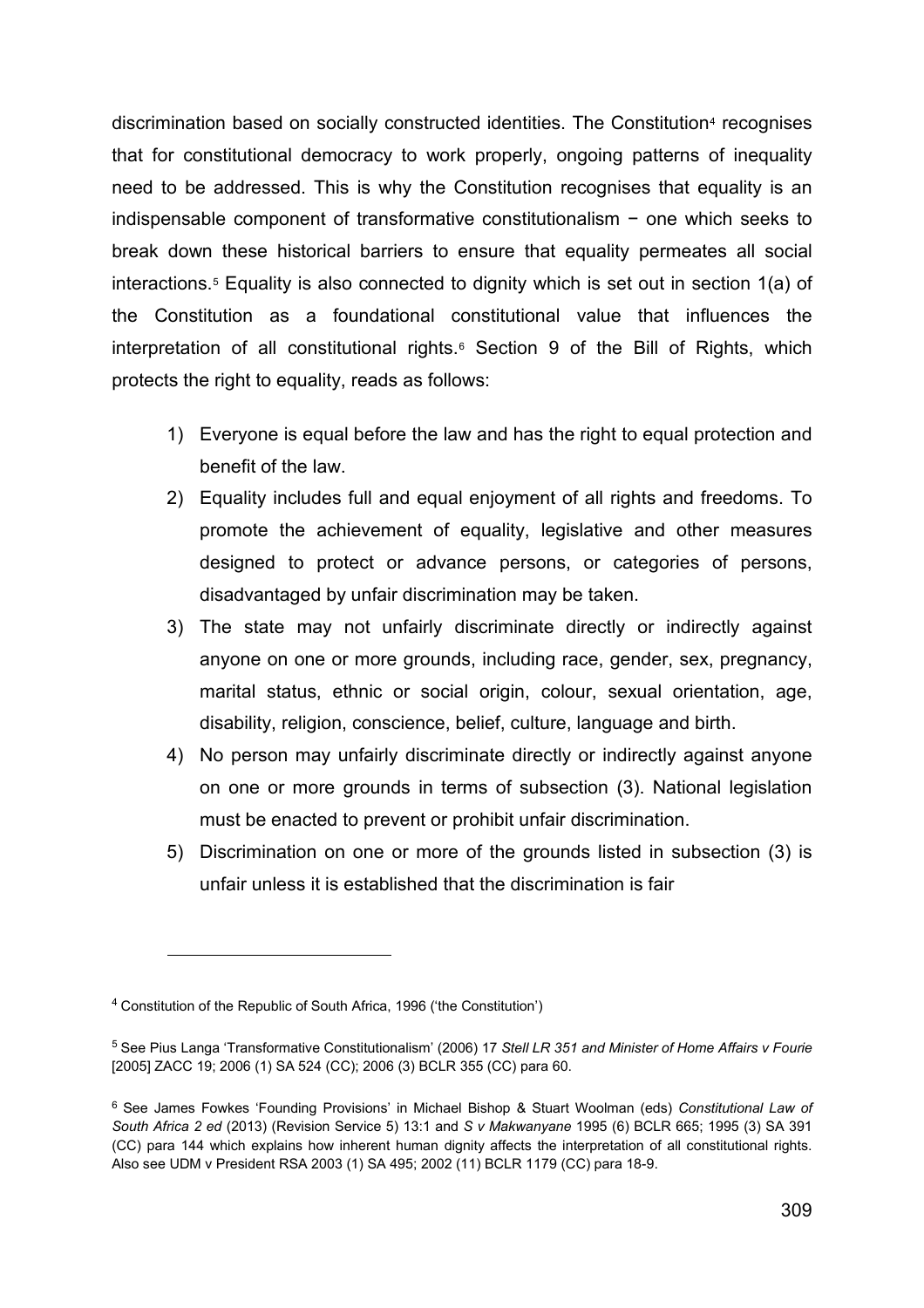The Constitution demands the achievement of equality by protecting it as a justiciable constitutional right and foundational value which underpins the nation's constitutional democracy. However, the more pressing question is, what does the constitutional right to equality entail and how should society go about realising it? This question is unpacked in this chapter which explains what the constitutional right to equality means and how the courts have interpreted it in practice. First, it begins by discussing different jurisprudential and philosophical conceptions of what the right to equality means and should mean. Secondly, it discusses the structure of section 9 of the Constitution, hereinafter referred to as the 'equality clause'. Finally, it discusses the Promotion of Equality and Prevention of Unfair Discrimination Act ('PEPUDA')[7](#page-2-0) and how it relates to the equality clause in practice.



<span id="page-2-0"></span><sup>7</sup> Act 4 of 2000.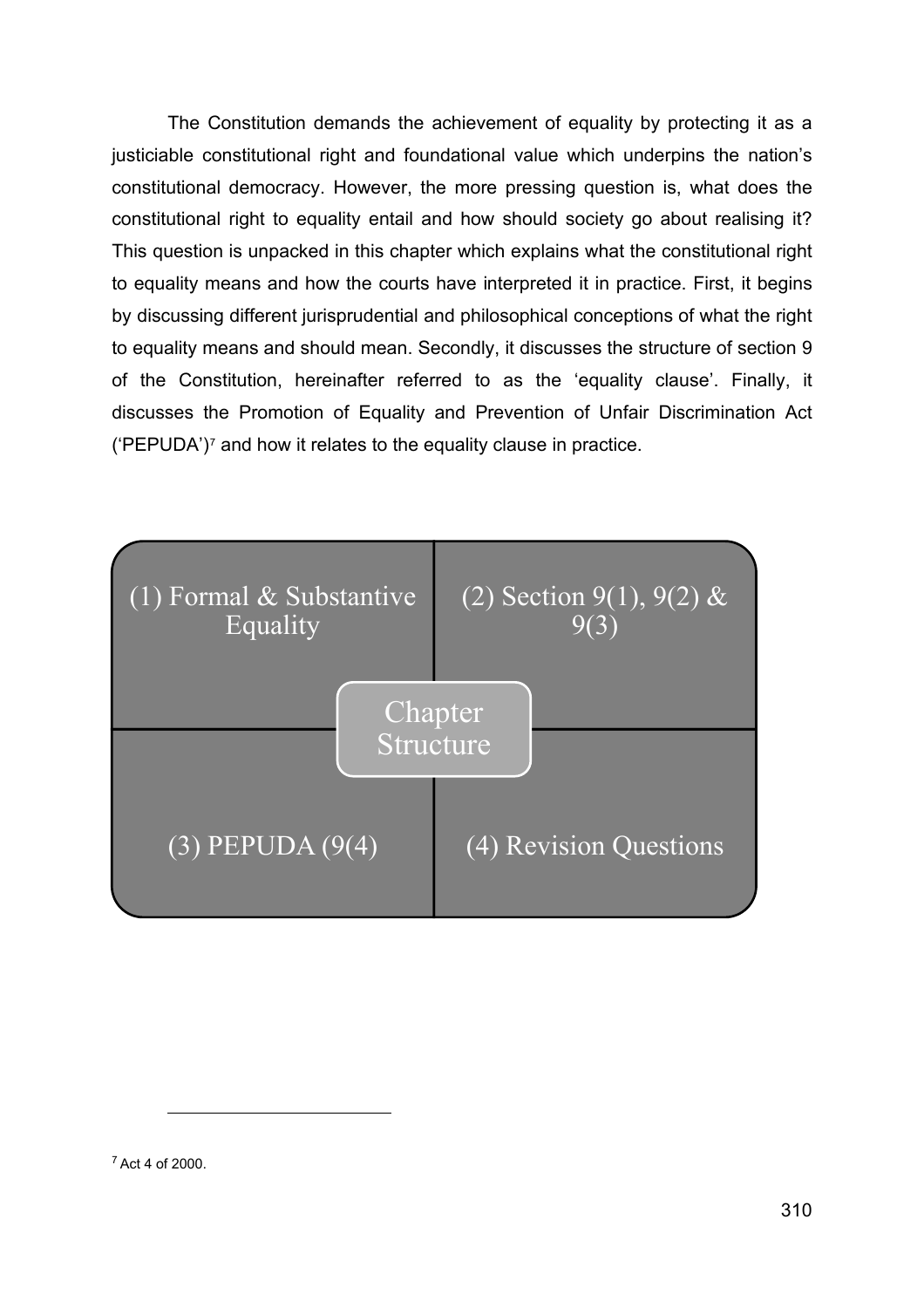# **2. TWO DIFFERENT CONCEPTS OF EQUALITY AND THE VALUES WHICH INFORM ITS INTERPRETATION**

Equality is not easy to define.<sup>[8](#page-3-0)</sup> It is therefore unsurprising that it can mean different things to different people. To properly understand how the courts have interpreted the right to equality, it is first necessary to discuss two conceptions of equality: (a) 'formal equality' and (b) 'substantive equality'.[9](#page-3-1) Both variants, and their implications, are discussed below.

### **(a) Formal Equality**

The essence of formal equality is that 'people who are similarly situated in relevant ways should be treated similarly'.[10](#page-3-2) Formal equality is often traced back to the Greek philosopher Aristotle, who in the *Niomachean Ethics*, defined formal equality as follows: 'When two persons have equal status in at least one normatively relevant aspect, they must be treated equally in this respect'.[11](#page-3-3)

Formal equality therefore requires that similarly situated people are treated the same<sup>[12](#page-3-4)</sup> on the basis that people are equal to the extent the law treats similarly situated people the same way and does not make arbitrary distinctions between them[.13](#page-3-5) Differences in treatment between people are therefore viewed as violations of the right to equality, such as different treatment according to a redress or

<span id="page-3-0"></span><sup>8</sup> See Iain Currie & Johan de Waal *The Bill of Rights Handbook* 6 ed (2013) 210-11.

<span id="page-3-1"></span><sup>9</sup> See A Sen *Inequality Re-examined* (1992) 23-26 and Catherine Albertyn & Beth Goldblatt 'Equality' in Michael Bishop & Stuart Woolman (eds) *Constitutional Law of South Africa* 2 ed 2013 (Revision Service 5) 35:3-35:8.

<span id="page-3-2"></span><sup>&</sup>lt;sup>10</sup> Currie & de Waal op cit note 8 at 210 explain further that a 'logical correlative [of formal equality] is the idea that people who are not similarly situated should be treated dissimilarly'

<span id="page-3-3"></span><sup>&</sup>lt;sup>11</sup> Albertyn and Goldblatt op cit note 9 at 35:12.

<span id="page-3-5"></span><span id="page-3-4"></span><sup>12</sup> Currie & de Waal op cit note 8.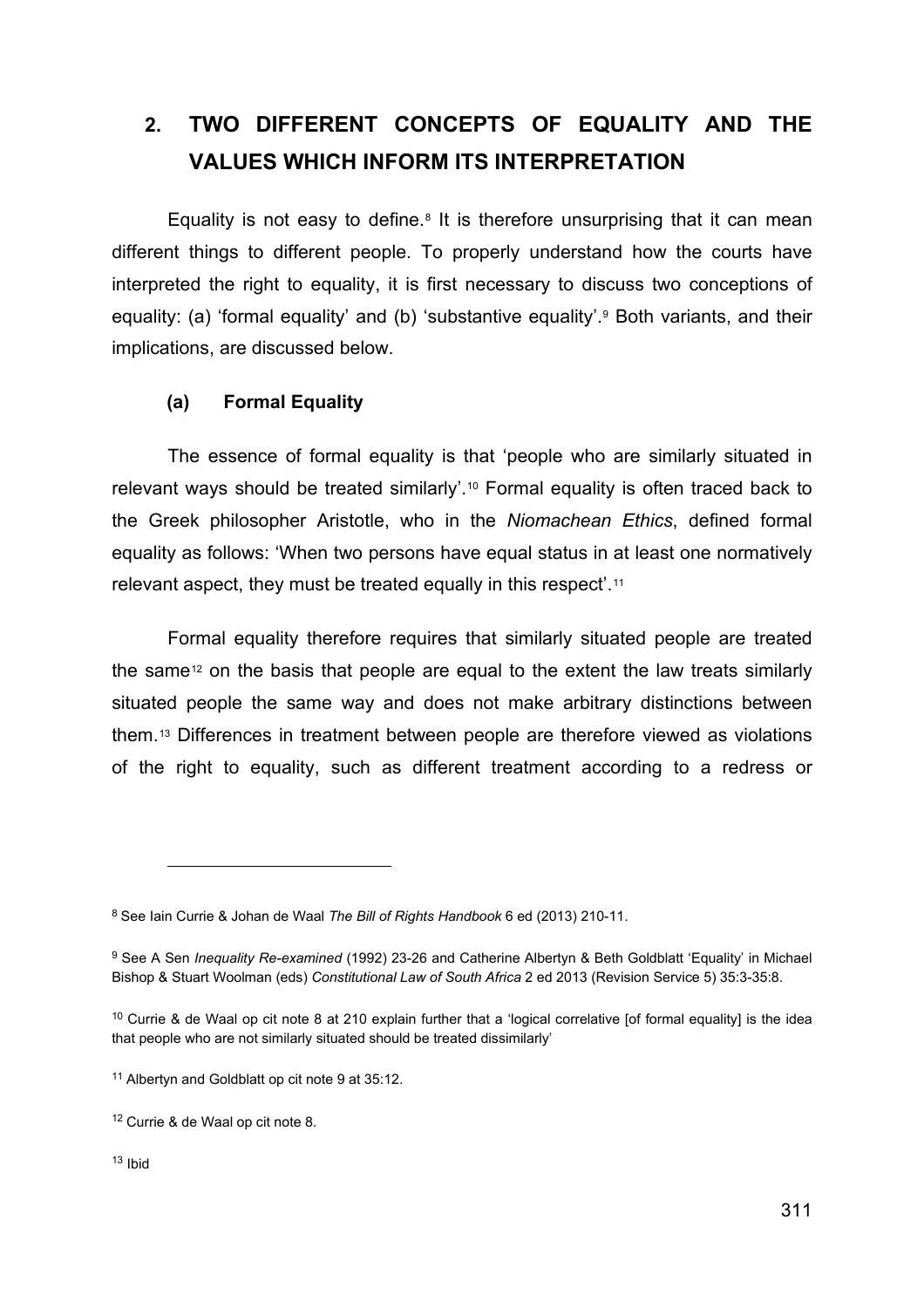affirmative action programmes[.14](#page-4-0) This means formal equality, for the most part, simply requires that the law act neutrally between different groups.<sup>[15](#page-4-1)</sup> This has resulted in some authors arguing that 'formal equality' is therefore nothing more than an extension of the rule of law[.16](#page-4-2) This is because, so the argument goes, any law that treats similarly situated people differently would be irrational, and therefore unlawful, because it would violate the rule that all public power must be rationally exercised for a proper and legitimate purpose.[17](#page-4-3) However, formal equality does not – and does not purport to – explain *how* we should determine when two people/groups are equal in a 'normative respect' or how we should determine when, if ever, it would morally or legally permissible to distinguish between them'.

This shortfall of formal equality can be illustrated by the following example. The Minister of Sports introduces new regulations and to regulate chess and rugby in South Africa. One regulation states that, 'all registered rugby union players must undergo concussion testing twice a year to be eligible for Olympic selection' (you can assume rugby and chess will represent South Africa at the Olympics). Notice that this rule does not require chess players to undergo compulsory concussion testing twice a year to be eligible for Olympic selection. There are two ways someone who subscribes to formal equality could respond to this scenario: (a) that the rule violates the right to equality because it treats rugby players and chess players differently or (b) that the rule does not violate the right to equality because rugby and chess players are not similarly situated. However, regardless of the position the subscriber

<span id="page-4-0"></span><sup>14</sup> See Albertyn & Goldblatt op cit note 9 at 35:7 who explain '. . . formal equality cannot tolerate differences: affirmative action measures are seen as forms of discrimination, rather than as efforts to further a commitment to equality'. Also see *Minister of Finance v van Heerden* 2004 (6) SA 121 (CC); 2004 (11) BCLR 1125 (CC) para 30. The *Van Heerden* case is discussed in more detail below where section 9(2) of the Constitution is discussed.

<span id="page-4-1"></span><sup>15</sup> See Pierre de Vos 'Equality, Human Dignity and Privacy Rights' in Pierre de Vos & Warren *Freedman (eds) South African Constitutional Law in Context* (2014) 420-2.

<span id="page-4-2"></span><sup>16</sup> See Cathi Albertyn 'Equality' MH Cheadle, DM Davis & NRL Haysom *South African Constitutional Law: The Bill of Rights* (2018) 4:20-4:21 and Currie & de Waal op cit note 8 at 222.

<span id="page-4-3"></span><sup>17</sup> See *Pharmaceutical Manufacturers Association of SA: in re ex parte President RSA* 2000 (2) SA 674; 2000 (3) BCLR 241 (CC) para 85 and President RSA v SARFU 2000 (1) SA 1; 1999 (10) BCLR 1059 (CC) para 148.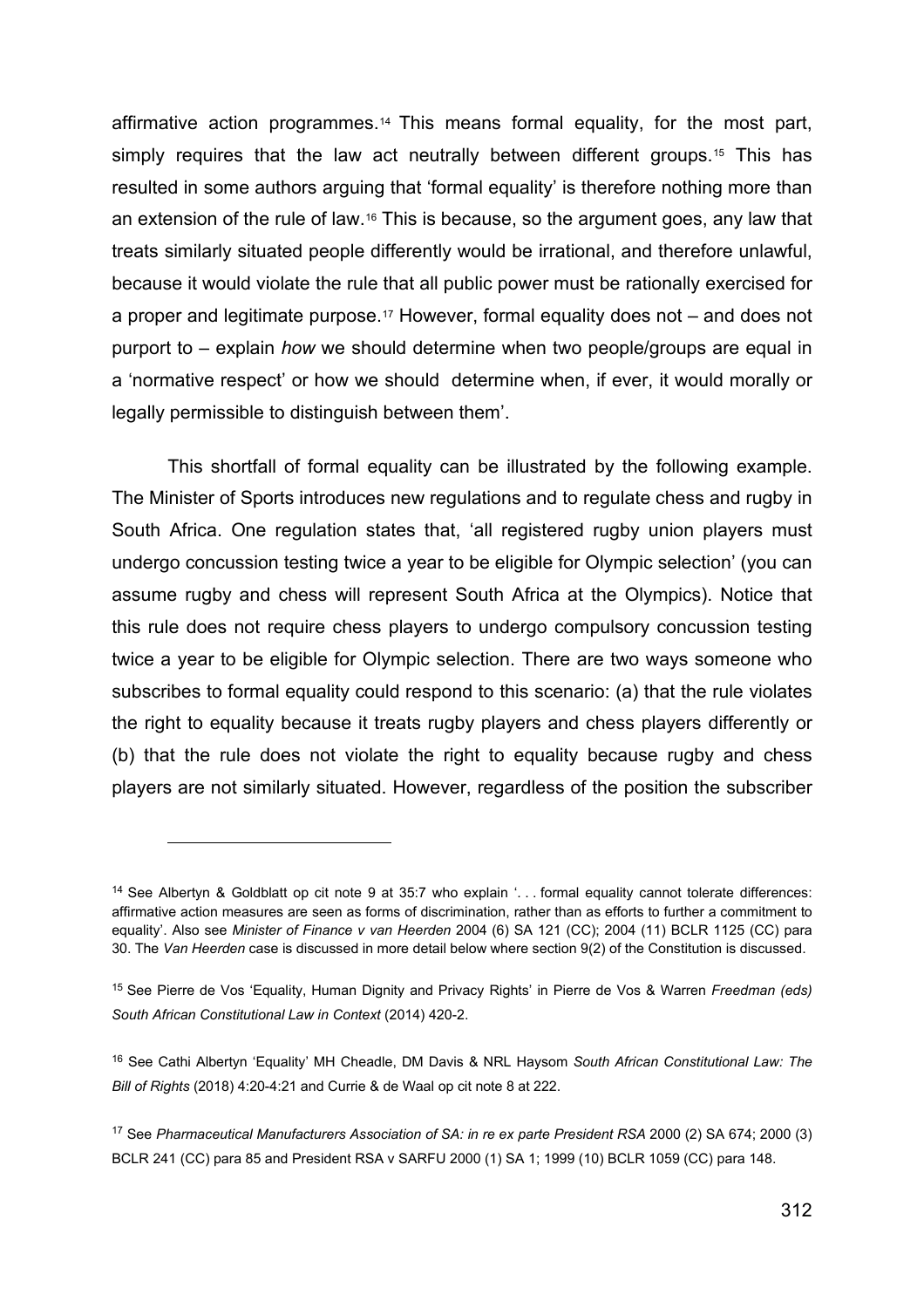to formal equality may take, they would find it difficult to rely solely on the doctrine of formal equality to tell us *why* rugby and chess players are similarly situated or not. This is because formal equality cannot speak to whether the criterion applied is itself objectionable. It therefore tells us little when trying to assess whether the rule is formally equal or formally unequal. In other words, it does not tell us how it was determined that two situations/circumstances share normatively relevant attributes. Formal equality therefore cannot tell us why it is objectionable to treat people differently based on their gender, class or skin colour. For instance: it cannot tell us why it is *always* morally and legally impermissible to treat people belonging to different races or genders differently, when different treatment is undertaken to promote socially legitimate ends or how this determination should be made.[18](#page-5-0)

History demonstrates that such normative value judgements are often guided by the socio-economic and political environment where a particular legal rule may find application.[19](#page-5-1) For example: if societal institutions create an internalised discourse that women and men are different in normatively relevant respects ('that women are inferior') that could create a 'justification' for treating men and women differently. This is the central rationale (or 'justification') for patriarchy and misogyny. It is the reason why people were inhumanely denied civil, social, material and political rights because of the colour of their skin or their sex and gender. Our Constitution responds to this situation of inequality by introducing variants of formal equality insofar as it recognises that all people are equal bearers of the rights it protects. Section 7 of the Constitution recognises this by stating that 'this Bill of Rights is a cornerstone of democracy in South Africa. It enshrines the rights of all people in our country and affirms the democratic values of human dignity, equality and freedom'.

By enshrining the rights of all people in South Africa, the Constitution

<span id="page-5-0"></span><sup>18</sup> See Albertyn & Goldblatt op cit note 9 at 35:13-35:15.

<span id="page-5-1"></span><sup>19</sup>Ibid at 35:3-35:4. For instance, contrast the decision of the United States Supreme Court in *Plessy v. Ferguson*, 163 U.S. 537 (1896) which concluded that the doctrine of 'separate but equal' did not violate the constitutional right to equality, whilst the same court in Brown v Board of Education 347 U.S. 483 (1954) concluded that the 'separate but equal' doctrine was a violation of the constitutional right to equality in overturning *Plessy*.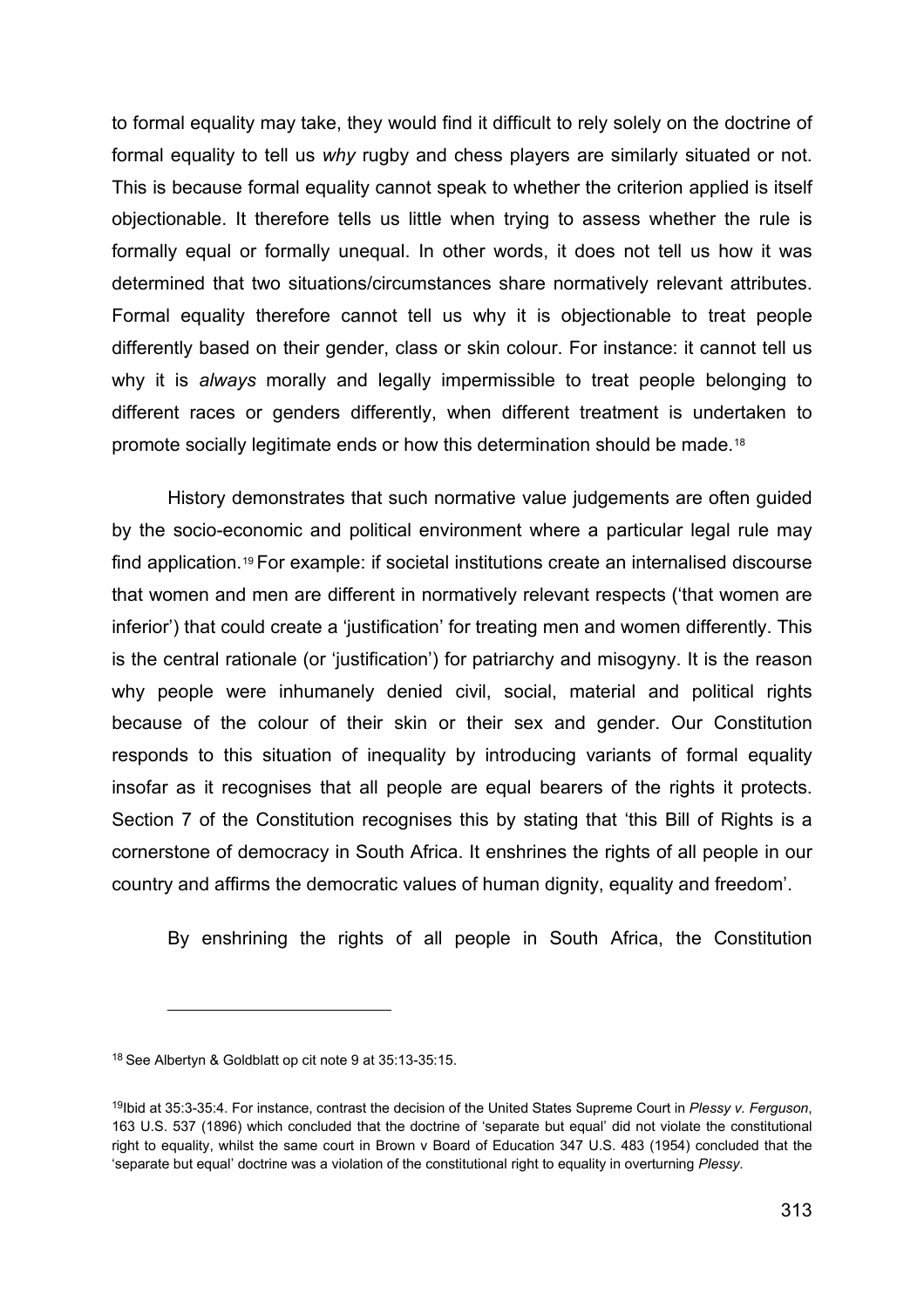recognises that all its people are all equal bearers of the rights the it enshrines.[20](#page-6-0) However, the consistent application and conferring of rights on all people is not the only thing the Constitution seeks to do. It also recognises that one of its principal objectives is the achievement of equality, illustrated by section 9(2) of the Bill of Rights which states that 'equality also includes the full and equal enjoyment of all rights and freedoms' and section 1(a) which states that the 'achievement of equality' is a foundational constitutional value. This raises three questions. First, how can the constitutional objective of (substantive) equality be achieved?) Secondly, how can we ensure that all people fully and equally enjoy all the rights and freedoms the Constitution guarantees? Thirdly, what conditions are necessary for every citizen to enjoy all these 'rights and freedoms'? Boiled down to its essence, all three questions require us to ask, 'equality of what'?<sup>[21](#page-6-1)</sup> The answer to such a complex question largely depends on the substantive principles that underpin different theoretical approaches to equality.

#### **(b) Substantive Equality**

'Formal equality' can be contrasted with the second view of equality known as 'substantive equality'[.22](#page-6-2) Substantive equality is different to formal equality because it recognises that it may be necessary to treat people differently to ensure that all people become substantively equal. In other words: 'substantive equality requires the law to ensure equality of outcome and is prepared to tolerate different treatment to achieve this goal'.[23](#page-6-3) The Constitutional Court ('CC') has unequivocally held that

<span id="page-6-0"></span><sup>&</sup>lt;sup>20</sup> However, as explained in chapter seven, whilst all people benefit from the majority of constitutional rights, some rights only benefit a narrower and more specific category of beneficiary. However, the right to equality is not such a right because it is for the benefit of 'everyone'.

<span id="page-6-1"></span><sup>&</sup>lt;sup>21</sup> See Albertyn op cit note 16 at 4:4-4:5. The phrase 'equality of what' was coined by Amartya Sen op cit note 9.

<span id="page-6-2"></span><sup>22</sup> See Currie & de Waal op cit note 8 at 213-15.

<span id="page-6-3"></span><sup>&</sup>lt;sup>23</sup> Ibid at 213. On the philosophical and legal difference between 'equality of outcome' versus 'equality of opportunity', see Cathi Albertyn 'Substantive Equality and Transformation in South Africa' (2007) 23 *SAJHR* 253 and T Loenen 'The Equality Clause in the South African Constitution: Some Remarks from a Comparative Perspective' (1997) 13 *SAJHR* 401.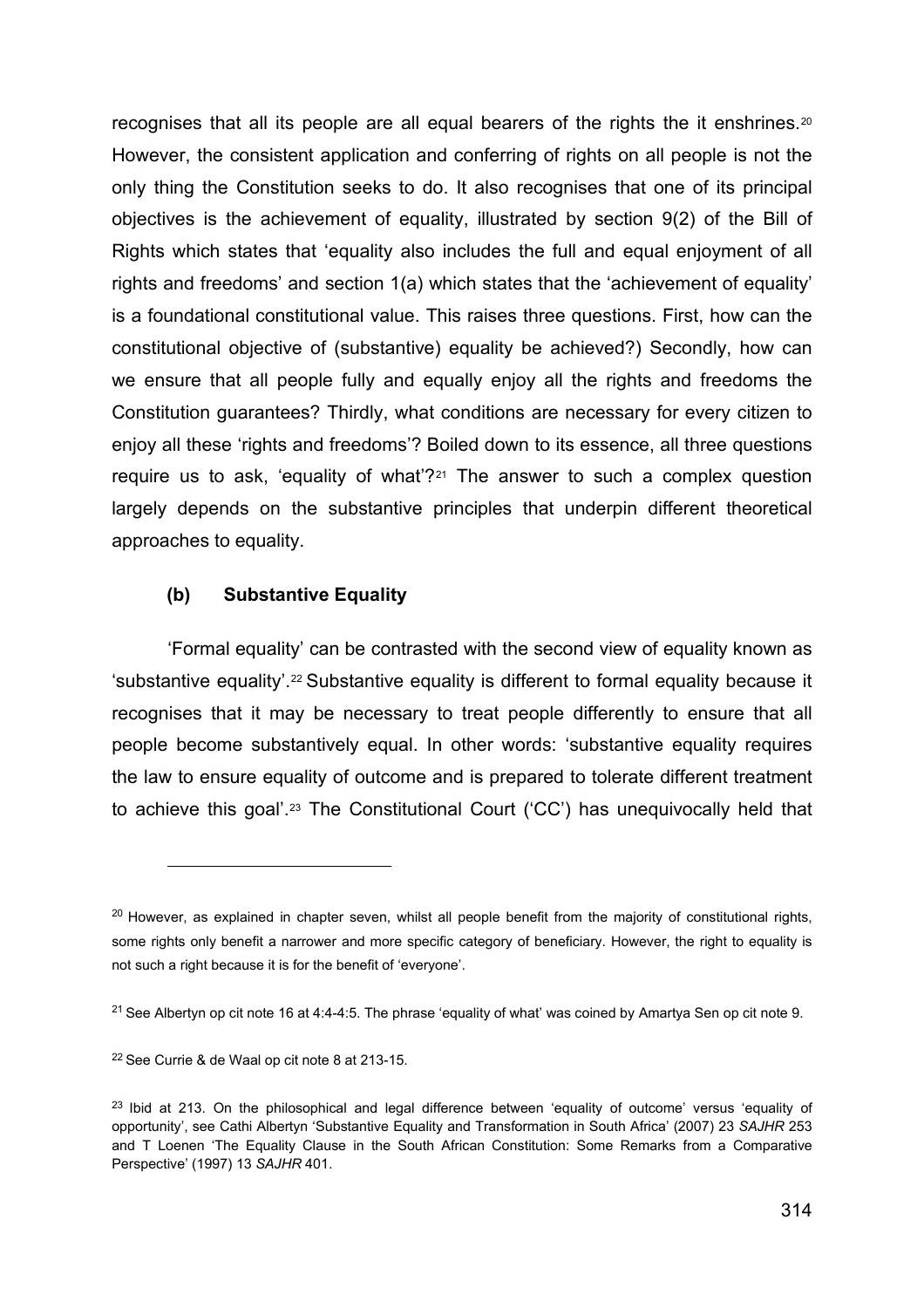equality must be interpreted in a 'substantive' and not a 'formal way'.<sup>[24](#page-7-0)</sup> This is because it has unequivocally held that different treatment between groups is not necessarily a violation (or aberration) of the right to equality. Rather, it is an intrinsic part of the constitutional objective of achieving true substantive equality.[25](#page-7-1) In *National Coalition for Gay and Lesbian Equality v Minister of Justice* the court explained this as follows:

> *'Particularly in a country such as South Africa, persons belonging to certain categories have suffered considerable unfair discrimination in the past. It is insufficient for the Constitution merely to ensure, through its Bill of Rights, that statutory provisions which have caused such unfair discrimination in the past are eliminated. Past unfair discrimination frequently has ongoing negative consequences, the continuation of which is not halted immediately when the initial causes thereof are eliminated, and unless remedied, may continue for a substantial time and even indefinitely. Like justice, equality delayed is equality denied.*' *[26](#page-7-2)*

In *Minister of Finance v Van Heerden*, the court further explained the meaning of the constitutional conception of substantive equality:

> *'This substantive notion of equality recognises that besides uneven race, class and gender attributes of our society, there are other levels and forms of social differentiation and systematic under-privilege, which still persist. The Constitution enjoins us to dismantle them and to prevent the creation of new patterns of disadvantage. It is therefore incumbent on courts to scrutinise in each equality claim the situation of the complainants in society; their history and vulnerability; the history, nature and purpose of the discriminatory practice and whether it ameliorates or adds to group disadvantage in real life context, in order to determine its fairness or otherwise in the light of the values of our Constitution.'* [27](#page-7-3)

Aside from the *National Coalition* and *Van Heerden* cases, referred to above, a vast array of case law shows us that the courts have consistently affirmed that the constitutional right to equality must be interpreted to best promote substantive

<span id="page-7-0"></span><sup>24</sup> See President RSA v Hugo 1997 (6) BCLR 708; 1997 (4) SA 1 (CC) para 41; *National Coalition for Gay and Lesbian Equality v Minister of Justice* 1999 (1) SA 6; 1998 (12) BCLR 1517 (CC) para 60-1; *SAPS v Solidarity obo Barnard* 2014 (6) SA 123 (CC); [2014] 11 BLLR 1025 (CC) para 28-35; *Bato Star v Minister of Environmental Affairs* 2004 (4) SA 490 (CC); 2004 (7) BCLR 687 (CC) para 74. For a further discussion, see Albertyn op cit note 16 at 4:4-4:7.

<span id="page-7-1"></span><sup>25</sup> See *Barnard* ibid and Van Heerden supra note 14.

<span id="page-7-2"></span><sup>26</sup> *National Coalition* supra note 24 at para 60.

<span id="page-7-3"></span><sup>27</sup> *Van Heerden* supra note 14 at para 27.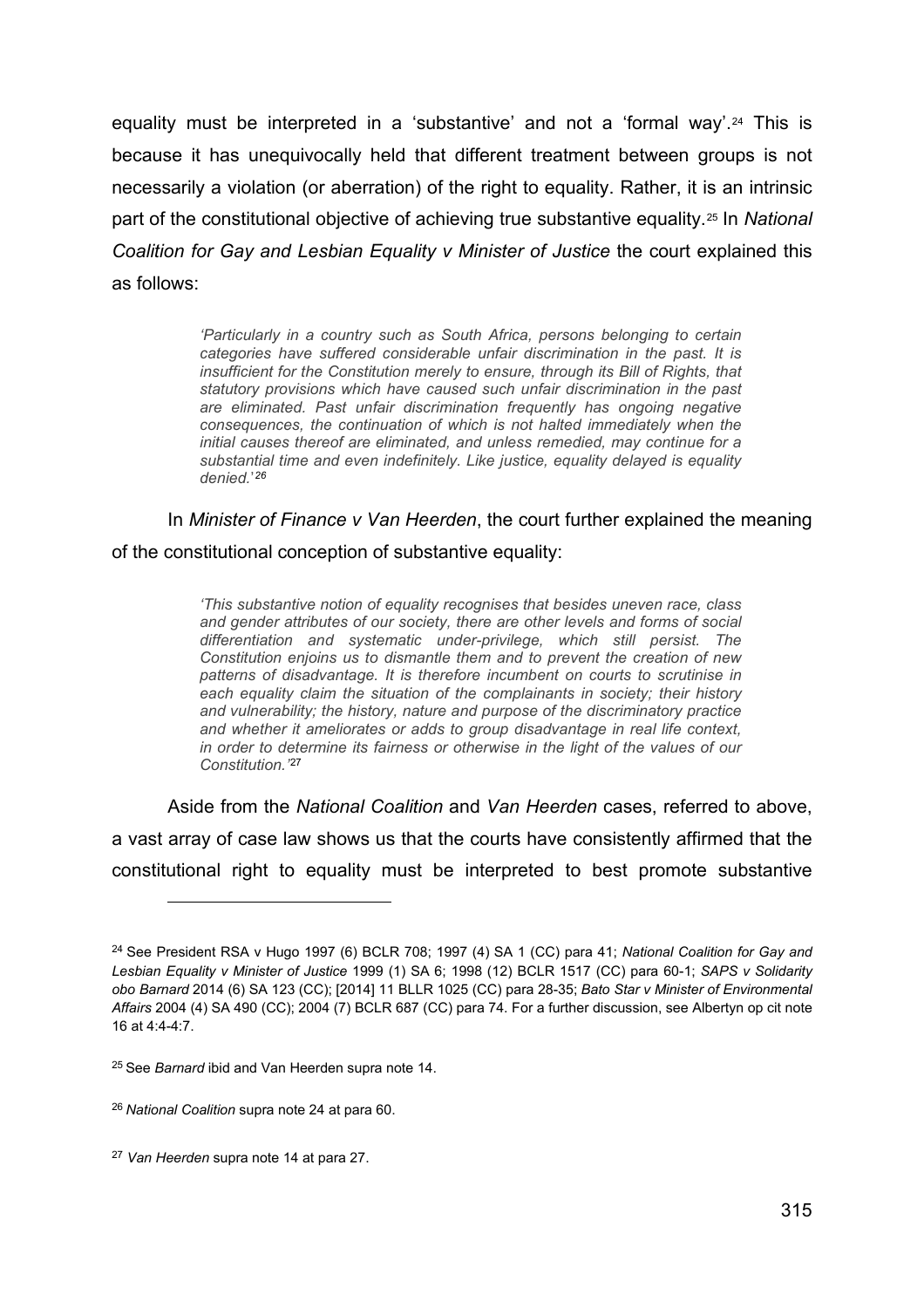equality.[28](#page-8-0) The essence of what this all means is that the courts have consistently accepted that the right to equality does not only entail treating people in a formally equal way ('formal equality') but that it also requires the state – and even private people[29](#page-8-1) – to take steps to ensure all people are substantively equal and that differential treatment between groups may be necessary to achieve this goal.<sup>30</sup> In other words: a central objective of the Constitution is to rectify historical patterns of inequality and ensure the law can respond equally to the needs and interests of all people subject to it.[31](#page-8-3)

But how does it purport to do this? In answering this question, constitutional values which inform the right of equality are of central interpretative assistance.<sup>[32](#page-8-4)</sup> This is because, as explained above, several founding constitutional values not only inform the interpretation of all constitutional rights but are also enforceable rights themselves. For example: dignity (section 10) and equality (section 9) are founding constitutional values and rights which influence our understanding of what the right to equality protects.[33](#page-8-5) This requires us to ask the following question: what does the constitutional right to equality protect in a democratic South Africa? Part of the answer lies in examining the relationship between the *right* to equality and the

<span id="page-8-0"></span><sup>28</sup> See the authorities cited above at footnote 24.

<span id="page-8-1"></span> $29$  For example: chapter three of the Employment Equity Act 55 of 1998 requires designated employers to implement affirmative action measures to advance racial and gender diversity in the workplace. Also see the discussion of the concept of 'reasonable accommodation' in *Pillay v MEC for Education*: KZN 2008 (1) SA 474 (CC); 2008 (2) BCLR 99 (CC) para 72-9.

<span id="page-8-2"></span><sup>30</sup> *Hugo and National Coalition* supra note 24.

<span id="page-8-3"></span><sup>31</sup> *Van Heerden* supra note 14. Also see *Stoman v Minister of Safety and Security* 2002 (3) SA 468 (T) and the discussion of this case in Currie & de Waal op cit note 8 at 243.

<span id="page-8-4"></span><sup>32</sup> See Fawkes op cit note 6.

<span id="page-8-5"></span><sup>33</sup> See *Makwanyane* supra note 6 and *Van Heerden* supra note 14 at para 22 ('Thus the achievement of equality is not only a guaranteed and justiciable right in our Bill of Rights but also a core and foundational value; a standard which must inform all law and against which all law must be tested for constitutional consonance').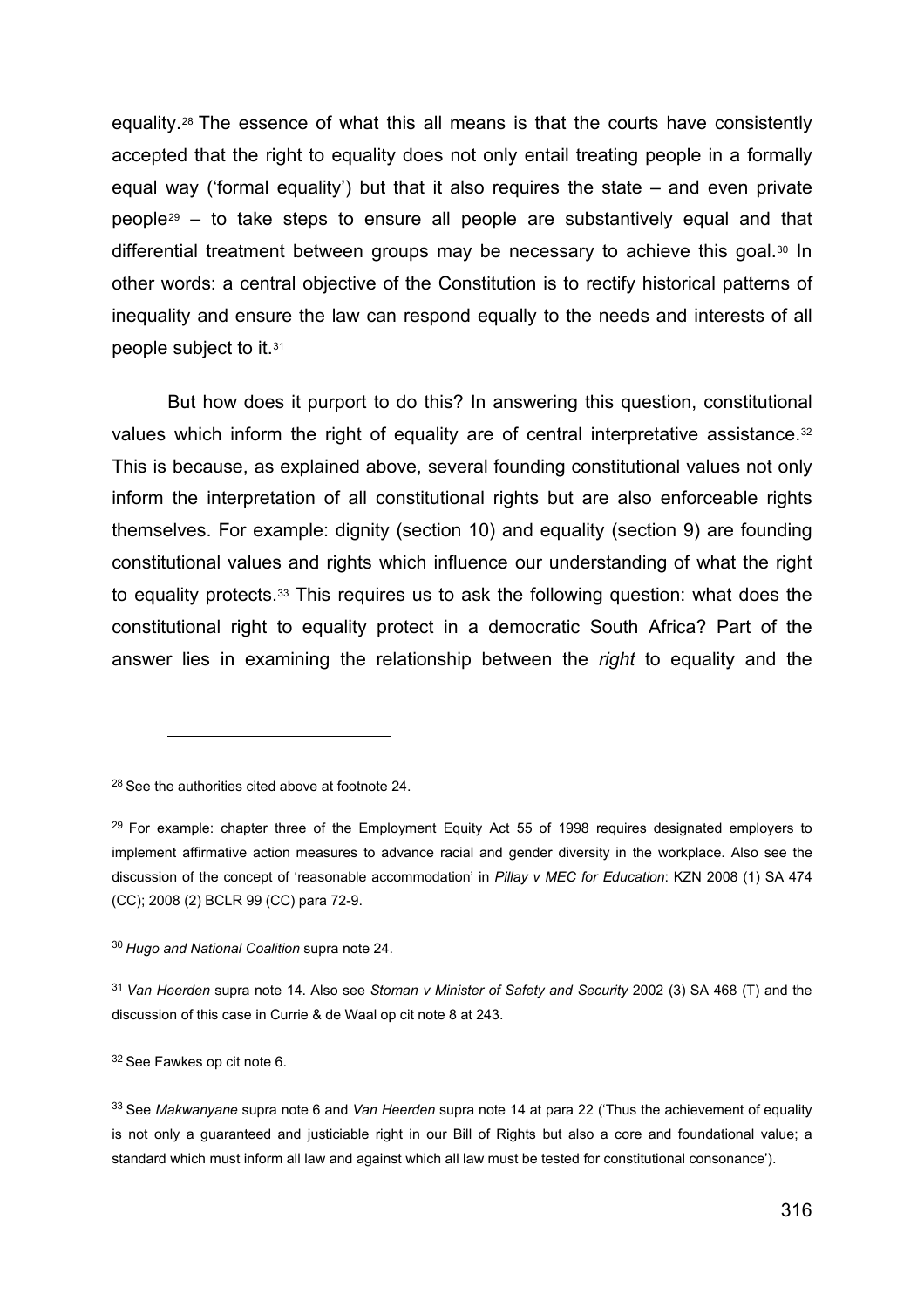constitutional *values* of human dignity and dignity. The relationship between equality rand these two foundational constitutional values is explained immediately below.

## **(c) Connection Between the Value of Human Dignity and the Right to Equality**

Until recently – at least in a historical sense – it was assumed that human beings were inherently unequal on the assumption that there was a natural human hierarchy which made some people superior to others. The idea of inherent inequality between human beings has gradually eroded with the development of human rights discourse and the assumption that equality is the natural order in a civilised society.<sup>[34](#page-9-0)</sup> This new assumption means that all people – simply by virtue of been human – have inherent human dignity and moral value worthy of protection. This has become the point of departure in human rights discourse and South African constitutional law.[35](#page-9-1)

Our courts have explicitly endorsed the proposition that the achievement of equality entails recognising the equal moral worth of all human beings.[36](#page-9-2) In developing case law around the right to equality, courts often flesh out its meaning by examining its connection with the founding constitutional value of human dignity.<sup>[37](#page-9-3)</sup> This interpretative approach to equality needs to be understood in the context of the atrocities of apartheid, which stripped the vast majority of people of their personhood

<span id="page-9-0"></span><sup>34</sup> See Laurie Ackerman, *Human Dignity: Lodestar for Equality in South Africa* (2012) who comprehensively explains the influence of human dignity upon human rights discourse and law.

<span id="page-9-1"></span><sup>35</sup> Ibid. For example: Art 1 of the United Nations Universal Declaration of Human Rights states 'all human beings are born free and equal in dignity and rights'. See further *Dawood v Minister of Home Affairs* 2000 (3) SA 936; 2000 (8) BCLR 837 (CC) para 34-5 and Stuart Woolman 'Dignity' in Stuart Woolman & Michael Bishop (eds) *Constitutional Law of South Africa* 2 ed (2013) Revision Service 5 at 36:1.

<span id="page-9-2"></span><sup>36</sup> See *van Heerden* supra note 14 at para 22 and *Satchwell v President RSA* 2002 (6) SA 1; 2002 (9) BCLR 986 (CC) para 17.

<span id="page-9-3"></span><sup>37</sup>See *Hugo* supra note 24 at para 41 and *Harksen v Lane NO* 1997 (11) BCLR 1489; 1998 (1) SA 300 (CC) para 50.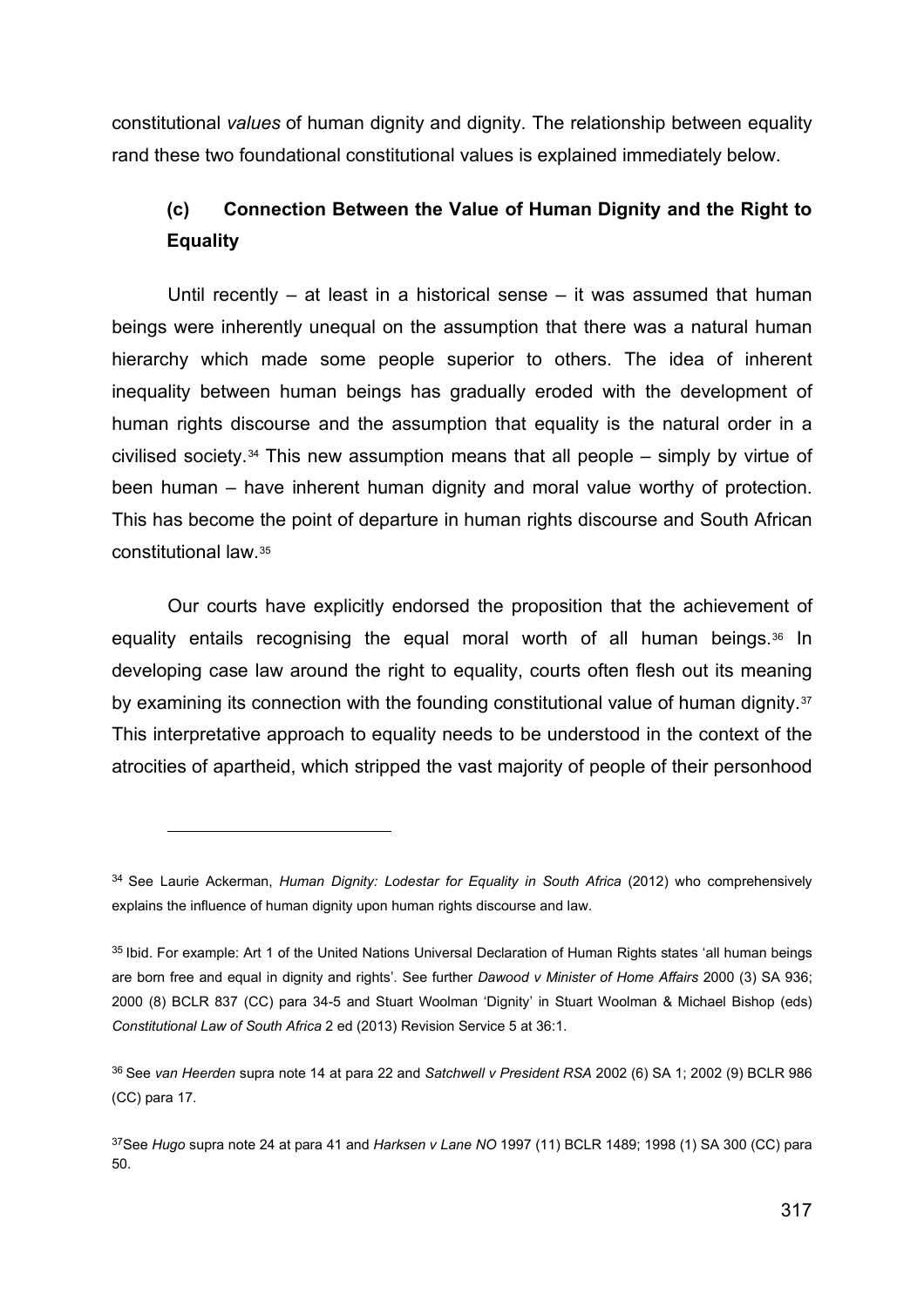and intrinsic moral worth.<sup>[38](#page-10-0)</sup> This is because apartheid rested on the premise that the moral worth of all people was not worthy of equal protection, a premise which required the apartheid state to reinforce the arbitrary social constructs which it created.[39](#page-10-1) In *President RSA v Hugo,* the CC explained this fundamental connection between human dignity and equality in the following words:

> *'The prohibition on unfair discrimination seeks not only to avoid discrimination against people who are members of disadvantaged groups. It seeks more than that. At the heart of the prohibition of unfair discrimination lies a recognition that the purpose of our new constitutional and democratic order is the establishment of a society where all human beings will be accorded equal dignity and respect regardless of their membership of different groups.'* [40](#page-10-2)

In SAPS v Solidarity obo Barnard, the CC expanded on the connection between dignity and equality which it first drew in *Hugo,* as follows:

> *'Our constitutional democracy is founded on explicit values. Chief of these, for present purposes, are human dignity and the achievement of equality in a nonracial, non-sexist society under the rule of law. The foremost provision in our equality guarantee is that everyone is equal before the law and is entitled to equal protection and benefit of the law. But, unlike other constitutions, ours was designed to do more than record or confer formal equality.'* [41](#page-10-3)

Another example of the court drawing express connections between the value of human dignity and the right to equality comes from *Prinsloo v Van der Linde*  where it remarked:

> *'We are emerging from a period of our history during which the humanity of the majority of the inhabitants of this country was denied. They were treated as not having inherent worth; as objects whose identities could be arbitrarily defined by those in power rather than as persons of infinite worth. In short, they were denied recognition of their inherent dignity.' [42](#page-10-4)*

<span id="page-10-2"></span><sup>40</sup> Supra note 24 at para 41.

<span id="page-10-3"></span><sup>41</sup> Supra note 24.

<span id="page-10-0"></span><sup>38</sup> *Brink v Kitshoff NO* 1996 (4) SA 197; 1992 (6) BCLR 752 (CC) para 33 and 40 and *Prinsloo v van der Linde* 20 and 31-2.

<span id="page-10-1"></span><sup>39</sup> See *Moseneke v [The] Master of the High Court* 2001 (2) BCLR 103; 2001 (2) SA 18 (CC) para 20-22 and *Bhe v Magistrate Khayelitsha* 2005 (1) SA 580 (CC); 2005 (1) BCLR 1 (CC) para 48-51.

<span id="page-10-4"></span><sup>42</sup> Supra note 38 at para 31.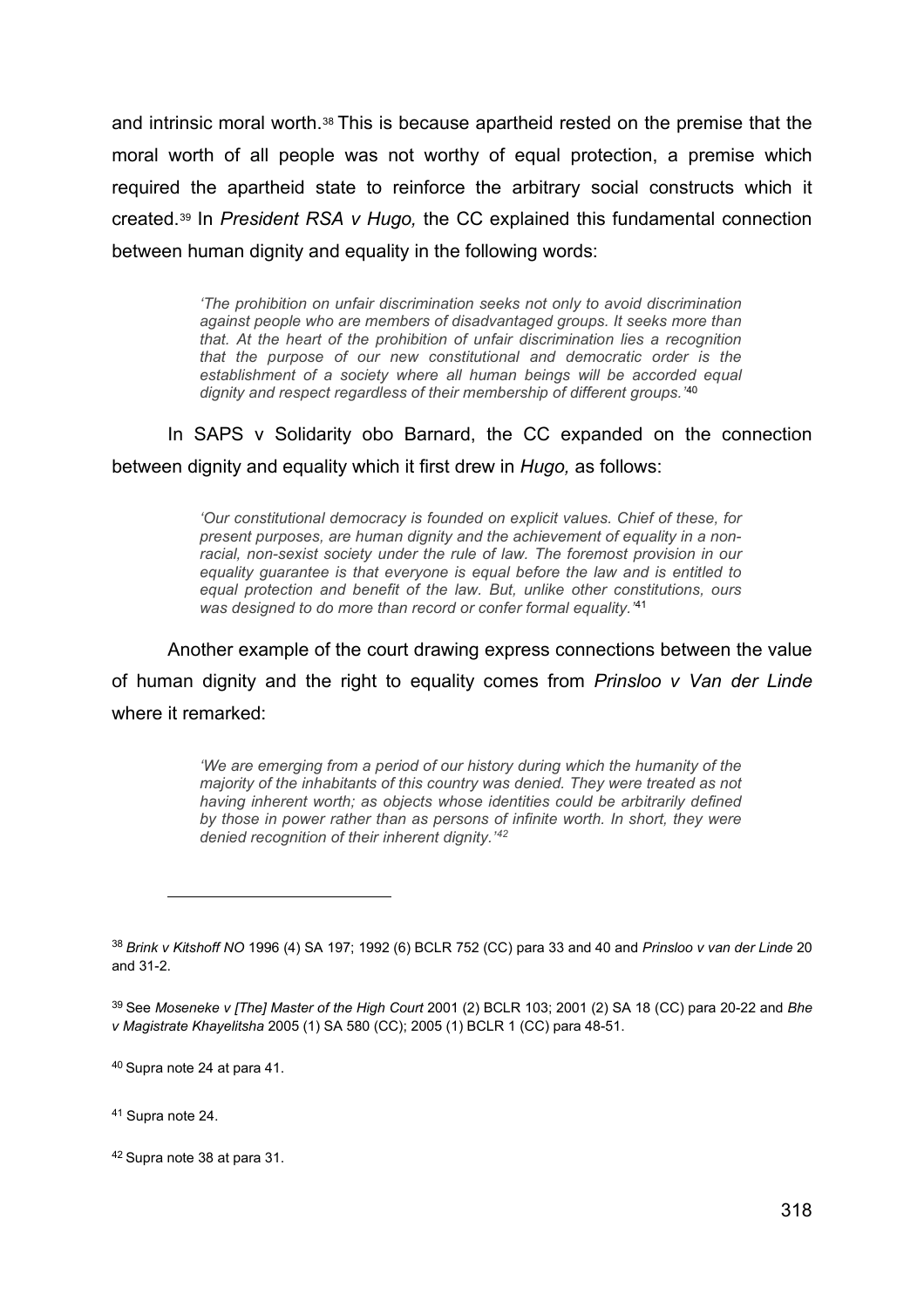## **(d) Connection Between the Value of Equality and the Right to Equality**

The CC has similarly relied on the founding constitutional value of equality to determine the meaning (or 'scope and content') of the right to equality.[43](#page-11-0) In the *Van Heerden* case, the Court explained the connection between the value of equality and the right to equality:

> *'The achievement of equality goes to the bedrock of our constitutional architecture. The Constitution commands us to strive for a society built on the democratic values of human dignity, the achievement of equality, the advancement of human rights and freedom. Thus, the achievement of equality is not only a guaranteed and justiciable right in our Bill of Rights but also a core and foundational value; a standard which must inform all law and against which all law must be tested for constitutional consonance.' [44](#page-11-1)*

In *Fraser v Children's Court, Pretoria North*, the CC referred to the preamble of the Constitution and the constitutional value of equality in remarking that:

> *'There can be no doubt that the quarantee of equality lies at the very heart of the Constitution. It permeates and defines the very ethos upon which the Constitution is premised. In the very first paragraph of the preamble it is declared that there is a '. . . need to create a new order . . . in which there is equality between men and women and people of all races so that all citizens shall be able to enjoy and exercise their fundamental rights and freedoms.' [45](#page-11-2)*

In *Bhe v Magistrate Khayelitsha,* the court further explained the intrinsic interaction between the right to equality and constitutional value of equality:

> *'The centrality of equality is underscored by references to it in various provisions of the Constitution and in many judgments of this Court. Not only is the achievement of equality one of the founding values of the Constitution, section 9 of the Constitution also guarantees the achievement of substantive equality to ensure that the opportunity to enjoy the benefits of an egalitarian*

<span id="page-11-0"></span><sup>&</sup>lt;sup>43</sup> See De Vos, P 'Equality for all? A critical analysis of the equality jurisprudence of the Constitutional Court' (2000) 63(1) *THRHR* 65 and Albertyn & Goldblatt op cit note 9 at 35:8-3514.

<sup>43</sup> S Cowen 'Can Dignity Guide our Equality Jurisprudence?' (2001) 17 *SAJHR* 34; S Liebenberg 'The Value of Human Dignity in Interpreting Socio-Economic Rights' (2005) 21 *SAJHR* 1.

<span id="page-11-1"></span><sup>44</sup> *Van Heerden* supra note 14 at para 22

<span id="page-11-2"></span><sup>45</sup> 1997 (2) SA 261 (CC); 1997 (2) BCLR 153 (CC) at para 20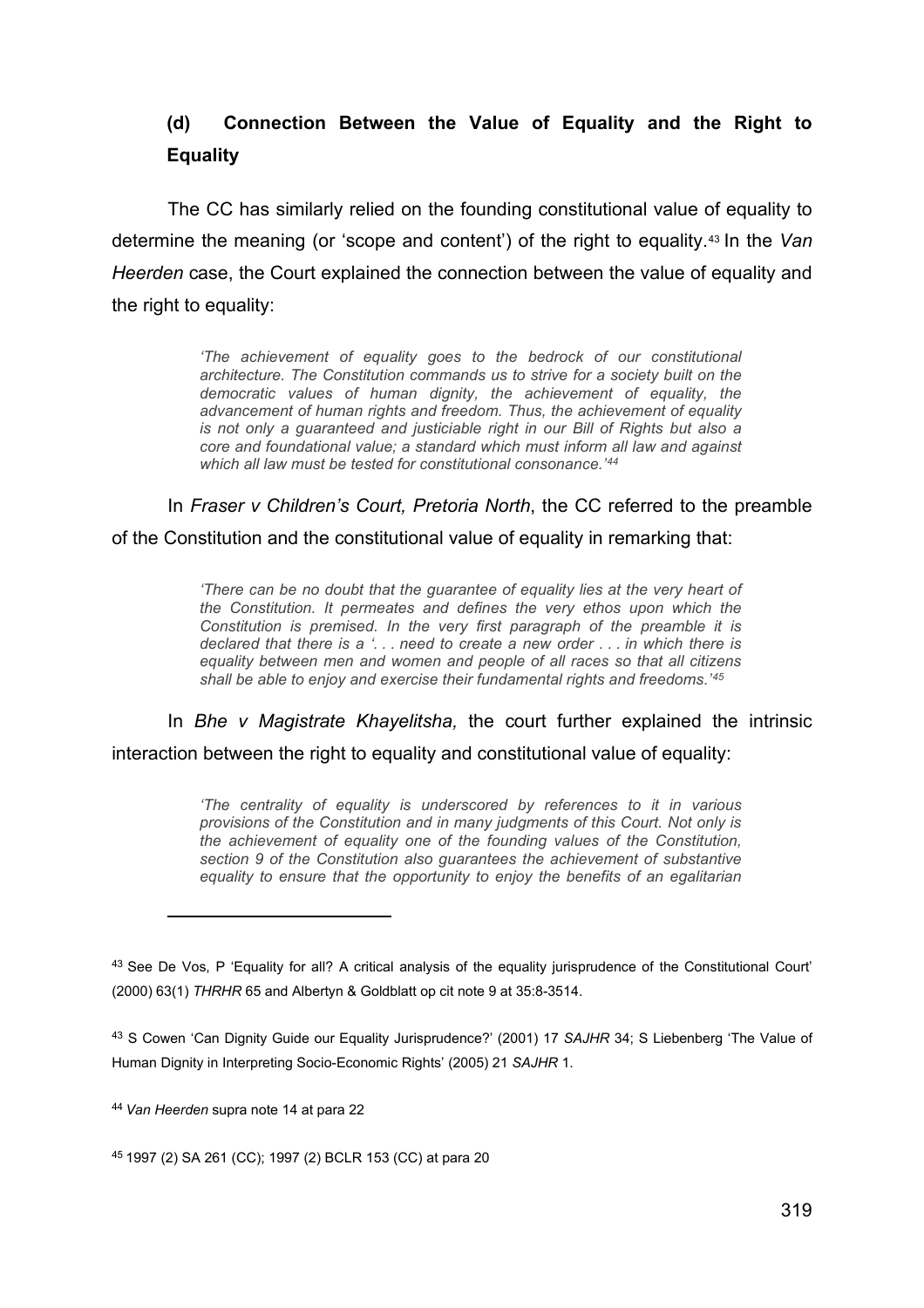*and non-sexist society is available to all, including those who have been subjected to unfair discrimination in the past.'[46](#page-12-0)*

In practice, the courts have often relied upon the value of the equality when interpreting the provisions of section 9(2) of the Constitution which concern restitutionary measures to promote substantive equality (explained below).<sup>[47](#page-12-1)</sup> Generally, the constitutional value requiring the 'achievement of equality' is used to support a purposive approach of the equality clause which supports the notion of substantive (and not merely formal) equality.<sup>[48](#page-12-2)</sup> Closely connected to substantive equality is the freedom of people to live in conditions of material well-being[.49](#page-12-3) For this reason, the constitutional value of equality is also often invoked in the context of socio-economic rights litigation,<sup>[50](#page-12-4)</sup> because the constitutional commitment to substantive equality requires the state to take active steps to ensure people have access to material goods – such as decent housing, education, food, water and healthcare – necessary for them to meaningfully enjoy all the rights the Constitution protects in reality.[51](#page-12-5) In *Van Heerden*, the CC touched on this aspect of substantive equality as follows:

> *'What is clear is that the Constitution and in particular section 9 thereof, embraces for good reason a substantive conception of equality inclusive of measures to redress existing inequality. Absent a positive commitment*

<span id="page-12-0"></span><sup>46</sup> 2005 (1) SA 580 (CC); 2005 (1) BCLR 1 (CC) para 51.

<span id="page-12-1"></span><sup>47</sup> See Albertyn op cit note 16 at 4:10-4:12.

<span id="page-12-2"></span><sup>48</sup> Ibid. See *Bannatyne v Bannatyne* 2003 (2) BCLR 111; 2003 (2) SA 363 (CC) para 29 (court considering disadvantages faced by divorced mothers when interpreting the constitutional right to equality).

<span id="page-12-3"></span><sup>49</sup> See S Cowen 'Can Dignity Guide our Equality Jurisprudence?' (2001) 17 *SAJHR* 34 and *Soobramoney v MEC Health*: KZN 1998 (1) SA 765 (CC); 1997 (12) BCLR 1696 (CC) para 8-9.

<sup>49</sup> See Sandra Liebenberg 'The Interpretation of Socio-Economic Rights' in Stuart Woolman & Michael Bishop (eds) *Constitutional Law of South Africa* 2 ed (Revision Service 5) 33:1 and chapter 13.

<span id="page-12-4"></span><sup>50</sup> Ibid. See *Government RSA v Grootboom* 2001 (1) SA 46; 2000 (11) BCLR 1169 (CC) para 1-2 and *Khosa v Minister for Social Development* 2004 (6) SA 505 (CC); 2004 (6) BCLR 569 (CC) para 42.

<span id="page-12-5"></span><sup>51</sup> *Grootboom* ibid. Also see *Bato Star* supra note 24 at para 74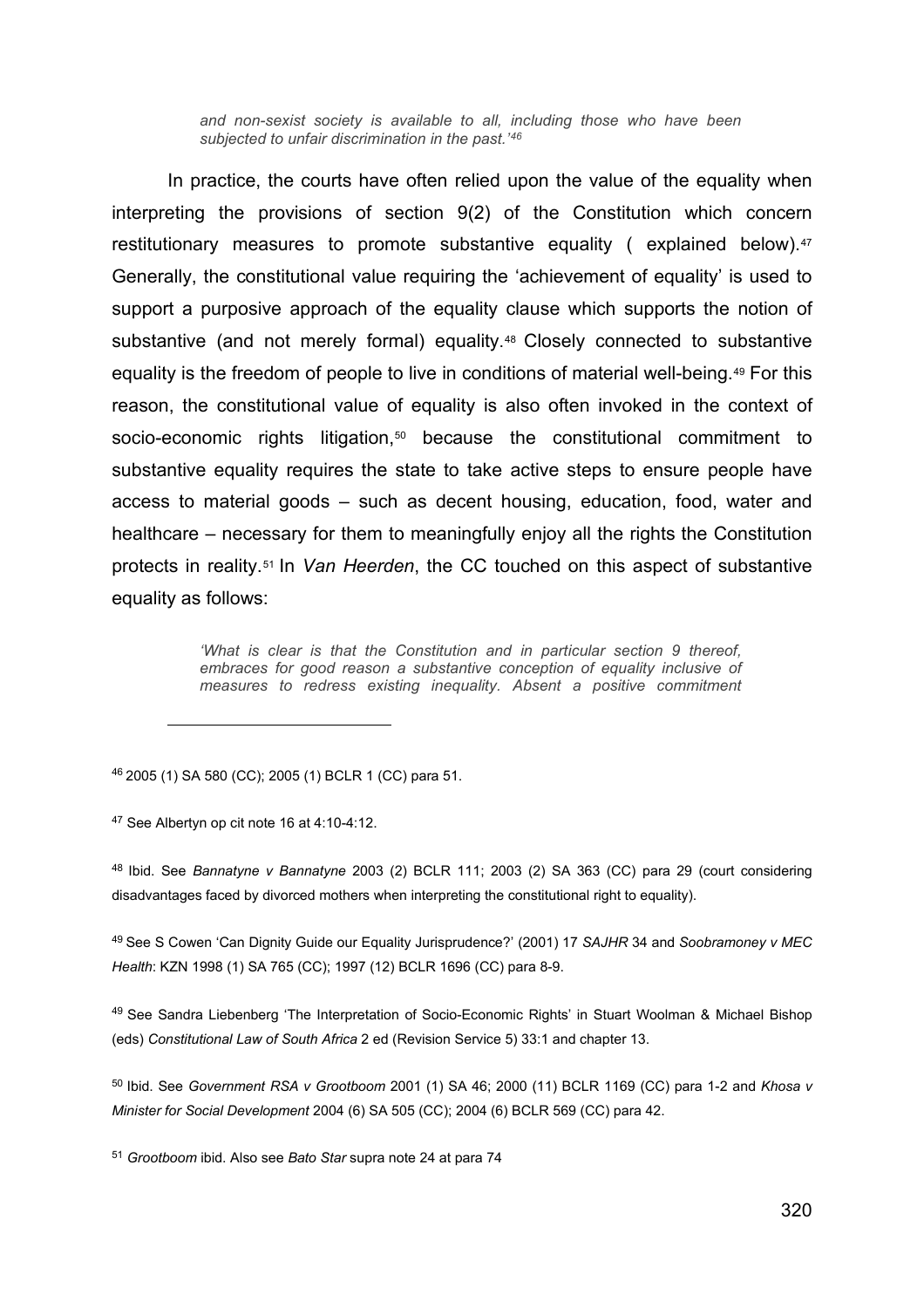*progressively to eradicate socially constructed barriers to equality and to root out systematic or institutionalised under-privilege, the constitutional promise of equality before the law and its equal protection and benefit must, in the context of our country, ring hollow.'* [52](#page-13-0)

Having explained the difference between 'formal' and 'substantive' equality and how constitutional values of equality and inherent human dignity influence how courts interpret the equality clause in practice, we can now consider the structure of equality clause itself.

# **3. STRUCTURE OF THE CONSTITUTIONAL RIGHT TO EQUALITY**



### **(a) Outline of the three main components in the equality clause**

As the above diagram above illustrates, the equality clause has three primary components, the broad objectives of which can be summarised as follows:

- 1. To prevent the state from differentiating between different people or groups in an arbitrary or irrational way **(section 9(1))**.
- 2. To expressly permit the state to use the law as an instrument to achieve redress for previously disadvantaged groups to achieve substantive equality **(section 9(2))**.

<span id="page-13-0"></span><sup>52</sup>*Van Heerden* supra note 14 at para 23.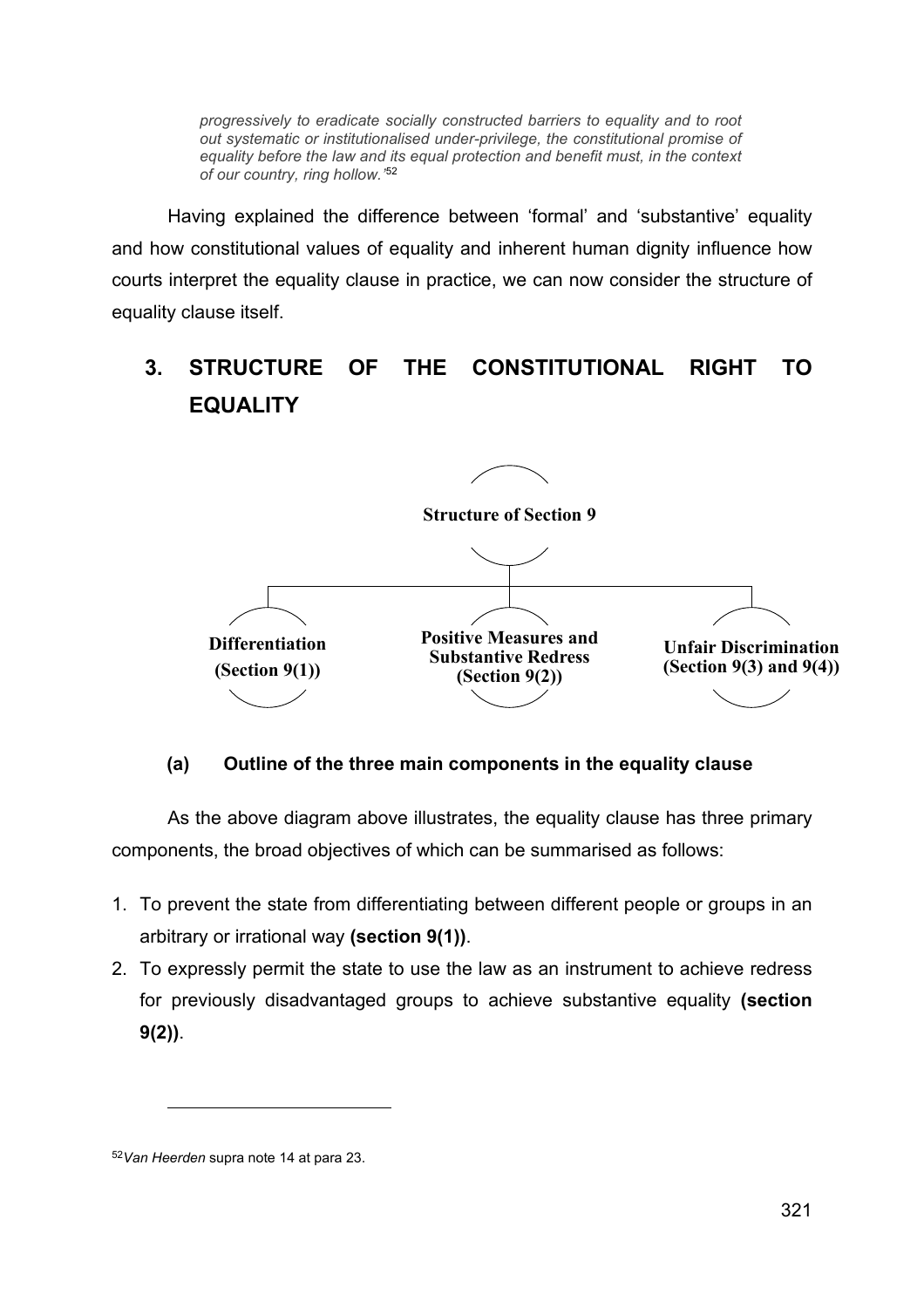3. To expressly prohibit the state, and private persons, from treating people differently in ways which undermine their human dignity and worth **(section 9(3) and (4))**. [53](#page-14-0)

At a broader level, the constitutional right to equality − like all constitutional rights − should not be interpreted in isolation from other rights. This is because all rights in the Bill of Rights are interconnected.[54](#page-14-1) For instance: section 10 protects the right to 'inherent human dignity' while section 13 protects the right of everyone not to be subjected to 'slavery, servitude or forced labour'. Both constitutional rights are indivisible and connected because inherent human dignity is violated whenever someone who is subjected to slavery or forced labour.[55](#page-14-2) Similarly, as noted in *Hugo*, whenever the right to equality is violated, the constitutional right to human dignity is also infringed.[56](#page-14-3)

Thus, the right to equality cannot be properly understood by interpreting each sub-section (or 'component') in isolation from the others. However, whenever a court is faced with an equality claim it will apply different legal tests depending on which sub-section or component the applicant bases their equality claim upon.<sup>[57](#page-14-4)</sup> At the same time, and while different tests apply depending on the nature of the equality claim, courts have stressed that the equality clause should be interpreted

<span id="page-14-0"></span><sup>53</sup> Section 9(5), which creates a rebuttable presumption of 'unfairness' − whenever discrimination on a ground listed in section 9(3) is established − is discussed below. Section 9(4) which prohibits private people from unfairly discriminating against other private people is considered below where the PEPUDA is discussed.

<span id="page-14-1"></span><sup>54</sup> See *Gcaba v Minister of Safety and Security* 2010 (1) SA 238 (CC); 2010 (1) BCLR 35 (CC) 53 and *Case v Minister of Safety and Security* 1996 (3) SA 617; 1996 (5) BCLR 608 (CC) para 27.

<span id="page-14-2"></span><sup>55</sup> See NRL Haysom 'Slavery, Servitude and Forced Labour' in MH Cheadle, DM Davis & NRL Haysom *South African Constitutional Law: The Bill of Rights* (2018) 8:1.

<span id="page-14-3"></span><sup>56</sup> See *Hoffmann v SAA* 2000 (11) BCLR 1211 ; [2000] 12 BLLR 1365 (CC) para 27.

<span id="page-14-4"></span><sup>57</sup> See De Vos op cit note 15 at 429 and Currie & de Waal op cit note 8 at 215.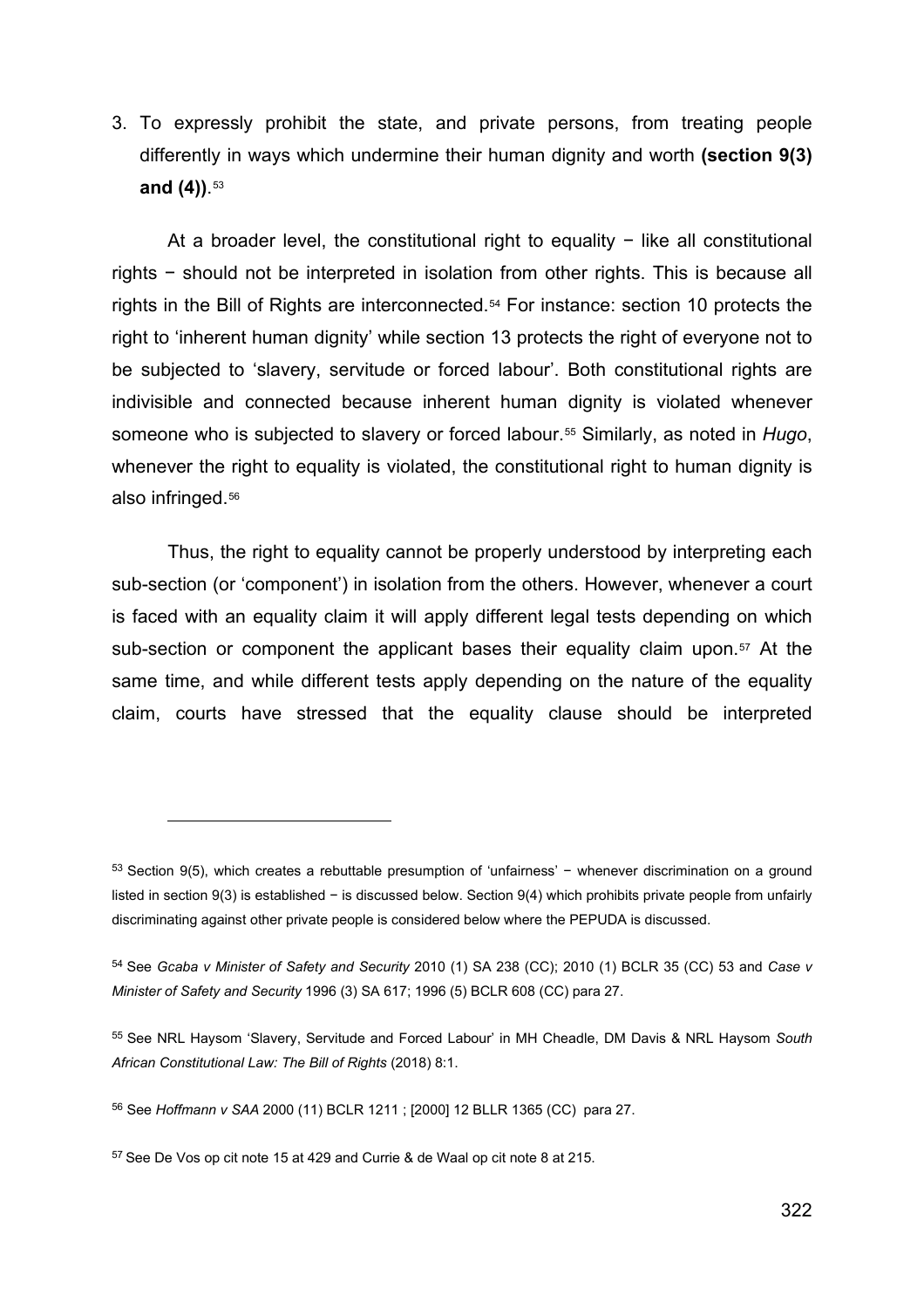harmoniously.[58](#page-15-0) This means one component of the equality clause cannot be interpreted in isolation from the others or the founding constitutional values of equality and dignity which inform the overall interpretation.<sup>[59](#page-15-1)</sup> The three different components of the equality clause can be briefly summarised as follows:

- **Section 9(1)** recognises that a necessary part of the right to equality is to prevent the state from acting in ways – or enacting laws – which treat people differently for arbitrary or capricious reasons. This is because when the state acts in an arbitrary or capricious way, it acts irrationally which violates the founding constitutional value of the rule of law.[60](#page-15-2) Whenever it is argued that the state has acted irrationally, it is possible for the applicant to rely on section 9(1) to challenge that conduct as irrational and unconstitutional.<sup>[61](#page-15-3)</sup>
- **Section 9(2)** recognises that substantive equality requires the state to enact legislation and take 'other measures' to ensure the ongoing effects of past unfair discrimination are addressed.<sup>[62](#page-15-4)</sup> This section therefore allows the state to take such measures to promote substantive equality by taking 'legislative and other measures' to advantage people disadvantaged by past unfair discrimination to ensure substantive equality is achieved.[63](#page-15-5) Whenever it is argued that such a redress measure is unconstitutional, the court must test the

<span id="page-15-1"></span><sup>59</sup> Ibid.

<span id="page-15-0"></span><sup>58</sup> See *Van Heerden* supra note 14 at para 28 where the CC stated that '[a] comprehensive understanding of the Constitution's conception of equality requires a harmonious reading of the provisions of section 9.'

<span id="page-15-2"></span> $60$  Section 1(c) of the Constitution. On the relationship between the rule of law and the requirement of rationality see *Pharmaceutical Manufacturers* and *SARFU* supra note 17.

<span id="page-15-3"></span> $61$  However, as noted by Currie & de Waal op cit note 8 at 219, the development by the CC of the concept of 'legality' – sourced in section 1(c) of the Constitution – has rendered section 9(1) somewhat redundant because all action can be reviewed and set aside as unconstitutional if it does not comply with this requirement. On the principle of legality generally see Cora Hoexter 'The Principle of Legality in South African Administrative Law' (2004) 4 *Macquarie Law Journal* 164.

<span id="page-15-5"></span><span id="page-15-4"></span><sup>62</sup> *Van Heerden* supra note 14 at para 30-1.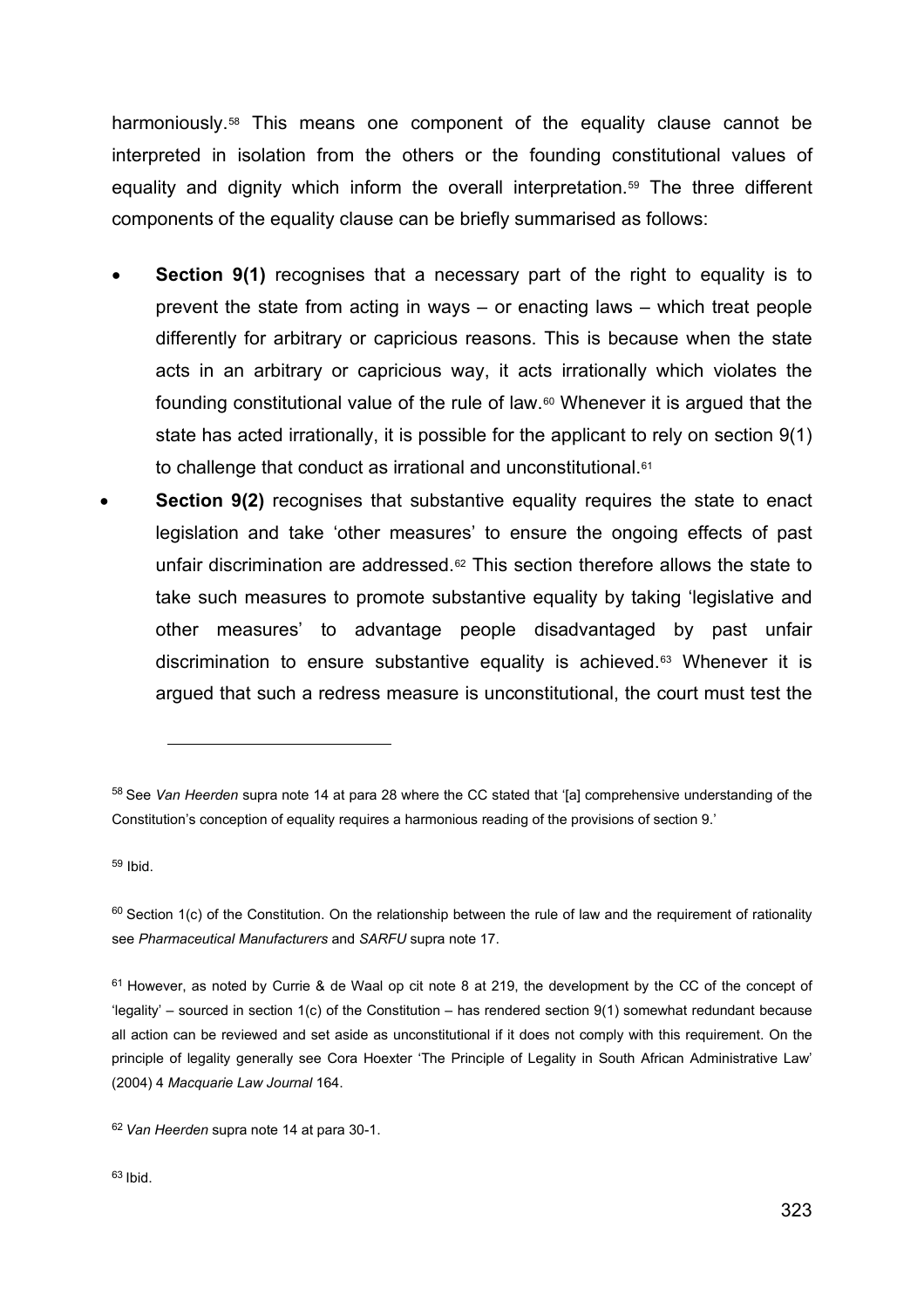measure against section 9(2) to determine if that measure passes constitutional muster.<sup>[64](#page-16-0)</sup>

**Section 9(3):** prohibits the state from directly or indirectly 'unfairly discriminating' against any person on 16 'listed grounds' of unfair discrimination or grounds of discrimination which are 'analogous' to the 16 listed grounds.[65](#page-16-1) When discrimination is established on a 'listed ground', the discrimination is rebuttably presumed to be unfair and unconstitutional.<sup>[66](#page-16-2)</sup> A similar presumption does *not* exist for 'analogous' grounds.[67](#page-16-3) Whenever the state is alleged to have unfairly discriminated against someone, that person can rely on section 9(3) to have said discriminatory or conduct law declared invalid.<sup>[68](#page-16-4)</sup>

We have now briefly canvassed the different components of the equality clause in section 9 of the Constitution. Now, we can consider each sub-section in more detail, together with the tests each one attracts, and how the courts have interpreted them.

#### **(b) Section 9(1): mere differentiation by the state**

Section 9(1) states that 'everyone is equal before the law and has the right to equal protection and benefit of the law'. This section is concerned with what is often referred to as 'mere differentiations' made by the state.<sup>[69](#page-16-5)</sup> For modern bureaucracy to function the state must necessarily make distinctions between different groups and

<span id="page-16-3"></span> $67$  Ibid.

<span id="page-16-0"></span><sup>64</sup> Ibid. See *Motala v University of Natal* 1995 (3) BCLR 374 (D) (student unsuccessfully challenging affirmative action for entrance to medical school as unconstitutional).

<span id="page-16-1"></span><sup>65</sup> See *Hoffmann v SAA* supra note 56 at para 27-8 and Khosa supra note 50. Both judgments – and the meaning and difference between 'listed' and 'analogous' grounds of discrimination – are discussed below.

<span id="page-16-2"></span><sup>66</sup> *Harksen* supra note 37 at para 49.

<span id="page-16-4"></span><sup>&</sup>lt;sup>68</sup> See Currie & de Waal op cit note 8 at 222-3 who explain the difference between 'fair' versus' unfair' discrimination. This distinction is also discussed further below.

<span id="page-16-5"></span><sup>69</sup> See Albertyn & Goldblatt op cit note 9 at 35:26 and Prinsloo supra note 20 at para 17.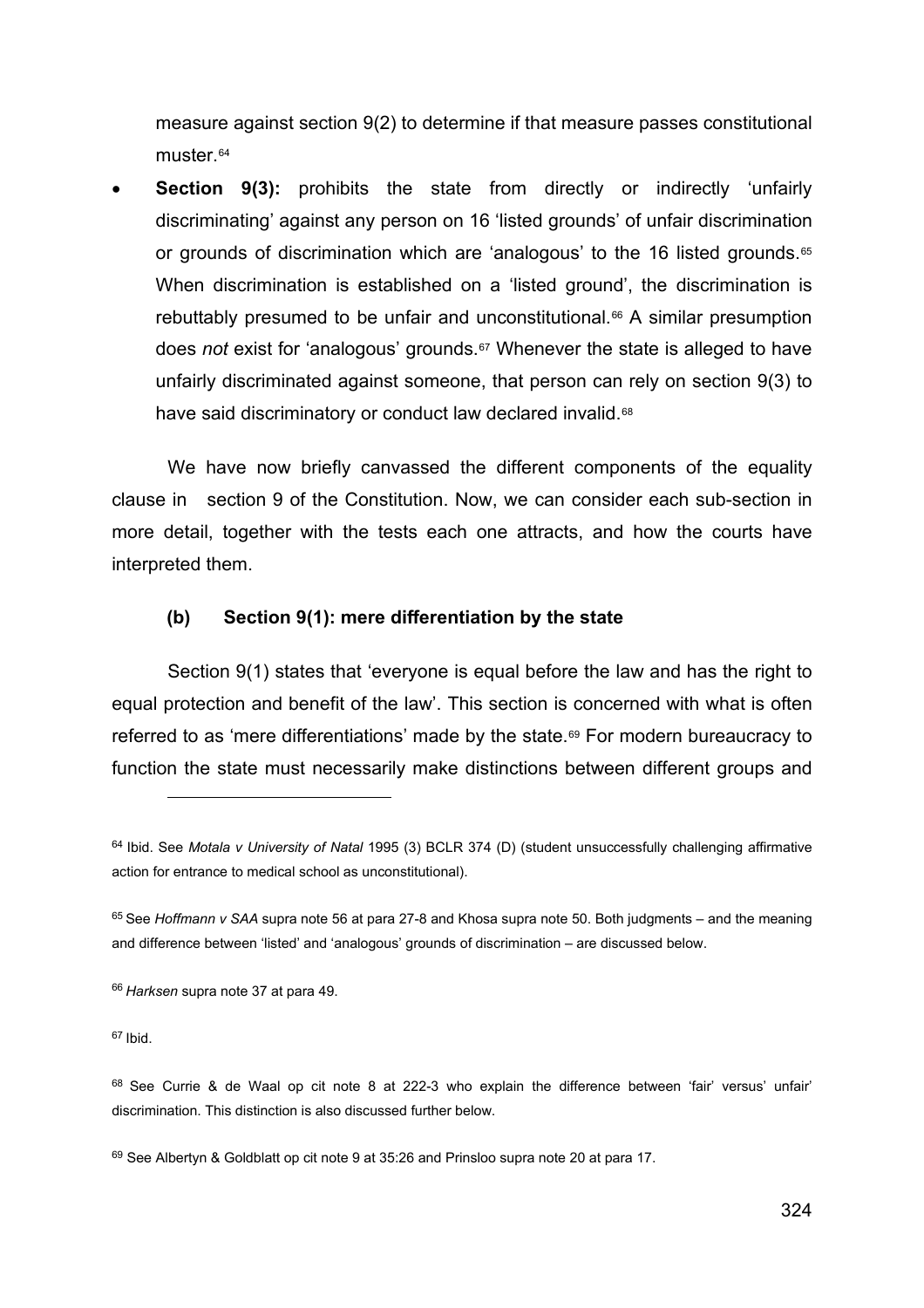persons[70](#page-17-0) because it would be impossible for modern government to properly function if it was never permitted to make any distinctions at all.<sup>[71](#page-17-1)</sup> For example, the state can differentiate between people who earn less income versus people who earn higher income for tax purposes, or between shop owners who sell tobacco and alcohol versus vegetables, and the rules which regulates doctors versus those which regulate lawyers etc.[72](#page-17-2) Such a distinction (or 'mere differentiation') will be constitutional and comply with section 9(1), provided it is 'rational'.[73](#page-17-3) In *Prinsloo*, the CC summarised the rationality test with which a 'mere differentiation' must comply to be consistent with section 9(1) of the Bill of Rights:

> *'In regard to mere differentiation the constitutional state is expected to act in a rational manner. It should not regulate in an arbitrary manner or manifest 'naked preferences' that serve no legitimate governmental purpose, for that would be inconsistent with the rule of law and the fundamental premises of the constitutional state. The purpose of this aspect of equality is, therefore, to ensure that the state is bound to function in a rational manner.'* [74](#page-17-4)

This dictum affirms that a mere differentiation will not violate the right to equal protection and benefit of the law under section 9(1) if it is: (a) rational and (b) does not manifest 'naked preferences which serve no legitimate government purpose'.[75](#page-17-5) In *Harksen v Lane NO*, the CC distilled this rationality test into two components:<sup>76</sup>

<span id="page-17-0"></span><sup>70</sup> Ibid 218.

<span id="page-17-1"></span> $71$  Ibid.

<span id="page-17-2"></span><sup>72</sup> See P Hogg *Constitutional Law of Canada* 3 ed at para 52.6(b) cited in Currie & de Waal ibid and *Prinsloo*  supra note 20 at para 17.

<span id="page-17-3"></span><sup>73</sup> Currie & de Waal ibid.

<span id="page-17-4"></span><sup>74</sup> *Prinsloo* supra note 20 at para 25.

<span id="page-17-5"></span><sup>75</sup> Ibid. However, see Currie & de Waal op cit note 9 at 222 who argue that the development of the principle of legality has rendered much of section 9(1) redundant. On legality generally see Hoexter op cit note 61.

<span id="page-17-6"></span><sup>76</sup> *Harksen* supra note 37 at para 38. See also Albertyn op cit note 16 at 4:14-4:16.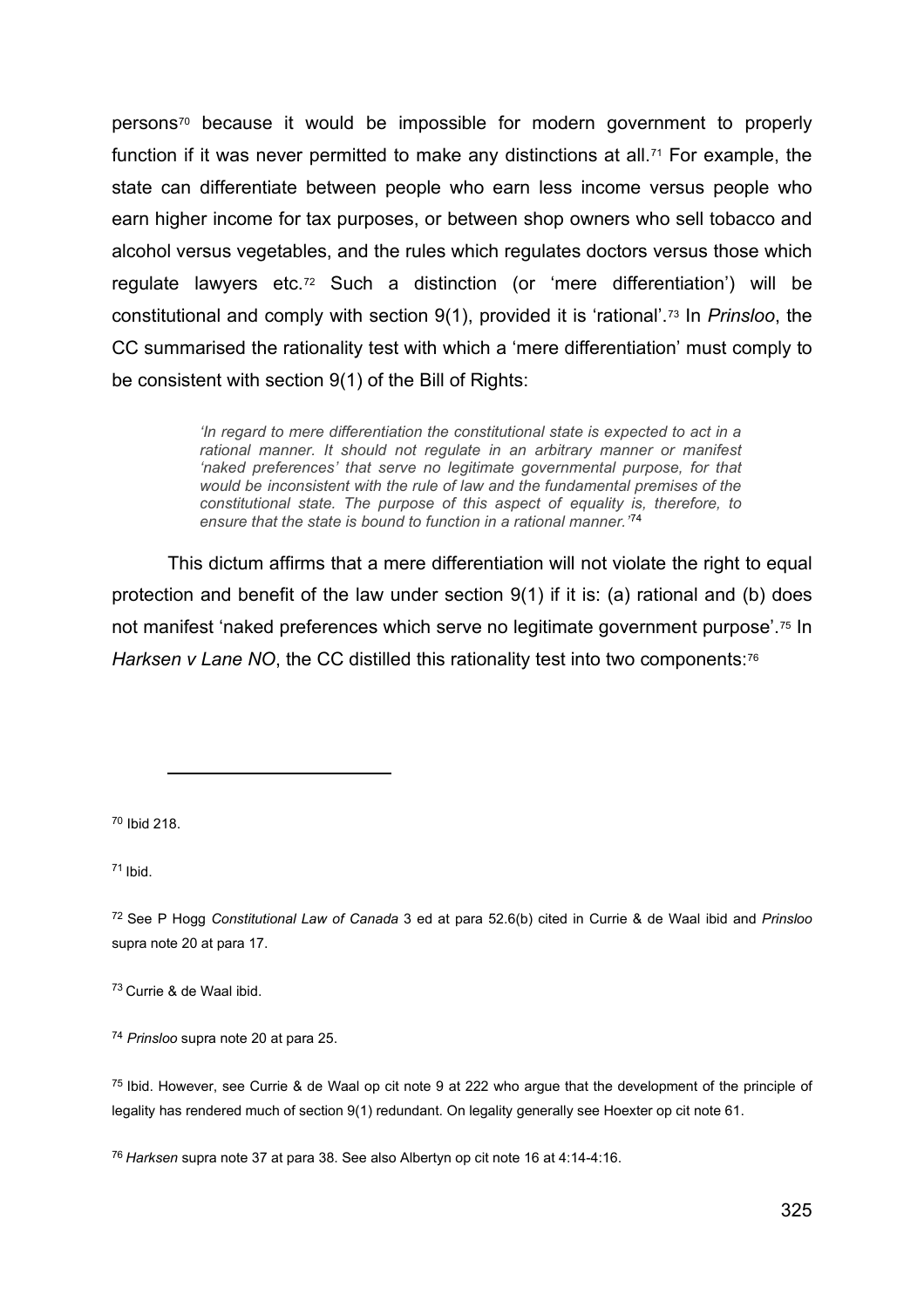- 1. **Does the provision differentiate?** This means the applicant must establish that the challenged provision differentiates between different groups or people.<sup>[77](#page-18-0)</sup> If the applicant cannot establish any such differentiation, the challenge based on a violation of section 9(1) must fail.[78](#page-18-1) If the applicant establishes a differentiation, the court considers the next step.[79](#page-18-2)
- 2. **Is the differentiation rational?** This means the applicant must establish the differentiation bears no rational connection to a legitimate government purpose or is arbitrary or displays 'naked preferences' which serve no legitimate purpose'.<sup>[80](#page-18-3)</sup>

If the applicant argues that the differentiation occurs on a listed or 'analogous' ground of unfair discrimination in terms of section 9(3), then the court must consider whether the provision constitutes unfair discrimination – an inquiry which is explained below.[81](#page-18-4) It should be noted that the rationality test into 'mere differentiation' does not permit the court to determine whether the 'best' or 'most appropriate' means have been chosen. Its task is limited to determining whether the differentiation seeks to achieve a legitimate purpose and whether the means chosen to achieve that purpose are rational.[82](#page-18-5) Rationality is also a relatively low threshold which is met in

<span id="page-18-0"></span><sup>77</sup> *Harksen* ibid.

<span id="page-18-1"></span><sup>78 I</sup>bid.

<span id="page-18-2"></span><sup>79</sup> Ibid.

<span id="page-18-4"></span><sup>81</sup> *Harksen* supra note 37 at para 38.

<span id="page-18-3"></span><sup>80</sup> *Prinsloo* supra note 20 at para 25.

<span id="page-18-5"></span><sup>82</sup> See *East Zulu Motors v Empangeni/Ngwelezane Transitional Local Council* 1998 (1) BCLR 1; 1998 (2) SA 61 (CC) para 24 and *Prinsloo* supra note 20 at para 35-8.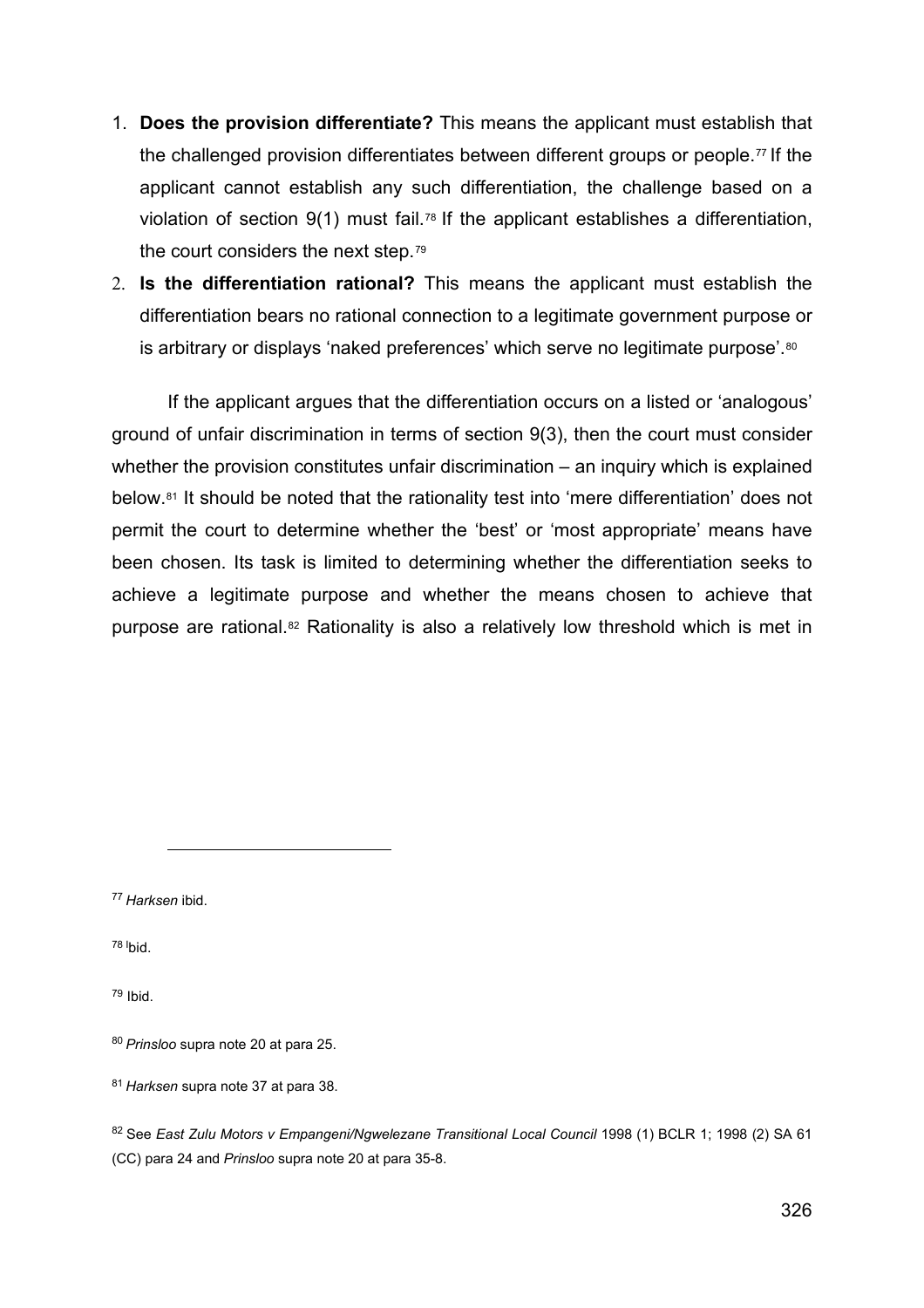most cases.[83](#page-19-0) In *Van der Merwe v Road Accident Fund*, the CC explained this aspect of the rationality test as follows: [84](#page-19-1)

> *'[T]he question is not whether the government may have achieved its purposes more effectively in a different manner, or whether its regulation or conduct could have been more closely connected to its purpose. The test is simply whether there is a reason for the differentiation that is rationally connected to a legitimate government purpose.'* [85](#page-19-2)

### **(c) Section 9(2): redress measures to promote substantive equality**

Section 9(2) of the Constitution states that, '[e]quality includes the full and equal enjoyment of all rights and freedoms. To promote the achievement of equality, legislative and other measures designed to protect or advance persons, or categories of persons, disadvantaged by unfair discrimination may be taken'. Section 9(2) of the Constitution explicitly recognises that restitution measures for past unfair discrimination under apartheid and colonial rule are necessary to achieve true substantive equality.[86](#page-19-3) In the *Van Heerden case* the CC explained the role of section 9(2) as follows:

> *'Of course, democratic values and fundamental human rights espoused by our Constitution are foundational. But just as crucial is the commitment to strive for a society based on social justice. In this way, our Constitution heralds not only equal protection of the law and non-discrimination but also the start of a credible and abiding process of reparation for past exclusion, dispossession, and indignity within the discipline of our constitutional framework.'* [87](#page-19-4)

Section 9(2) therefore expressly allows the state to take 'legislative and other

<span id="page-19-2"></span>85See *Prinsloo* supra note 20 at para 38.

<span id="page-19-3"></span><sup>86</sup> *Minister of Constitutional Development v South African Restructuring and Insolvency Practitioners Association* 2018 (5) SA 349 (CC); 2018 (9) BCLR 1099 (CC) para 1-2.

<span id="page-19-0"></span><sup>83</sup> See *Ngewu v Post Office Retirement Fund* 2013 (4) BCLR 421 (CC) and *S v Ntuli* 1996 (1) BCLR 141; 1996 (1) SA 120 (CC) where a legislative provision failed to meet the rationality threshold in terms of section 9(1).

<span id="page-19-1"></span><sup>84</sup> [2006] ZACC 4; 2006 (4) SA 230 (CC); 2006 (6) BCLR 682 (CC) para 46. Also see Lauren Kohn 'The burgeoning constitutional requirement of rationality and the separation of powers: has rationality review gone too far?' (2013) 130 *SALJ* 810.

<span id="page-19-4"></span><sup>87</sup> *Van Heerden* supra note 14 at para 25.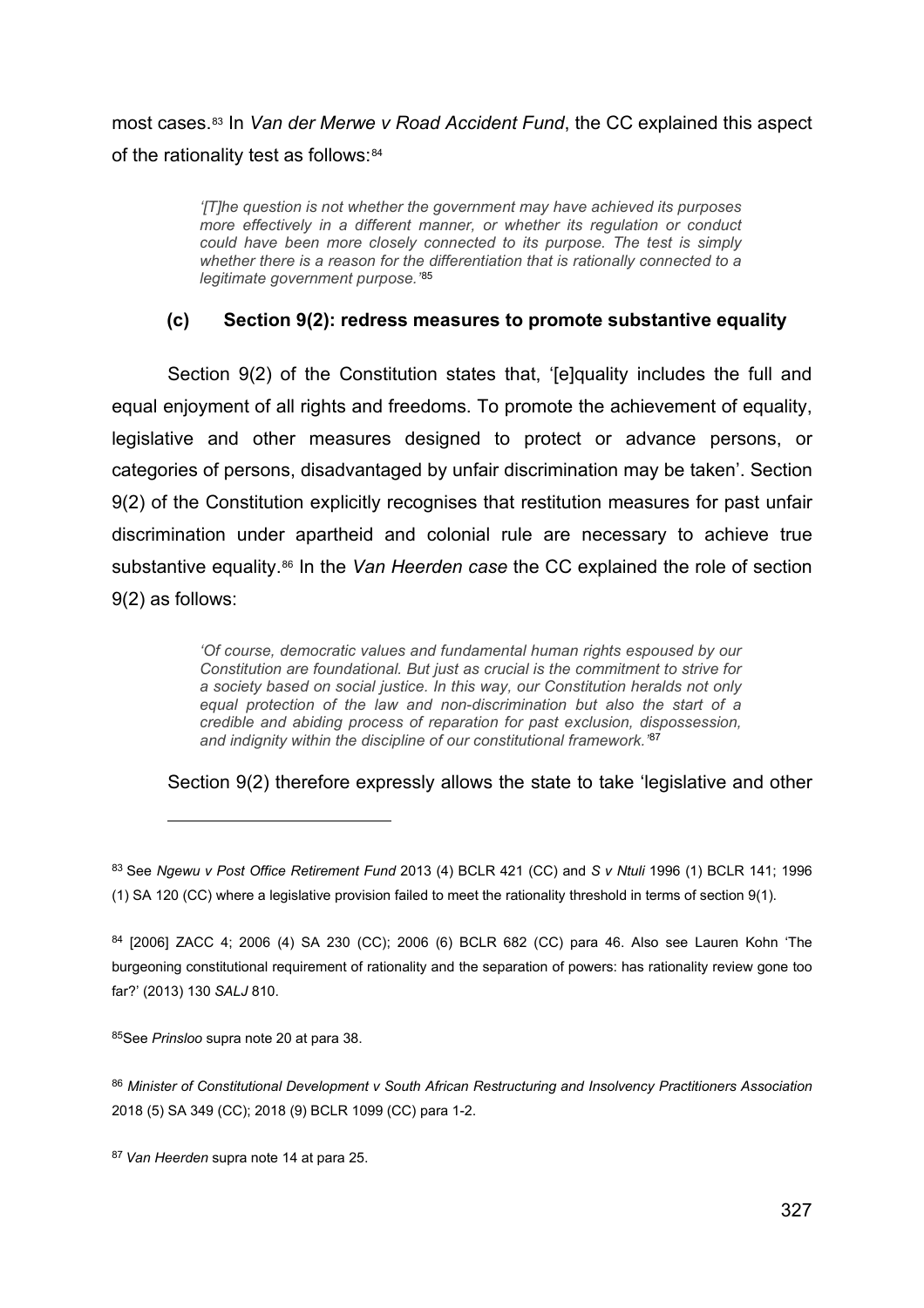measures' to 'protect or advance' people who were 'disadvantaged by unfair discrimination'. In terms of the constitutional commitment to substantive equality, such measures are not aberrations from the overall right to equality (as they would be under a formal equality approach) but rather part and parcel of the constitutional right and commitment to substantive equality itself.[88](#page-20-0) This means that if the state differentiates (or 'discriminates') against different groups − even based on prohibited grounds listed in section  $9(3)$  – but if such discrimination properly complies with section  $9(2)$ , the measure will be constitutional.<sup>[89](#page-20-1)</sup> It is only when a restitutionary measure does not properly comply with section 9(2) that a court will then determine if the discrimination is 'unfair' in terms of the section  $9(3)$  inquiry, explained below.<sup>[90](#page-20-2)</sup> It is also not necessary for the state to establish that such measures properly comply with the requirements of section 9(2), because restitutionary measures are presumed to be valid.[91](#page-20-3) Rather the applicant who challenges the measure bears the onus to establish that it does not comply with section  $9(2)$ . [92](#page-20-4)

In *Van Heerden* the CC set out three separate requirements which a restitutionary measure must satisfy in order to comply with section 9(2) of the Bill of Rights: [93](#page-20-5)

1. The measure must target groups or categories of persons who have been disadvantaged by past unfair discrimination.[94](#page-20-6)

<span id="page-20-3"></span><sup>91</sup> Ibid.

<span id="page-20-4"></span> $92$  Ibid.

<span id="page-20-0"></span><sup>88</sup> Ibid para 73. Also see *Walker v Pretoria City Council* 1998 (2) SA 363; 1998 (3) BCLR 257 (CC) para 43 where Langa DJP stated that '. . . the ideal of equality will not be achieved if the consequences of those inequalities and disparities caused by discriminatory laws and practices in the past are not recognised and dealt with.'.

<span id="page-20-1"></span><sup>89</sup> Ibid para 33.

<span id="page-20-2"></span><sup>90</sup> Ibid para 34.

<span id="page-20-5"></span><sup>93</sup> See De Vos op cit note 15 at 438 who summarises these three factors further.

<span id="page-20-6"></span><sup>94</sup> *Van Heerden* supra note 14 at para 38.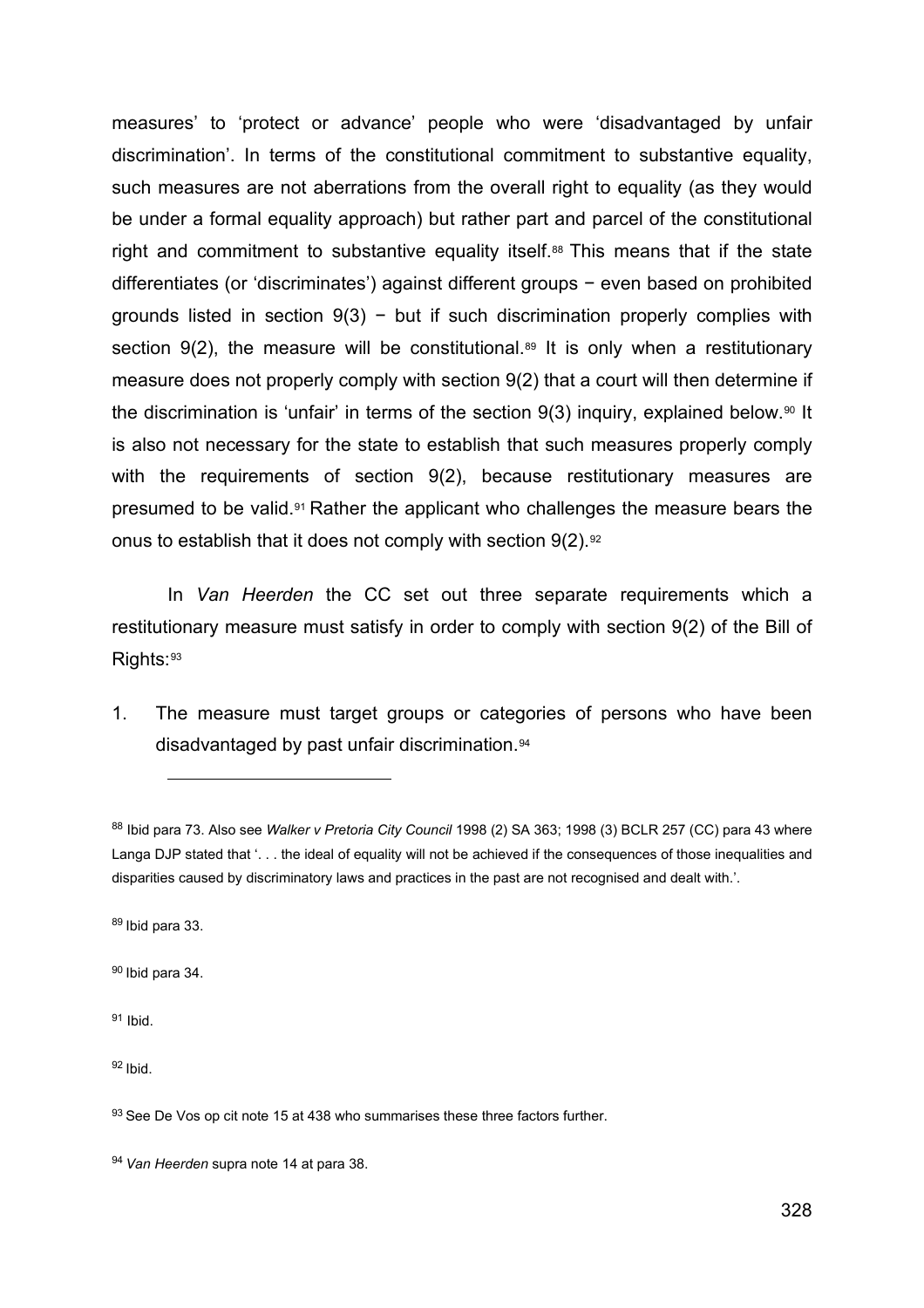- 2. The measure must be designed to 'protect or advance' groups or categories of persons who have been disadvantaged by past unfair discrimination.[95](#page-21-0)
- 3. The measures must 'promote the achievement of equality in the long run'.[96](#page-21-1)

Each of these three elements is explained in more detail immediately below.

### *(i) Element one: does the measure target persons from a disadvantaged group?*

First, the court must consider whether the group which the measure seeks to 'protect or advance' is a group which was 'previously subjected to unfair discrimination and [which] continues to suffer from the effects of that discrimination'.[97](#page-21-2) This means that the measure must target a group which suffered from unfair discrimination in the past.[98](#page-21-3) De Vos summarises this requirement and the different groups which could hypothetically meet this element as follows:

> '*The beneficiaries, individuals or categories of persons who belong to an identifiable [group] defined by their race, sex, gender, disability or sexual orientation, must have been disadvantaged by unfair discrimination. Because the test focuses on the group [having] been disadvantaged by past unfair discrimination, such groups include black (rather than white) citizens, women (rather than men), gay men and lesbians (rather than heterosexuals); people living with disabilities (rather than able-bodied people); and people living with HIV (rather than HIV negative people).'*[99](#page-21-4)

However, as with any restitutionary measure, there are degrees of disadvantage within different groups.[100](#page-21-5) This broadly means there may be 'windfall'

<span id="page-21-0"></span><sup>95</sup> Ibid para 41.

<span id="page-21-1"></span><sup>96</sup> Ibid para 44.

<span id="page-21-3"></span><sup>98</sup> Ibid.

<span id="page-21-4"></span><sup>99</sup> Ibid 438.

<span id="page-21-5"></span><sup>100</sup> See Ockert Dupper 'Affirmative Action: Who, How and How Long?' (2008) 3 *SAJHR* 425 who explains 'degrees of disadvantage' within disadvantaged groups.

<span id="page-21-2"></span><sup>97</sup> De Vos op cit note 15 at 438.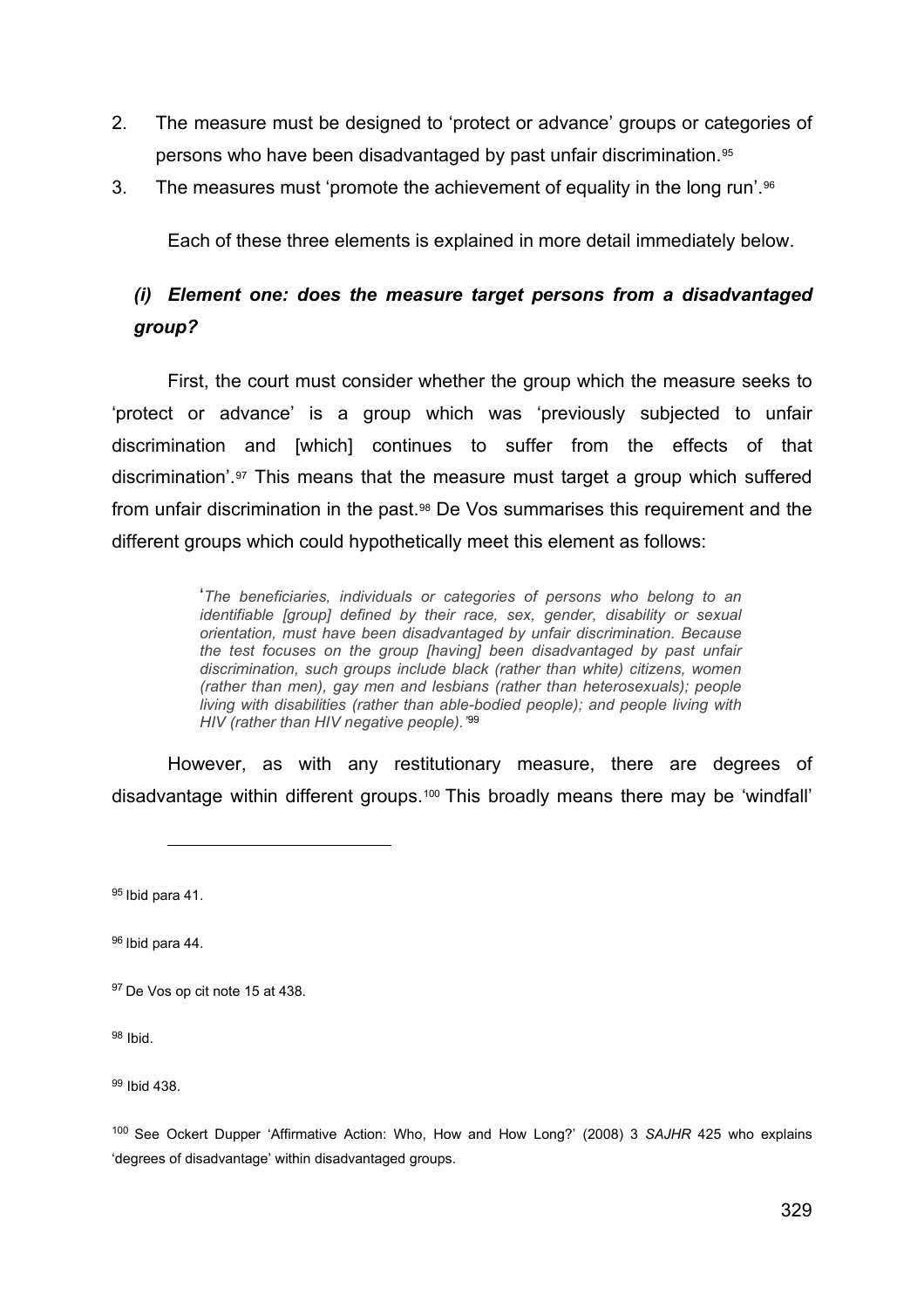beneficiaries who benefit from the measure, namely people who benefit from the remedial measure but who are not necessarily disadvantaged or who suffer relatively less seriously from the impact of the unfair discrimination than other members of the targeted group.[101](#page-22-0) In *Van Heerden*, the CC explained that the existence of 'windfall beneficiaries' did not necessarily mean the remedial measure would not comply with this first element:

> *'. . . it is difficult, impractical or undesirable to devise a legislative scheme with "pure" differentiation demarcating precisely the affected classes. Within each class, favoured or otherwise, there may indeed be exceptional or 'hard cases' or windfall beneficiaries. That however is not sufficient to undermine the legal efficacy of the scheme . . . the legal efficacy of the remedial scheme should be judged by whether an overwhelming majority of members of the favoured class are persons designated as disadvantaged by unfair exclusion'.* [102](#page-22-1)

Broadly, the above *dictum* means that provided the remedial measure targets an 'overwhelming majority' of people who belong to a class or group which was disadvantaged by past unfair discrimination, the remedial measure will comply with this first element.[103](#page-22-2) Windfall beneficiaries will therefore not be excluded from a remedial measure at this first step, provided the overwhelming majority of disadvantaged people are targeted.

## *(ii)* **Element two: is the measure designed to protect or advance identified beneficiaries?**

Secondly, the court must consider whether the measure is 'designed to protect or advance persons or categories of persons' who have been disadvantaged by past unfair discrimination.[104](#page-22-3) This means the remedial measure must be 'reasonably capable' of attaining the outcome' of 'advancing or protecting' the

<span id="page-22-0"></span><sup>101</sup> Ibid.

<span id="page-22-3"></span> $104$  Ibid para 41.

<span id="page-22-1"></span><sup>102</sup> *Van Heerden* supra note 14 at para 39-40.

<span id="page-22-2"></span><sup>103</sup> See de Vos op cit note 15 at 438.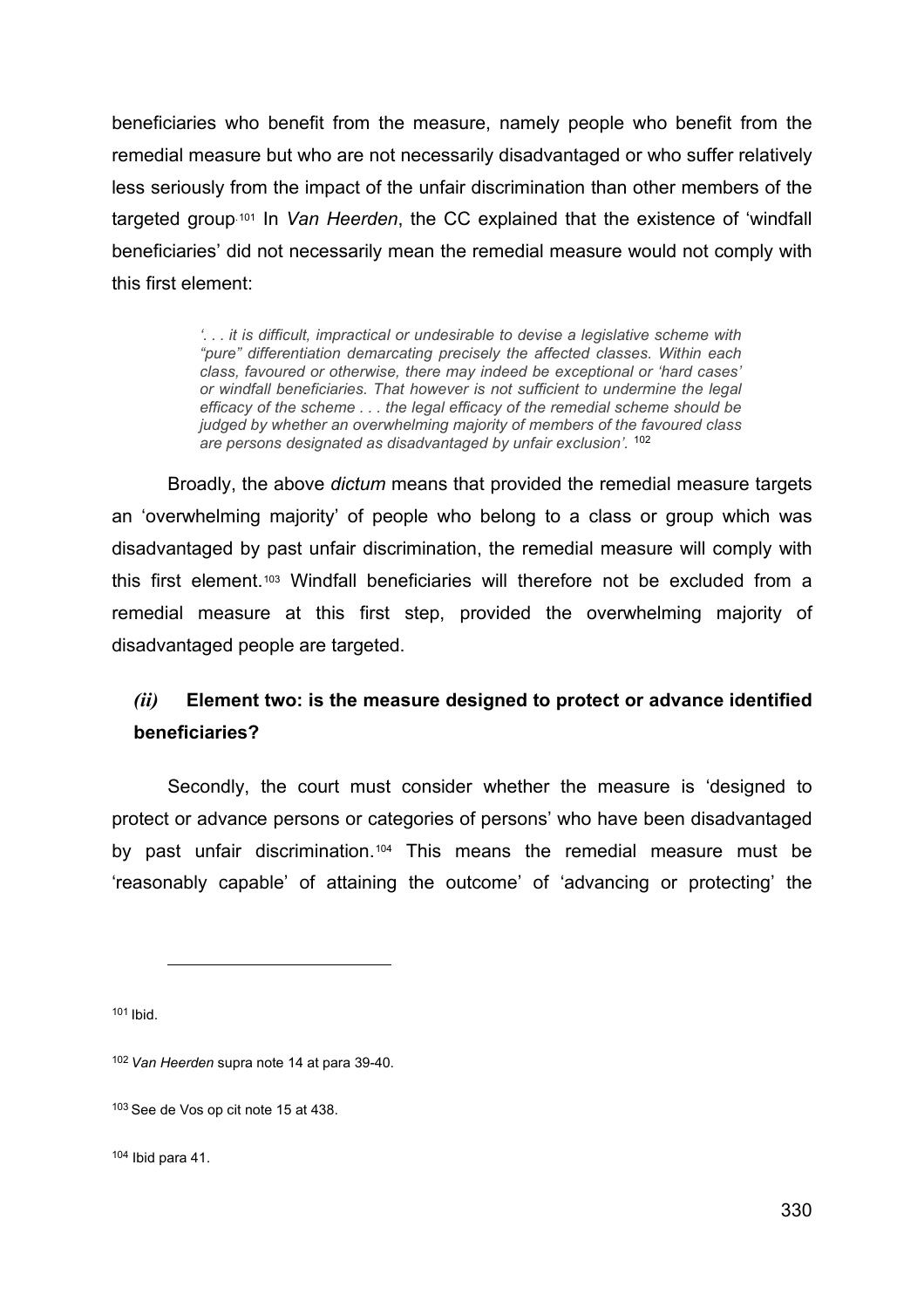identified beneficiaries.<sup>[105](#page-23-0)</sup> The fact that the measures must be 'reasonably capable' of achieving the goal of protecting or advancing identified beneficiaries means it is not necessary to establish that they will 'definitively' achieve their intended outcome.[106](#page-23-1) It is also not necessary for the remedial measure to disadvantage one group or class (such as heterosexual white males) to benefit a disadvantaged class or group (such as HIV positive and disabled lesbian black women) for it to comply with this second element.[107](#page-23-2) However, if the applicant can show that the remedial measure is 'arbitrary, capricious or displays naked preference' or is not 'reasonably capable' of achieving its desired end, then the remedial measure will fail to comply with second requirement in terms of section 9(2).[108](#page-23-3)

#### *(iii) Element three: will the measure promote equality in the long run?*

The third requirement is that the remedial measure must 'promote the achievement of equality in the long run'.[109](#page-23-4) This requires the court to make a moral value judgement about whether any harm the measure may cause to the excluded group is outweighed by the benefits it provides to identified beneficiaries and realising a 'non-sexist, non-racial society in which in which each person will be recognised and treated as a human being of equal worth and dignity'.[110](#page-23-5)

This element is a necessary part of the inquiry into whether a measure complies with section 9(2) because such measures may intrude on the rights and interests of groups and people who are excluded from the benefits of the remedial

<span id="page-23-5"></span> $110$  Ibid.

<span id="page-23-0"></span> $105$  Ibid para 41.

<span id="page-23-1"></span><sup>106</sup> De Vos op cit note 15 at 440.

<span id="page-23-2"></span><sup>107</sup> *Van Heerden* supra note 14 at para 43.

<span id="page-23-3"></span><sup>108</sup> Ibid para 41.

<span id="page-23-4"></span> $109$  Ibid para 44.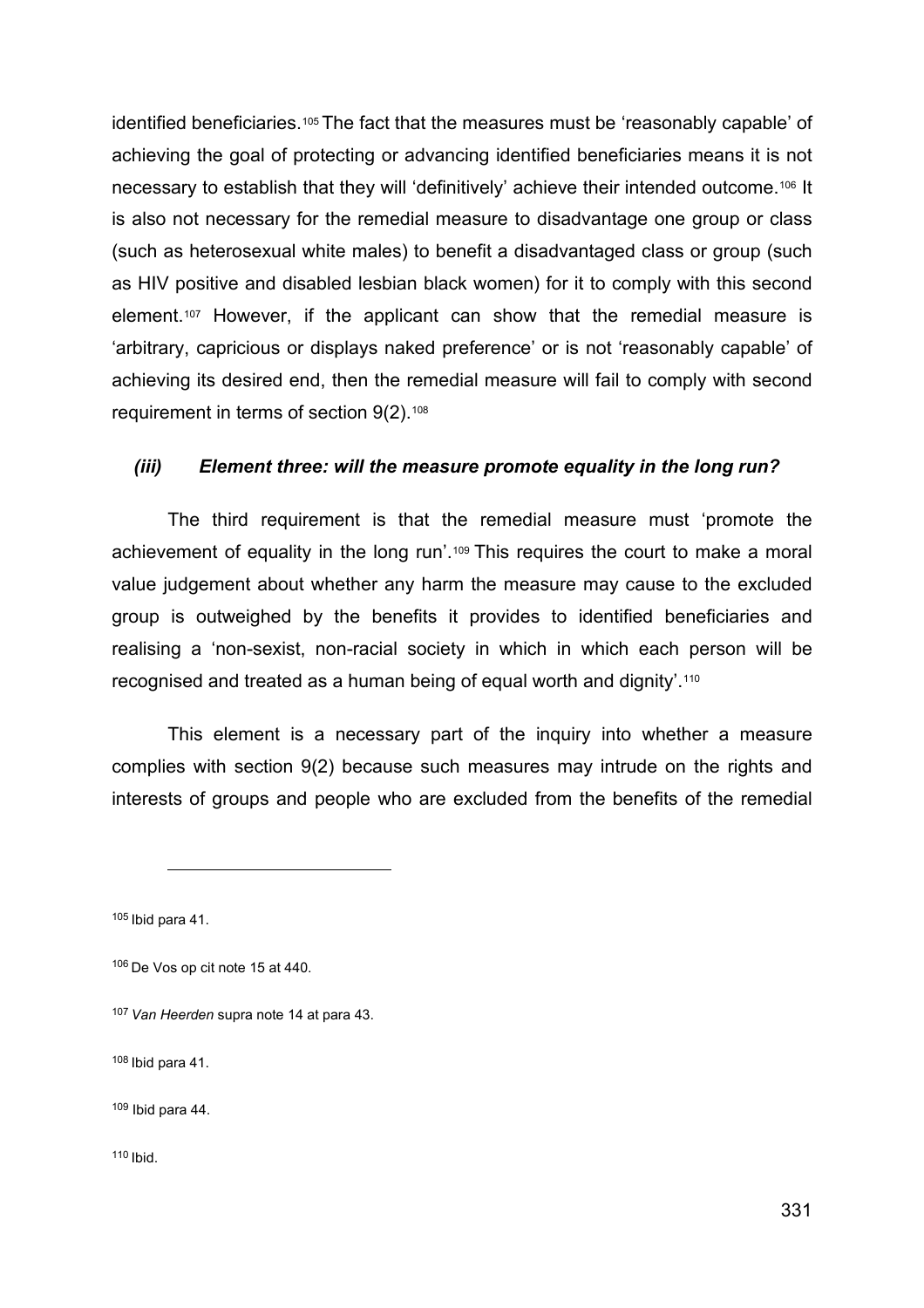measure.[111](#page-24-0) This means that the court should balance the harms and benefits of the measure to ensure it does not impose 'substantial and undue harm' on the groups or people or people who are excluded from it.[112](#page-24-1) In essence: this requires the court to determine whether the measure strikes an appropriate balance between the 'possible harm' caused to individuals by positive measures and the collective benefit of these measures to society in overcoming past discrimination and disadvantage'.[113](#page-24-2) In his concurring judgment in Van Heerden Sachs J explained how this could be undertaken:

> *'Courts must be reluctant to interfere with [remedial measures], and exercise due restraint when tempted to interpose themselves as arbiters as to whether the measure could have been proceeded with in a better or less onerous way. At the same time, if the measure at issue is manifestly overbalanced in ignoring or trampling on the in the interests of the advantaged [excluded] section of the community, and gratuitously and flagrantly imposes disproportionate burdens on them, the courts have a duty to interfere. Given our historical circumstances and the massive inequality that plagues our society, the balance when determining whether a measure that promotes equality is fair will be heavily weighed in favour of opening up opportunities for the disadvantaged. This is what promoting equality (section 9(2)) and fairness (section 9(3)) require. Yet some degree of proportionality, based on the particular context and circumstances of each case, can never be ruled out.' [114](#page-24-3)*

De Vos argues that a court should consider various open-ended factors to determine if an appropriate balance is struck, as required by this third element.[115](#page-24-4) Relevant circumstances would include:

- 1. The history of the marginalisation of the benefited group;
- 2. The oppression of different groups based on 'race, sex, sexual orientation and other grounds';

<span id="page-24-0"></span><sup>111</sup> Ibid.

<span id="page-24-1"></span><sup>112</sup> Ibid.

<span id="page-24-2"></span><sup>113</sup> Ibid.

<span id="page-24-3"></span><sup>114</sup> Ibid para 152 cited in full in De Vos op cit note 15 at 441.

<span id="page-24-4"></span><sup>115</sup> De Vos ibid at 441-2.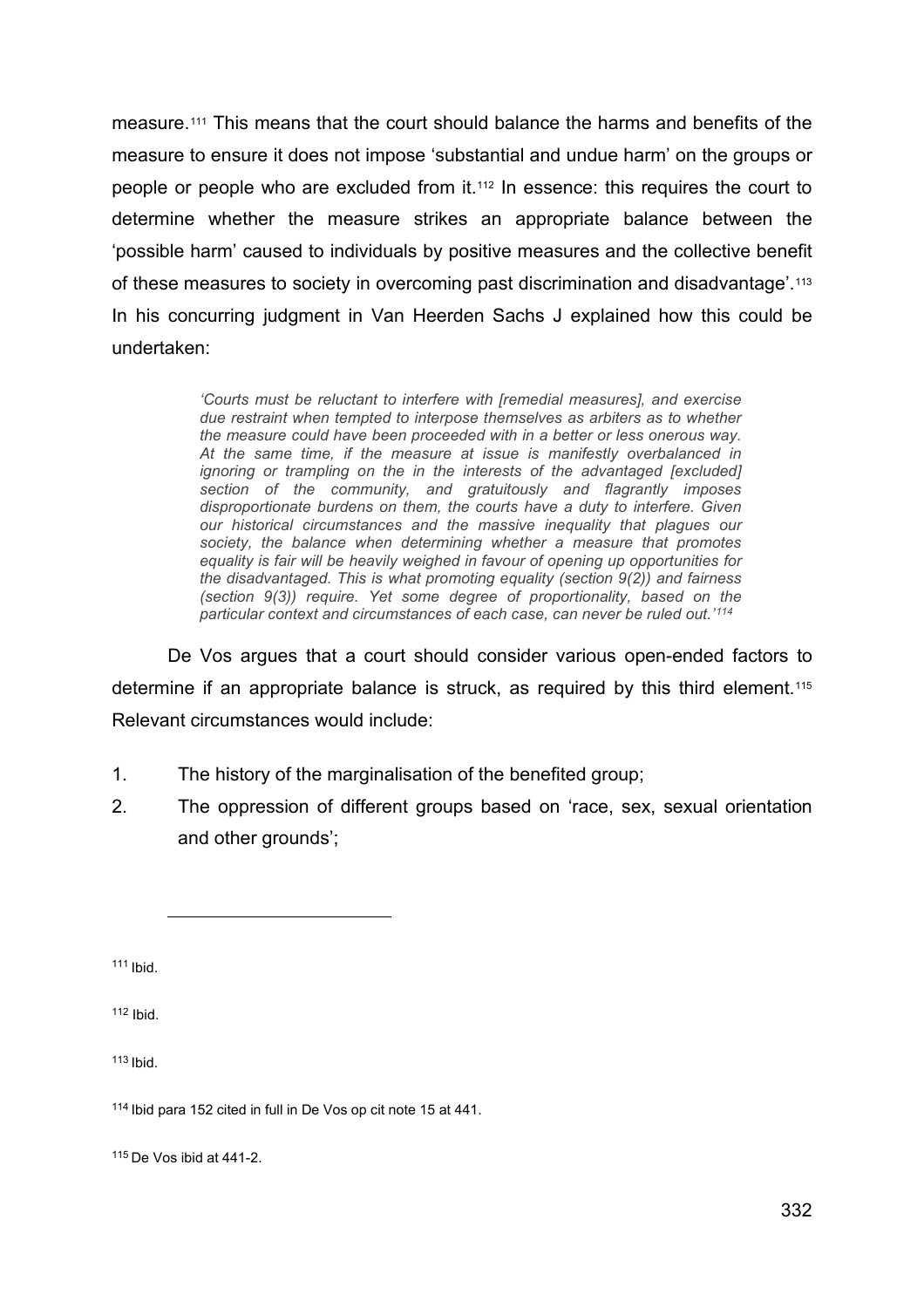- 3. The 'current social and economic status of the various groups previously unfairly discriminated against';
- 4. The continuing prevalence of 'racism, sexism, homophobia and other forms of misrecognition that are still prevalent in [South African] society';
- 5. The 'effect of the measure on the advantaged section of society'; and
- 6. 'Whether the measures taken are so extreme that they send a signal that the equal dignity' of the excluded group is 'not respected.' [116](#page-25-0)

**Diagram of the three different factors which a redress must have in order to comply with section 9(2)**

<span id="page-25-0"></span><sup>116</sup> Ibid.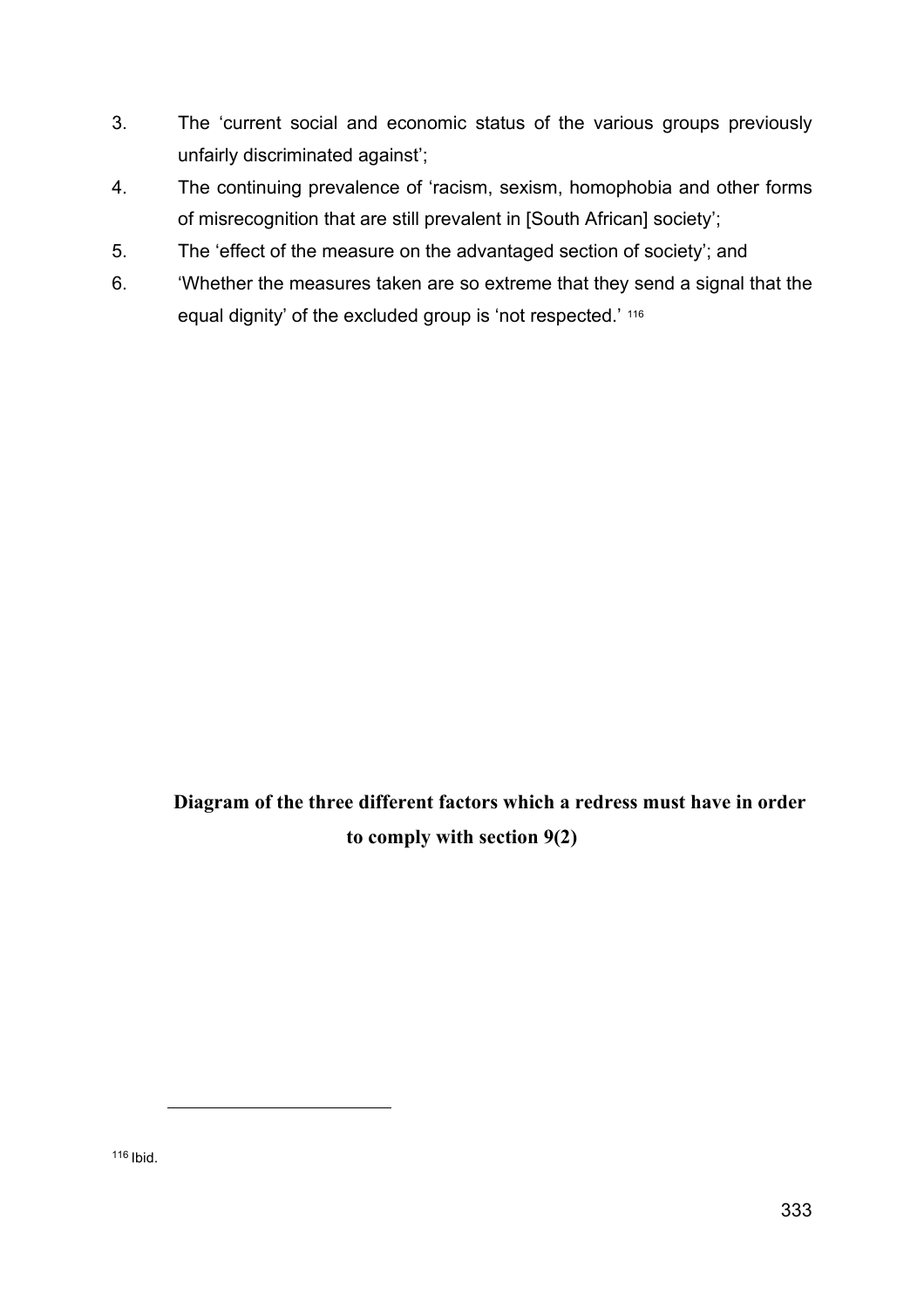

#### **(d) Section 9(3): Prohibition on unfair discrimination by the state**

Section 9(3) of the Constitution prohibits the state from passing any law – or acting in any way – which directly or indirectly unfairly discriminates against any person on 16 listed grounds or grounds which are 'analogous' to the listed grounds.[117](#page-26-0) Section 9(3) reads:

> *'The state may not unfairly discriminate directly or indirectly against anyone on one or more grounds, including race, gender, sex, pregnancy, marital status, ethnic or social origin, colour, sexual orientation, age, disability, religion, conscience, belief, culture, language and birth.'*

The essential purpose of section 9(3) is to prohibit the state from passing legislation or acting in ways that treat people differently in a manner which negatively impacts upon their inherent human dignity.[118](#page-26-1) Before explaining the test which the courts use to determine whether section 9(3) has been infringed, it is necessary to

<span id="page-26-0"></span><sup>&</sup>lt;sup>117</sup> The difference between the 16 listed grounds and analogous ground is explained below.

<span id="page-26-1"></span><sup>118</sup> See *Hugo* supra note 24 and *Harksen* supra note 37 at para 46 and 50.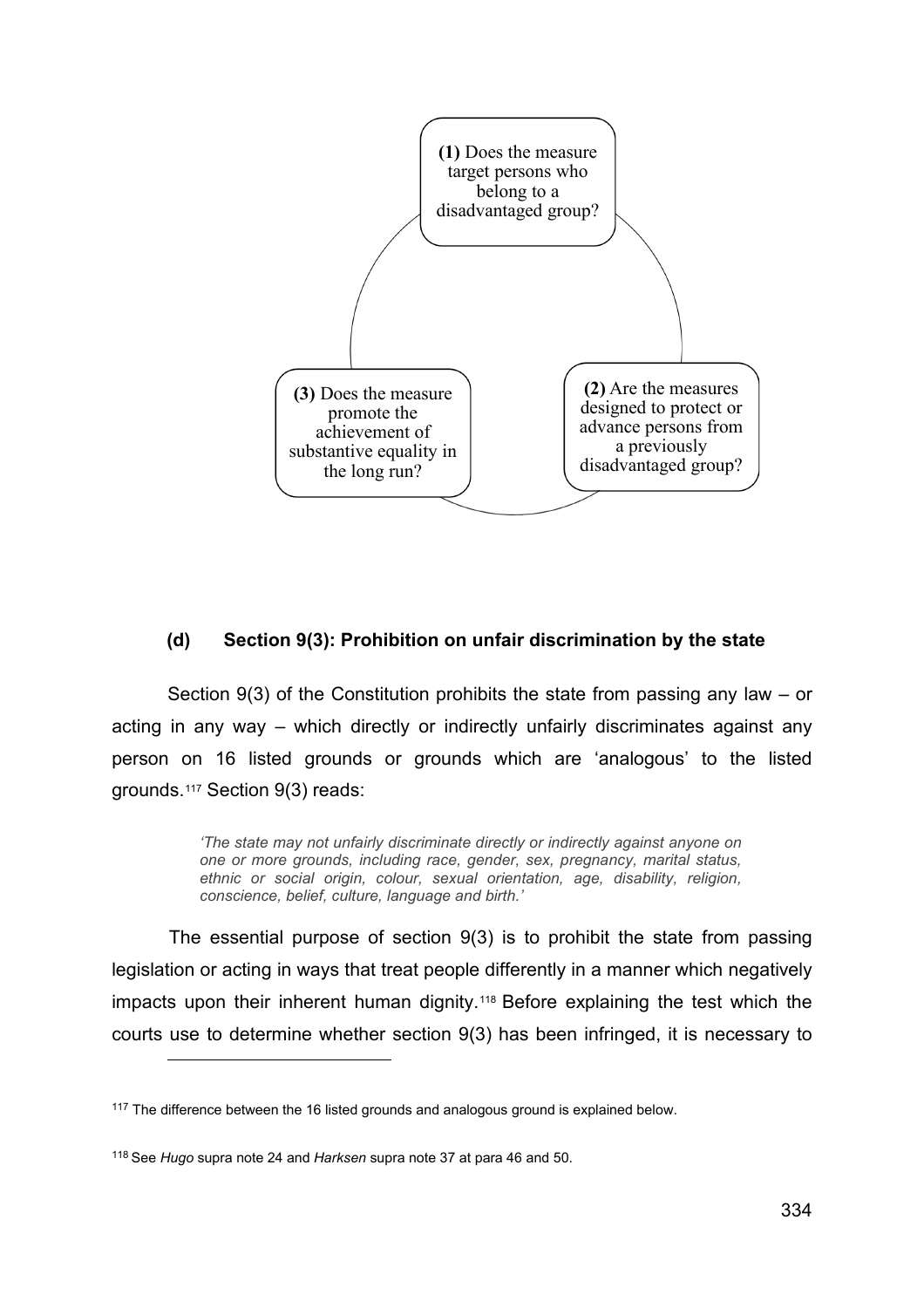note three important things. First, section 9(3) only prohibits the state from engaging in 'unfair discrimination'.[119](#page-27-0) This means that section 9(3) permits the state to discriminate, provided the discrimination is 'fair'.[120](#page-27-1) Secondly every instance of discrimination (whether fair or unfair) necessarily requires some form of differentiation between persons or groups.[121](#page-27-2) Thirdly, wherever an applicant establishes that they have been discriminated against on one (or more) of the 16 listed grounds in section 9(3), the discrimination will be rebuttably presumed to be unfair in terms of section  $9(5)$ .<sup>[122](#page-27-3)</sup> All three of these preliminary points will become clearer as we unpack the test developed by the CC to determine unfair discrimination, immediately below.

In *Harksen v Lane NO*, the CC set out a three-part test ('*Harksen* test') to determine if a law contravenes section 9(3) on the basis that it constitutes 'unfair discrimination':[123](#page-27-4)

1. The court must determine whether the whether the applicant has established the existence of a differentiation.[124](#page-27-5) If no differentiation is established, the case

<span id="page-27-0"></span><sup>119</sup> Currie & de Waal op cit note 8 at 223.

<span id="page-27-2"></span><sup>121</sup> See *Harksen* supra note 37 at para 42 and Currie & de Waal ibid at 223.

<span id="page-27-3"></span> $122$  Section 9(5) states that '[d]iscrimination on one or more of the grounds listed in subsection (3) is unfair unless it is established that the discrimination is fair.' See *Harksen* ibid at para 46

<span id="page-27-5"></span><sup>124</sup> Ibid para 42.

<span id="page-27-1"></span><sup>&</sup>lt;sup>120</sup> Ibid. Intuitively, it may seem strange to permit the state to engage in 'fair discrimination'. The notion of 'unfair discrimination' was explained by the CC in *Prinsloo* supra note 20 at para 37 where it stated, 'given the history of this country we are of the view that 'discrimination' has acquired a particular pejorative meaning relating to the unequal treatment of people based on attributes and characteristics attaching to them. [U]nfair discrimination, when used in this second form in section [9(3)], in the context of section [9] as a whole, principally means treating persons differently in a way which impairs their fundamental dignity as human beings, who are inherently equal in dignity'. The concept of 'fair discrimination' is explained further below.

<span id="page-27-4"></span><sup>123</sup> *Harksen* supra note 37 at para 42-3.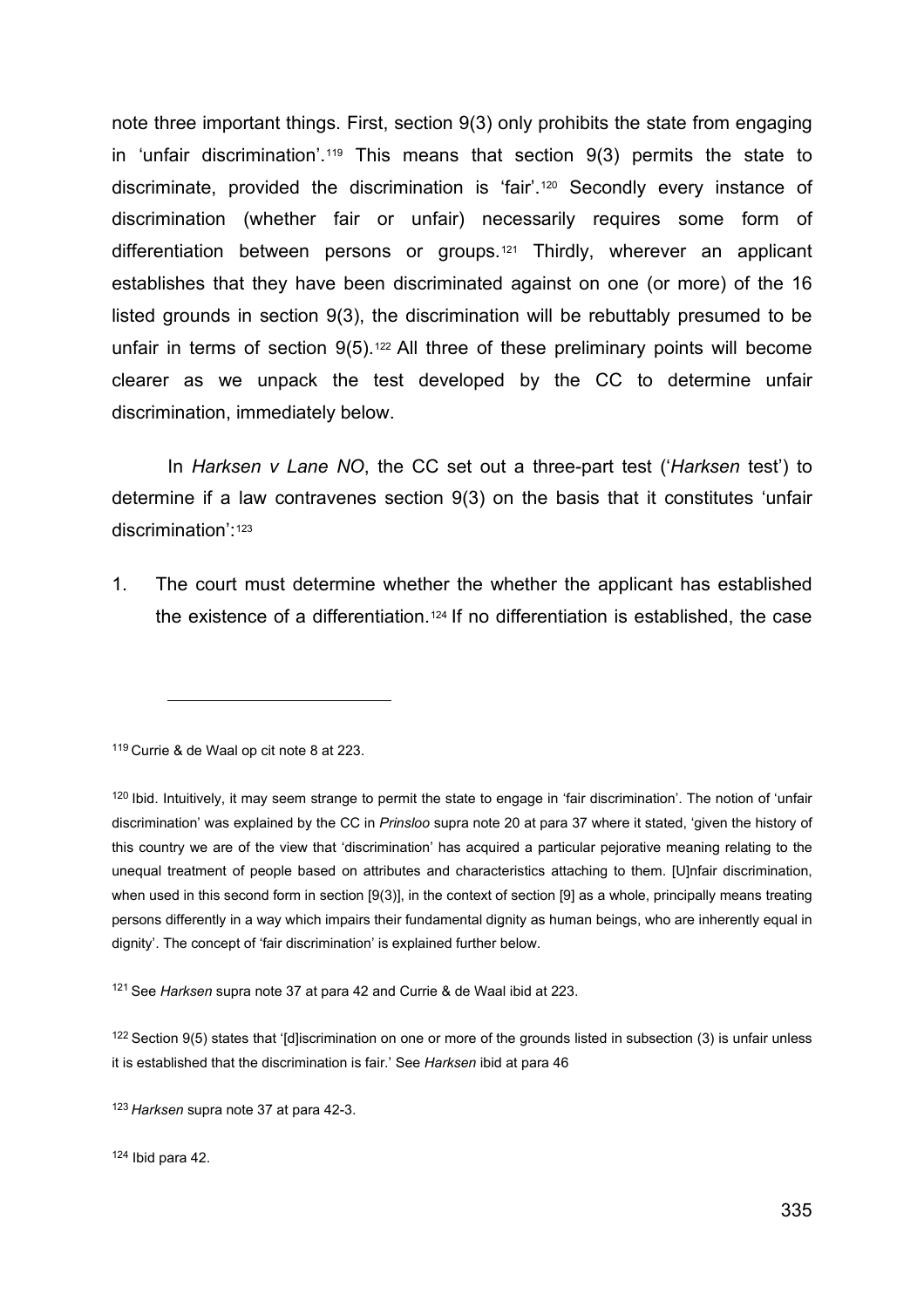must fail[.125](#page-28-0) If a differentiation is established, the court must determine if that differentiation complies with section 9(1) on the basis it rationally seeks to achieve a legitimate government purpose.[126](#page-28-1) If it complies with section 9(1), the court considers step two.[127](#page-28-2)

- 2. The court must determine whether the differentiation constitutes 'discrimination'.[128](#page-28-3) If the differentiation occurs on the basis of one (or more) of the 16 listed grounds in section 9(3) it is rebuttably presumed to be unfair in terms of section 9(5) of the Constitution.[129](#page-28-4) In this instance, the state bears the onus to rebut the presumption of 'unfairness' by establishing that the discrimination is 'fair'.[130](#page-28-5) If the differentiation occurs in terms of an 'analogous ground', a ground not listed in section 9(3), the applicant bears the onus to establish that the differentiation: (a) amounts to discrimination and (b) that the discrimination it also 'unfair'.[131](#page-28-6) If it is established that the discrimination is 'unfair', then the court moves to consider the third step.
- 3. The court must determine whether the unfair discrimination can be justified as a permissible violation of section 9(3) in terms of the general limitation clause in section 36(1).<sup>[132](#page-28-7)</sup> This means the state must establish the unfair discrimination

<span id="page-28-1"></span> $126$  Ibid.

<span id="page-28-2"></span><sup>127</sup> Ibid.

<span id="page-28-3"></span><sup>128</sup> Ibid para 45.

<span id="page-28-4"></span> $129$  Ibid.

<span id="page-28-5"></span><sup>130</sup> Ibid para 47

<span id="page-28-6"></span><sup>131</sup> Ibid.

<span id="page-28-7"></span><sup>132</sup> Ibid para 52.

<span id="page-28-0"></span> $125$  Ibid para 43 where the court stated 'Differentiation that does not constitute a violation of section 8(1) may nonetheless constitute unfair discrimination for the purposes of section 8(2) [of the Interim Constitution]'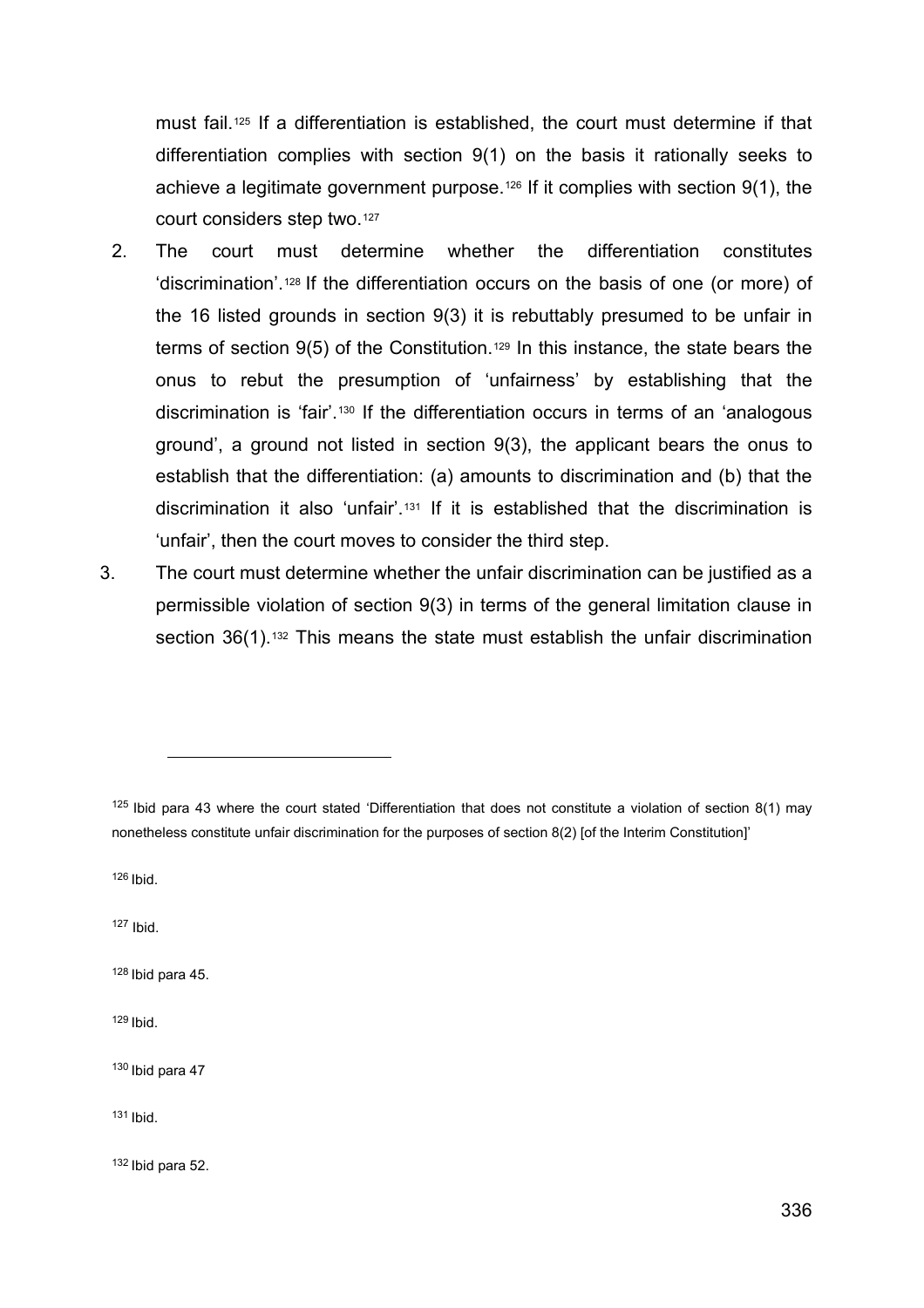can be justified as a 'reasonable and justifiable violation' of section 9(3) under section 36(1).<sup>[133](#page-29-0)</sup>

## *(iv)Step one: has the applicant established that the challenged law directly or indirectly differentiates and that it amounts to discrimination?*

This step requires the applicant to show that the challenged law objectively differentiates against them either directly or indirectly.[134](#page-29-1) This step is determined 'objectively' because it is not necessary for the applicant to show there was an 'intention' to differentiate or discriminate.[135](#page-29-2) In other words, the applicant must only show that a reasonable person would conclude that the challenged provision differentiates against them.

At this point, it is necessary to discuss the difference between 'direct' and 'indirect' discrimination. Direct discrimination is when a law expressly differentiates between different groups or persons ie expressly distinguishes between homosexual couples and heterosexual couples.[136](#page-29-3) Indirect discrimination is when a law is *prima facie* neutral and does not expressly draw distinctions between different people or groups but the law, nevertheless, differentiates between them when it is practically applied.[137](#page-29-4) For example: when a law prohibits all people from wearing headscarves, it is *prima facie* neutral, but may nevertheless discriminate against Muslim women who

<span id="page-29-0"></span><sup>133</sup> Ibid.

<span id="page-29-2"></span><sup>135</sup> Ibid.

<span id="page-29-1"></span><sup>134</sup> Ibid para 47. See *Walker* supra note 83 at para 43. However, intention to discriminate could be relevant as to whether the discrimination is 'unfair'. See Albertyn op cit note 18 at 4:36.

<span id="page-29-3"></span><sup>136</sup> See *National Coalition Gay and Lesbian Equality v Minister Home Affairs* 2000 (2) SA 1; 2000 (1) BCLR 39 (CC) (in which it was held that a law which prohibited homosexual couples from marrying constituted direct discrimination on the listed ground of sexual orientation).

<span id="page-29-4"></span><sup>137</sup> Albertyn op cit note 18 at 4:34. See *Walker* supra note 83 at para 32 and 4. Also consider *S v Jordan* 2002 (6) SA 642; 2002 (11) BCLR 1117 (CC) (majority of court concluding that *prima facie* neutral law which criminalises prostitution – but not the client – did not constitute indirect discrimination on the basis of sex and gender)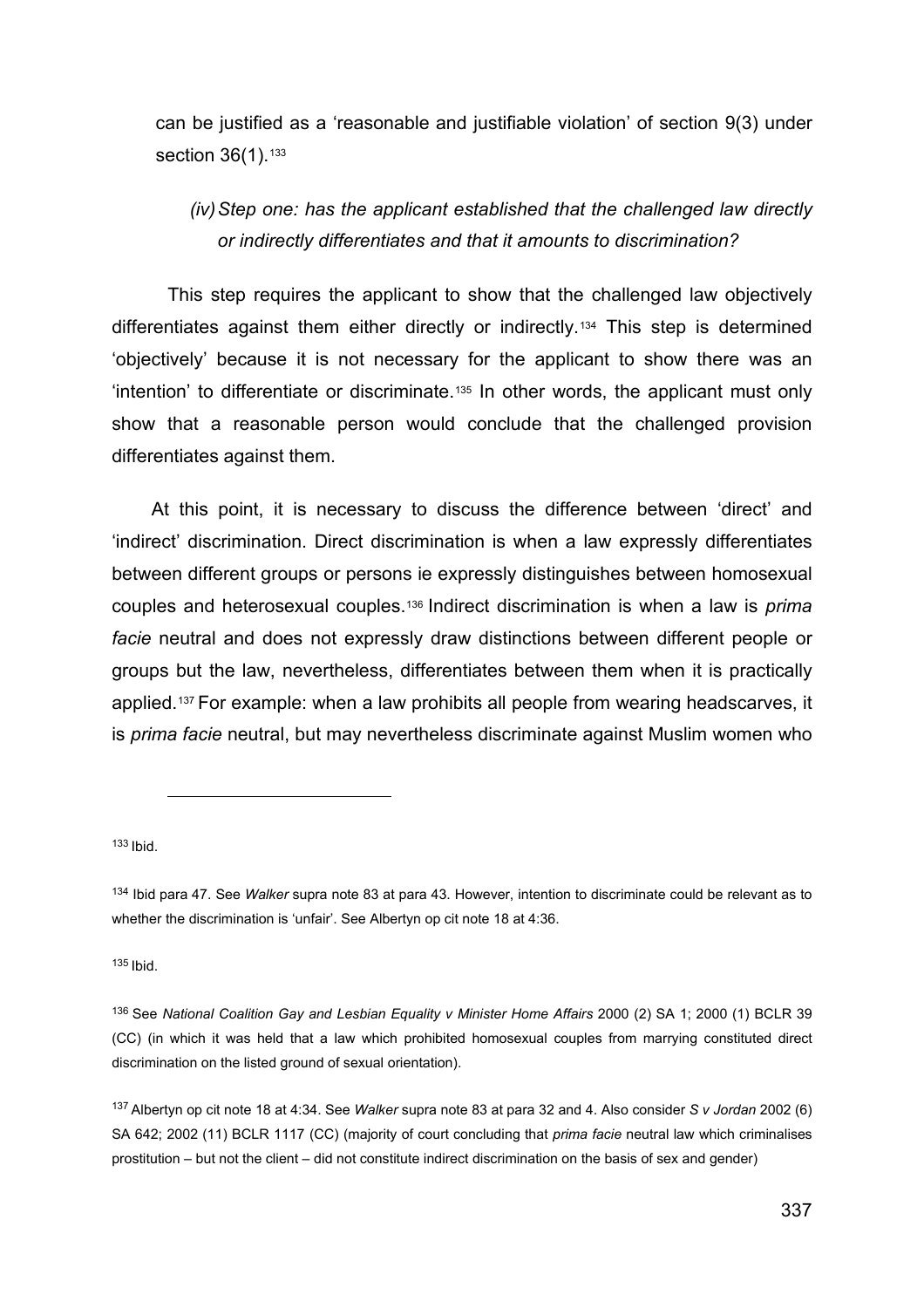wear headscarves as part of their religious beliefs.[138](#page-30-0) If such a differentiation is established, the court considers the next step.[139](#page-30-1)

## *(ii) Step two: does the differentiation occur on a ground listed in section 9(3) or an analogous ground and is it fair or unfair?*

This step requires the court to determine whether the differentiation constitutes discrimination and if it occurs on a listed or 'analogous' (or unlisted) ground of discrimination.[140](#page-30-2) Similar to the first step, this is considered objectively, which means the court must determine if a reasonable person would conclude the differentiation occurs on a listed or analogous ground.<sup>[141](#page-30-3)</sup>

It is also necessary to examine the important distinctions between a 'listed' versus an 'analogous' ground of discrimination. If a differentiation is established based on one or more of the grounds listed in section 9(3), it automatically constitutes discrimination and is also rebuttably presumed to be unfair in accordance with section 9(5).<sup>[142](#page-30-4)</sup> However, the 16 listed ground do not constitute a closed list which means it is possible to establish discrimination on other grounds.<sup>[143](#page-30-5)</sup> The test to determine whether differentiation on a ground not listed in section 9(3) constitutes discrimination is whether it is 'analogous' to the listed ground. This means that that the differentiation has the potential to impact on the fundamental human dignity of the applicant in a way which is 'analogous' to the 16 listed grounds.[144](#page-30-6) For example:

<span id="page-30-2"></span><sup>140</sup> Ibid.

<span id="page-30-3"></span><sup>141</sup> Ibid.

<span id="page-30-4"></span><sup>142</sup> Ibid para 47.

<span id="page-30-6"></span><sup>144</sup> Ibid.

<span id="page-30-0"></span><sup>138</sup> See *Pillay* supra note 29 (*prima facie* neutral school code which prohibited all students from wearing nose studs indirectly discriminated against the applicant on the basis of religious and cultural beliefs).

<span id="page-30-1"></span><sup>139</sup> *Harksen* supra note 37 at para 47-8.

<span id="page-30-5"></span><sup>143</sup> *Hoffmann* supra note 56.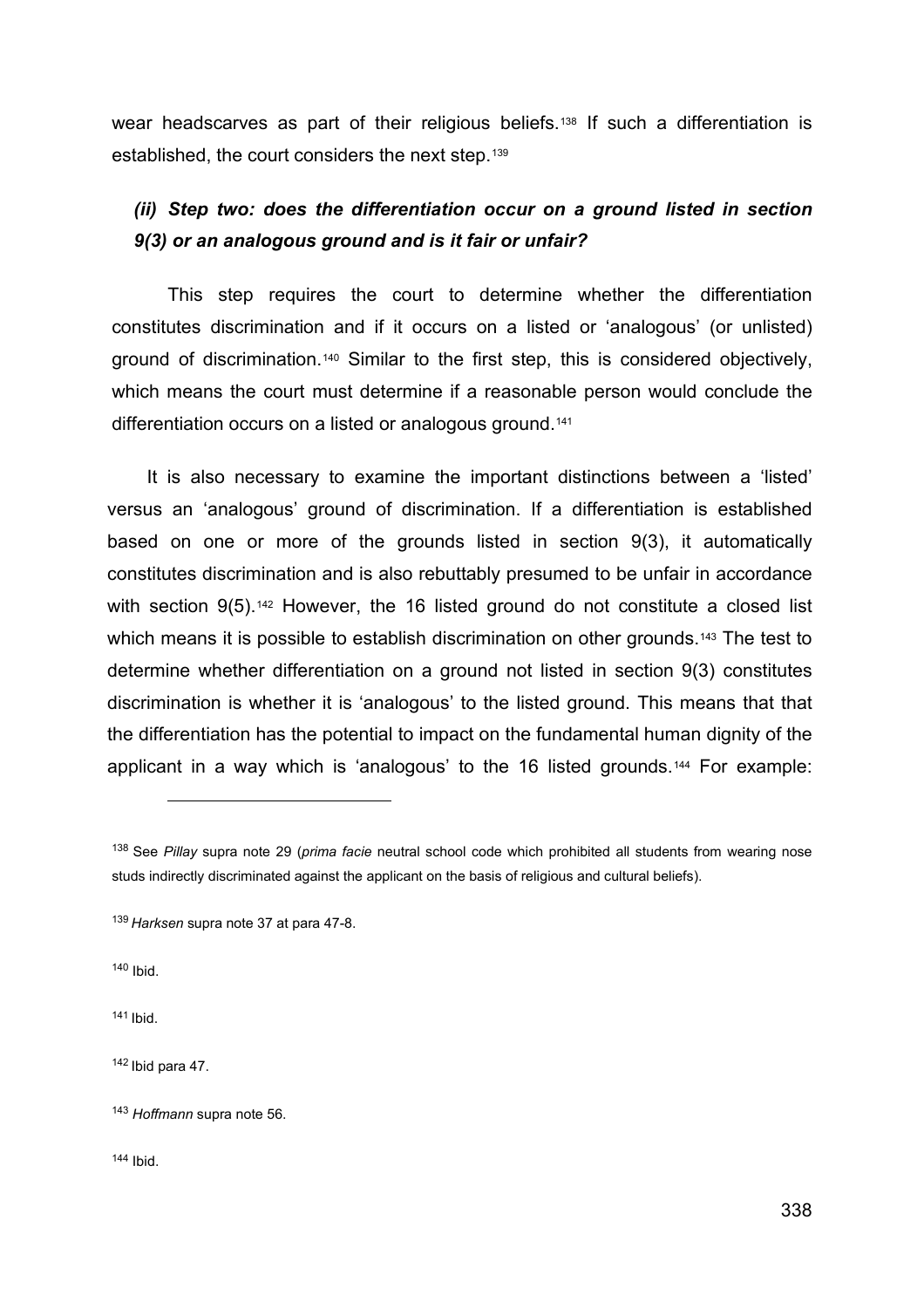neither HIV positive status or foreign citizenship are listed grounds of discrimination in section 9(3), but in *Hoffmann v SAA*[145](#page-31-0) and *Khosa v Minister of Social Security*,[146](#page-31-1) the CC concluded that a differentiation based on these grounds was analogous to the listed grounds because such differentiations had the potential to negatively impact on the inherent human dignity of both HIV positive people<sup>[147](#page-31-2)</sup> and foreign citizens in South Africa.<sup>[148](#page-31-3)</sup> Importantly, 'analogous grounds' of discrimination do not automatically constitute discrimination: the applicant bears the onus to show that the differentiation constitutes discrimination because it adversely affects their human dignity in a manner analogous to the listed grounds.<sup>[149](#page-31-4)</sup> Secondly, if the applicant establishes that a differentiation based on an analogous ground constitutes 'discrimination', they must also show that the discrimination is 'unfair'.[150](#page-31-5) This is because analogous grounds of discrimination do not attract a rebuttable presumption of unfairness in the same way as listed grounds of discrimination.[151](#page-31-6)

Once discrimination has been established, either on a listed ground or on an analogous ground, the court must then consider if the discrimination is also unfair.[152](#page-31-7) Remember, if the discrimination was based on a listed ground, the court presumes the discrimination is unfair. If it was based on an analogous ground, the complainant must further prove that the discrimination was unfair, and this depends primarily on

<span id="page-31-0"></span><sup>145</sup> Ibid.

<span id="page-31-5"></span><sup>150</sup> Ibid.

<span id="page-31-6"></span><sup>151</sup> Ibid.

<span id="page-31-7"></span><sup>152</sup> Ibid para 47.

<span id="page-31-1"></span><sup>146</sup> *Khosa* supra note 50.

<span id="page-31-2"></span><sup>147</sup> *Harksen* supra note 37 at para 48.

<span id="page-31-3"></span><sup>148</sup> *Khosa* supra note 50.

<span id="page-31-4"></span><sup>149</sup> *Harksen* supra note 37 at para 48.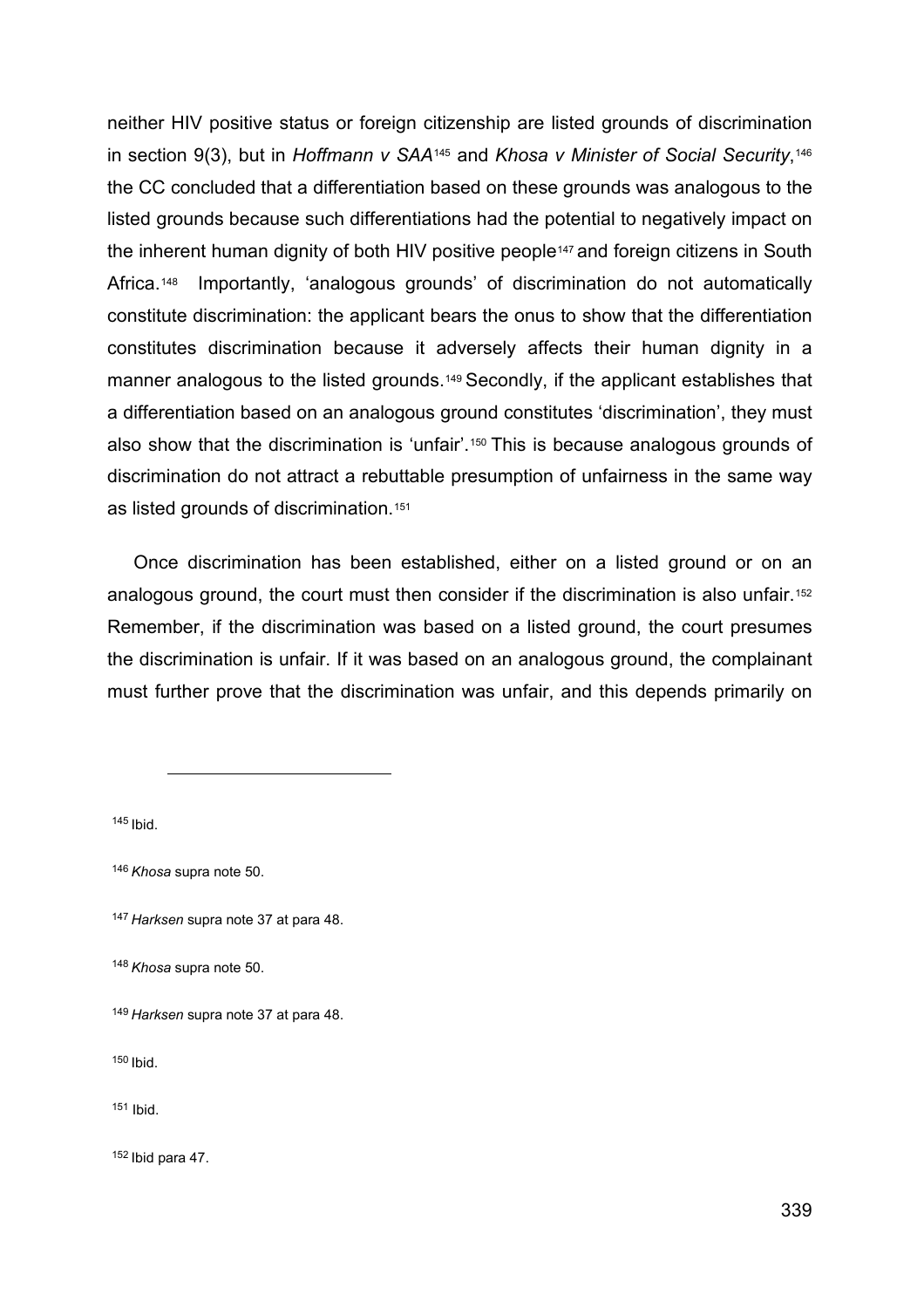how it impacts on the fundamental human dignity of the complainant.[153](#page-32-0) In *Harksen*, the CC set out three relevant factors a court must consider to determine whether discrimination is fair or unfair:[154](#page-32-1)

- **The position of the complainants in society, whether the discrimination occurs on a listed or unlisted ground and whether they have suffered in the past from unfair discrimination**.[155](#page-32-2) This group of factors means that if the applicant belongs to a marginalised group which suffers from prejudice in society, the discrimination is less likely to be fair.<sup>[156](#page-32-3)</sup>If the discriminatory provision also has a strong stigmatising effect on the affected group, on the basis it sends a societal message that their inherent human dignity is not worthy of respect, the discrimination is also likely to be unfair.<sup>[157](#page-32-4)</sup> If the discrimination occurs on a listed ground constituting the undermining of inherent human dignity of people who were undermined in the past, the unfairness of the discrimination is likely to be reinforced.<sup>[158](#page-32-5)</sup>
- **The nature of the discriminatory provision and purpose sought to be**  achieved by it.<sup>[159](#page-32-6)</sup> This requires the court to consider whether the discriminatory provision seeks to achieve a legitimate purpose and not necessarily undermine the inherent human dignity of the applicant.<sup>[160](#page-32-7)</sup> If the provision seeks to achieve a legitimate purpose such as benefiting a poverty stricken group at the expense of

<span id="page-32-0"></span><sup>153</sup> Ibid para 50-1.

<span id="page-32-1"></span><sup>154</sup> Ibid.

<span id="page-32-2"></span><sup>155</sup> Ibid.

<span id="page-32-4"></span><sup>157</sup> *Khosa* ibid.

<span id="page-32-3"></span><sup>156</sup> See Albertyn op cit note 18 at 4:52 and *Khosa* supra note 55.

<span id="page-32-5"></span><sup>158</sup> *National Coalition* supra note 136.

<span id="page-32-6"></span><sup>159</sup> *Harksen* supra note 37 at para 50-1.

<span id="page-32-7"></span><sup>160</sup> Albertyn op cit note 18 at 4:54.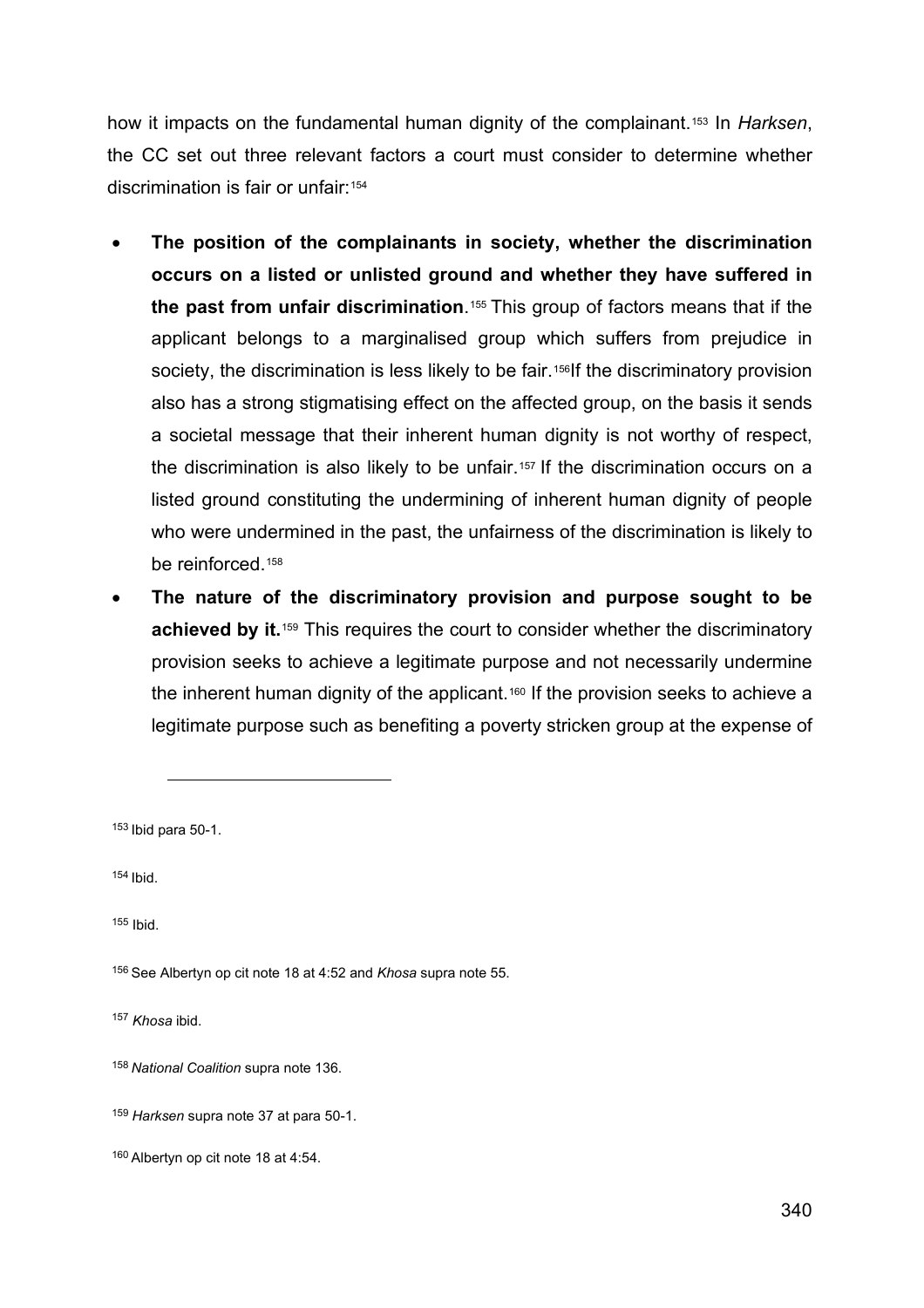a relatively wealth group, it is less likely that the discrimination will be unfair and violate section 9(3) of the Constitution.[161](#page-33-0)

• **With due regard to the first two factors, any other relevant factors may be established to determine whether the discrimination impacts on the fundamental human dignity of the complainant or affects them in a comparably serious manner***.*[162](#page-33-1) This means that the first two considerations do not constitute a closed list. The overall inquiry turns on whether the discrimination negatively impacts on the inherent human dignity of the complainant.[163](#page-33-2) Also relevant is whether he impact of the discrimination on the human dignity of the complainant is lessened by the use of less restrictive means to achieve the purpose of the discrimination or whether the state has made an attempt to reasonably accommodate the discriminated group.<sup>[164](#page-33-3)</sup>

## *(iii) Step three: can the unfair discrimination be justified as a 'reasonable and justifiable' violation of section 9(3) in terms of section 36(1)?*

If the existence of unfair discrimination is established, then the challenged provision will constitute a limitation of the right not to be unfairly discriminated against by the state under section 9(3). The court must then determine whether the discrimination can be justified as a permissible violation of the right not to be unfairly discriminated against in terms of section 36(1) of the Constitution[.165](#page-33-4) In practice however, it can be difficult to justify a limitation of section 9(3) as 'reasonable and justifiable' under section 36(1). Indeed, the CC has never concluded that a limitation

<span id="page-33-0"></span><sup>161</sup> See *Walker* supra note 83 (not unfair discrimination to discriminate against wealthy white suburbs by charging poor black suburb lower electricity tariffs).

<span id="page-33-1"></span><sup>162</sup> *Harksen* supra note 37 at para 50-1.

<span id="page-33-2"></span><sup>163</sup> Albertyn op cit note 18 at 4:55-4:56.

<span id="page-33-3"></span><sup>164</sup> See *Pillay* supra note 29 and the minority judgment of Sachs J in *Prince v President Cape Law Society* 2002 (2) SA 794; 2002 (3) BCLR 231 (CC) para 160-3.

<span id="page-33-4"></span><sup>165</sup> *Harksen* supra note 37 at para 55.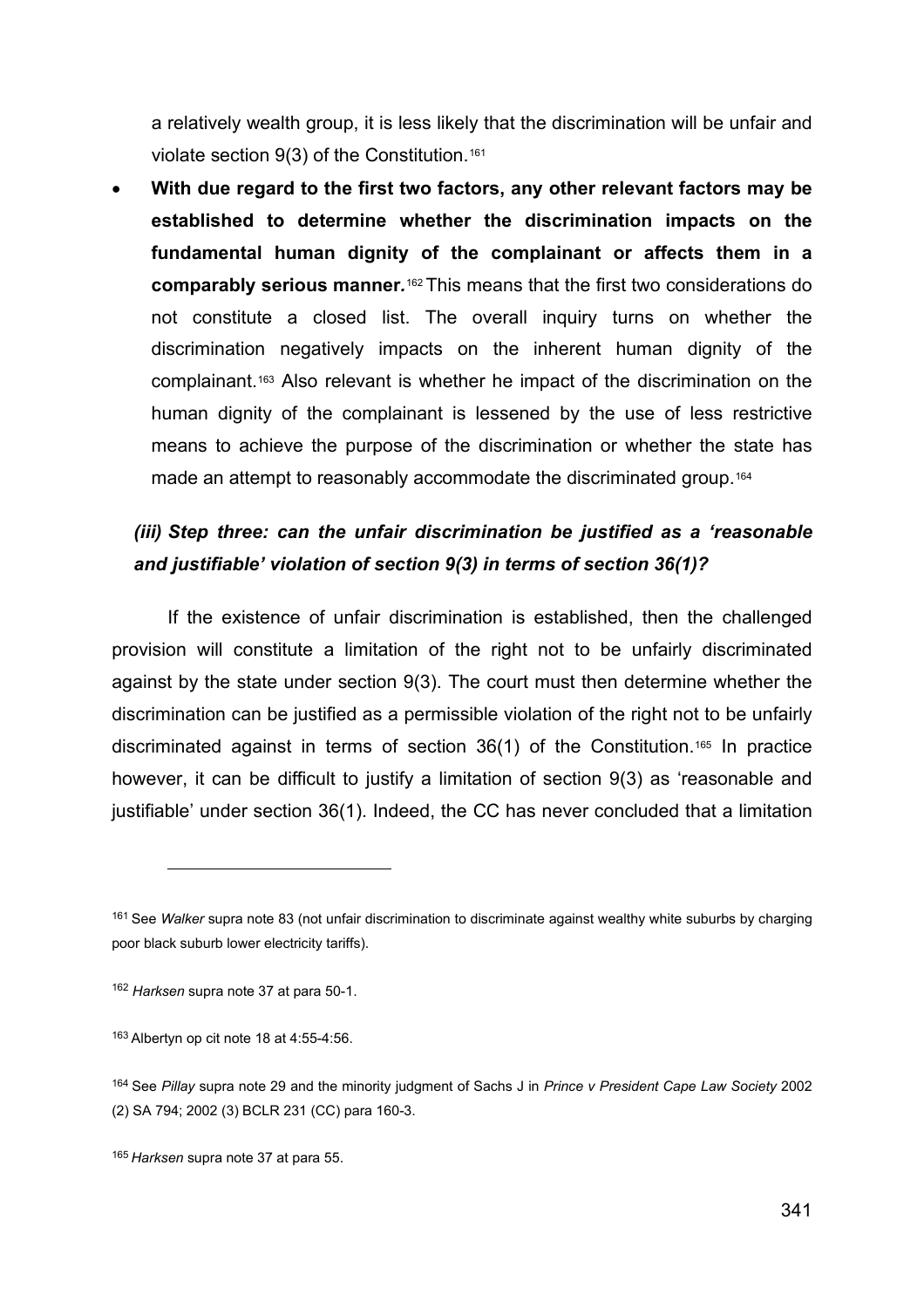of section 9(3) constituted a justifiable limitation of the right.[166](#page-34-0) Currie and de Waal explain why it is almost impossible to justify a limitation of section 9(3) of the Bill of Rights:

> *'In the case of the right to equality, it is difficult to apply the usual two-stage analysis of a right and its limitation. Indeed, it is far from clear whether section 36 can have any meaningful application to section 9. This is because the section 9 rights are qualified by the same or similar criteria to those used to adjudicate the legitimacy of a limitation of rights in section 36. It is, for instance, difficult to see how discrimination which has already been characterised as unfair because it is based on attributes or characteristics which have the potential to impact the fundamental human dignity of persons as human beings can ever be acceptable in an open and democratic society based on human dignity equality and freedom'.*[167](#page-34-1)

#### **Diagram showing essentials for redress to comply with section 9(2)**

<span id="page-34-0"></span><sup>166</sup> See Currie & de Waal op cit note 8 at 218.

<span id="page-34-1"></span><sup>167</sup> Ibid. Also see *S v K* 1997 (9) BCLR 1283 (C) at para 30 where the court suggested a violation of section 9(3) could never be justified under section 36(1).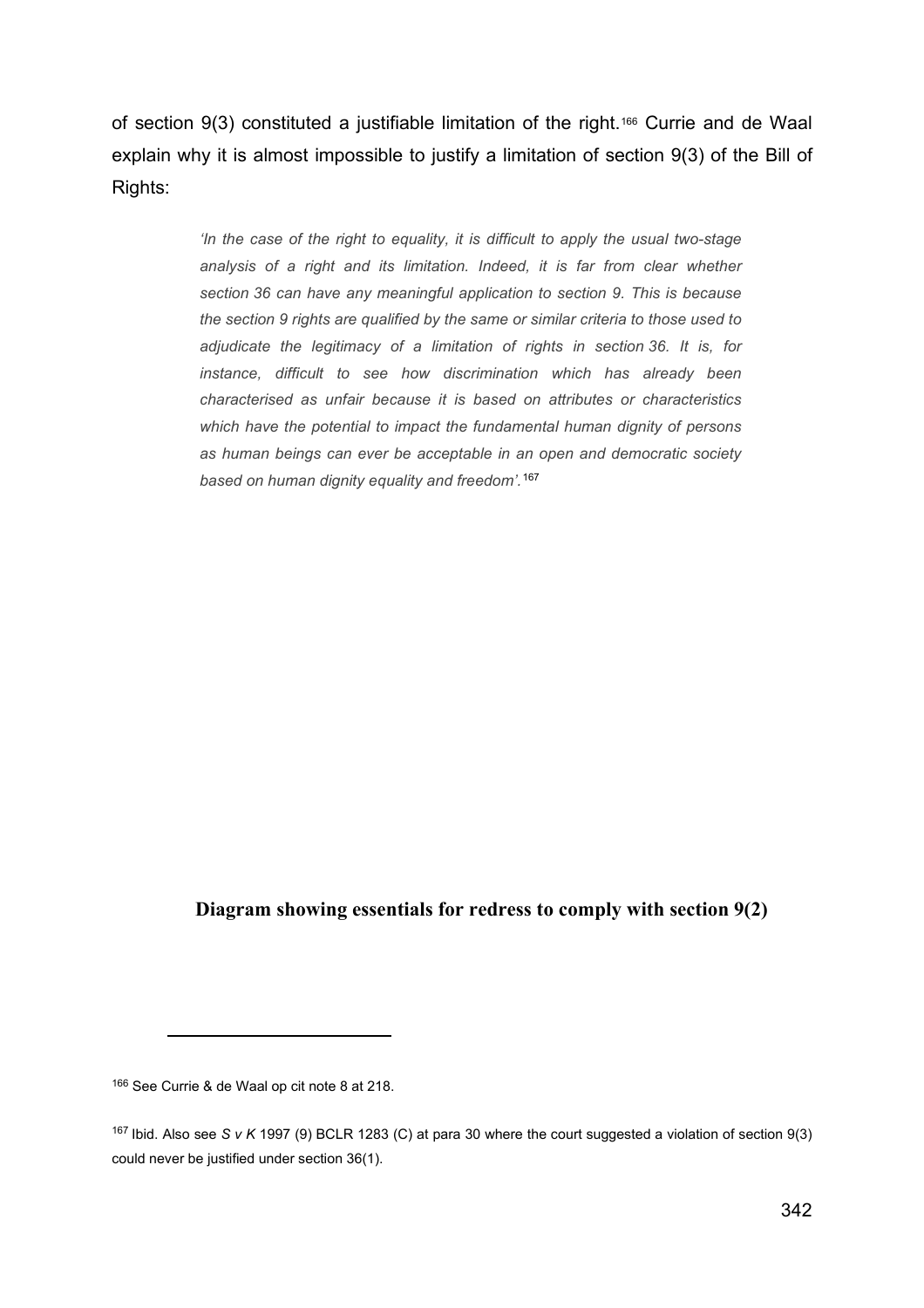

## **8.4. SECTION 9(4): UNFAIR DISCRIMINATION BY PRIVATE PERSONS IN TERMS OF PEPUDA**

### **(a) PEPUDA and the principle of constitutional subsidiarity**

Section 9(4) extends the prohibition against unfair discrimination in section  $9(3)$  to private persons other than the state.<sup>168</sup>This means that section  $9(4)$  also prohibits private persons – individuals or corporations for example – from unfairly discriminating against other people.[169](#page-35-1) The national legislation which gives effect to the horizontal application of the right against unfair discrimination – in terms of section 9(4) – is the Promotion of Equality and Prevention of Unfair Discrimination Act ('PEPUDA').<sup>170</sup> Because the PEPUDA gives effect to the horizontal application of

<span id="page-35-0"></span><sup>168</sup> De Vos op cit note 15 at 453.

<span id="page-35-1"></span><sup>169</sup> Ibid.

<span id="page-35-2"></span><sup>170</sup> Ibid. See *Pillay* supra note 29 at para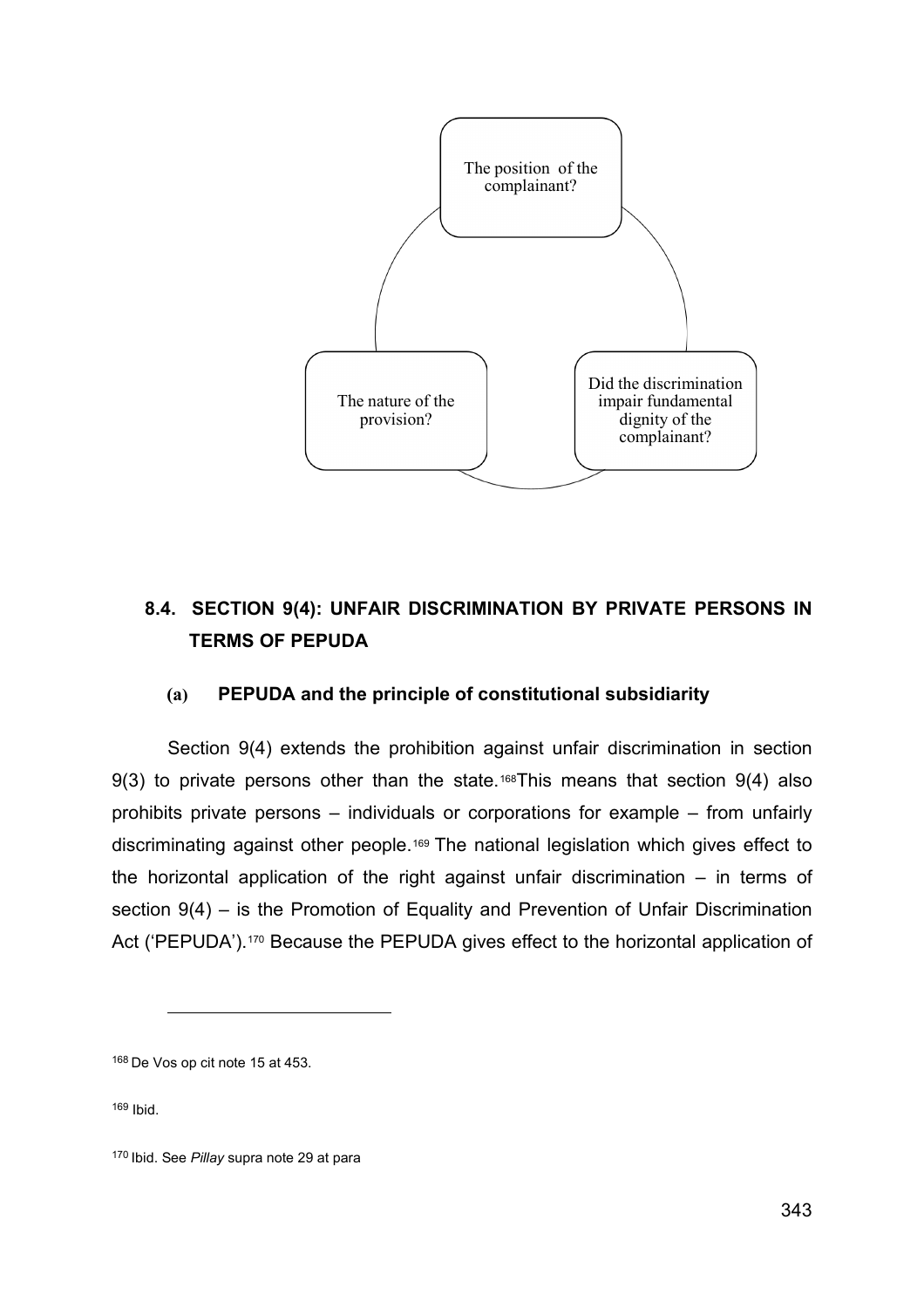the right to equality, the principle of constitutional subsidiarity applies.<sup>[171](#page-36-0)</sup> This means that a litigant cannot rely on section 9(4) of the Constitution directly, unless the constitutionality of the PEPUDA is challenged.[172](#page-36-1) The preamble of PEPUDA sets out the purpose of the Act as follows:

> *'. . . [to] give substance to the constitutional commitment to equality by providing a legal mechanism with which to confront, address and remedy past and present forms of incidental, as well as institutionalised or structural, unfair discrimination and inequality'.*

PEPUDA has two main sections. The first concerns measures to prevent unfair discrimination (chapters 2 and 3) and the second concerns measures to promote equality (chapter 5). Additionally, the PEPUDA also contains provisions aimed at preventing harassment and prohibiting acts of hate speech. This mirrors the equality jurisprudence developed by the CC around unfair discrimination in terms of section 9(3) of the Bill of Rights. 'Discrimination' is defined in section 1 of PEPUDA as follows:

> *'Any act or omission, including a policy, law, rule, practice, condition or situation which directly or indirectly:*

*(a) imposes burdens, obligations or disadvantage on; or*

*(b) withholds benefits, opportunities or advantages from, any person on one or more of the prohibited grounds.'*

Similar to section 9(3) of the Constitution, section 1 of PEPUDA also lists 19 prohibited (or 'listed') grounds of discrimination; and similar to section 9(3), the PEPUDA definition of 'discrimination' also envisages analogous grounds of discrimination because it refers to 'any other ground' indicating that the listed grounds are not exhaustive. Section 14 follows a similar structure to the *Harksen* test which sets out to how to determine the existence of unfair discrimination under the Act:

<span id="page-36-0"></span><sup>171</sup> *Pretorius and another v Transport Pension Fund and others* 2018 ZACC 10

<span id="page-36-1"></span><sup>172</sup> See the minority judgment of Sachs J in *Prince* supra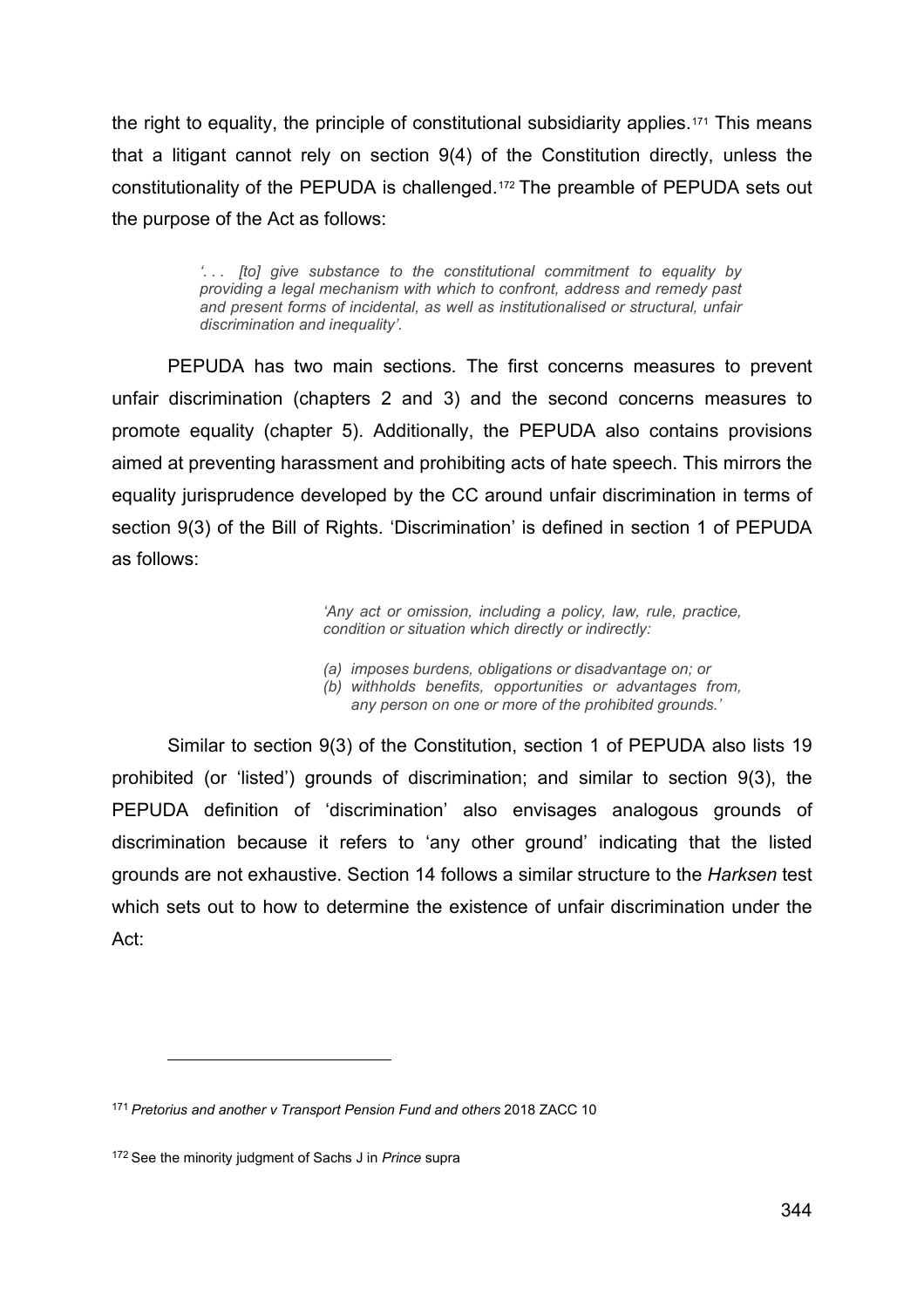## **DETERMINATION OF FAIRNESS OR UNFAIRNESS**

(1) It is not unfair discrimination to take measures designed to protect or advance persons or categories of persons disadvantaged by unfair discrimination or the members of such groups or categories of persons.

(2) In determining whether the respondent has proved that the discrimination is fair, the following must be taken into account:

(a) the context;

(b) the factors referred to in subsection (3);

(c) whether the discrimination reasonably and justifiably differentiates between persons according to objectively determinable criteria, intrinsic to the activity concerned.

(3) The factors referred to in subsection (2)(b) include the following:

(a)Whether the discrimination impairs or is likely to impair human dignity;

(b) The impact or likely impact of the discrimination on the complainant;

(c) The position of the complainant in society and whether he or she suffers from patterns of disadvantage or belongs to a group that suffers from such patterns of disadvantage;

(d) The nature and extent of the discrimination;

(e) Whether the discrimination is systemic in nature;

(f) Whether the discrimination has a legitimate purpose;

(g) Whether and to what extent the discrimination achieves its purpose;

(h) Whether there are less restrictive and less disadvantageous means to achieve the purpose;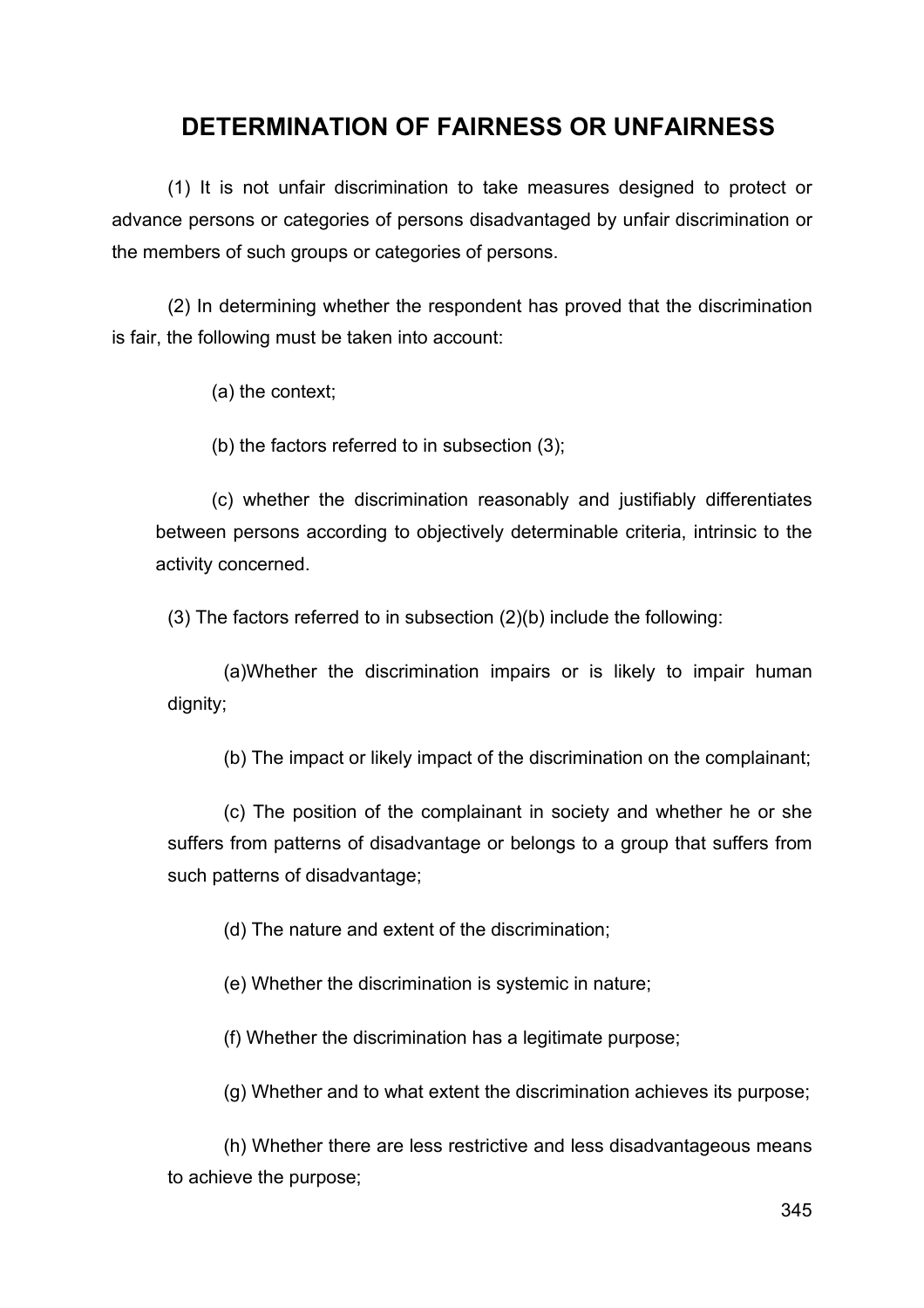(i) Whether and to what extent the respondent has taken such steps as being reasonable in the circumstances to-

(i) address the disadvantage which arises from or is related to one or more of the prohibited grounds; or

(ii) accommodate diversity.

Significantly, PEPUDA expressly introduces the additional requirement of 'reasonable accommodation'. In *MEC for Education: KZN v Pillay*[173](#page-38-0) the CC had to determine whether a school code which prohibited a Hindu girl from wearing a nose ring violated section 9(4) of the Constitution as given effect to by PEPUDA.[174](#page-38-1) In concluding that the refusal of the school to allow her to wear the nose ring violated PEPUDA, the CC proceeded to define the concept of 'reasonable accommodation' under the Act as follows:

> *'There may be circumstances where fairness requires a reasonable accommodation, while in other circumstances it may require more or less, or something completely different. It will depend on the nature of the case and the nature of the interests involved. Two factors seem particularly relevant. First, reasonable accommodation is most appropriate where, as in this case, discrimination arises from a rule or practice that is neutral on its face and is designed to serve a valuable purpose, but which nevertheless has a marginalising effect on certain portions of society. Second, the principle is particularly appropriate in specific localised contexts, such as an individual workplace or school, where a reasonable balance between conflicting interests may more easily be struck. Even where fairness requires a reasonable accommodation, the other factors listed in the section will always remain relevant.[175](#page-38-2)*

<span id="page-38-1"></span><sup>174</sup> *Pillay* supra

<span id="page-38-2"></span><sup>175</sup> *Pillay* para 73.

<span id="page-38-0"></span><sup>173</sup> (CCT 51/06) [2007] ZACC 21; 2008 (1) SA 474 (CC); 2008 (2) BCLR 99 (CC) (5 October 2007).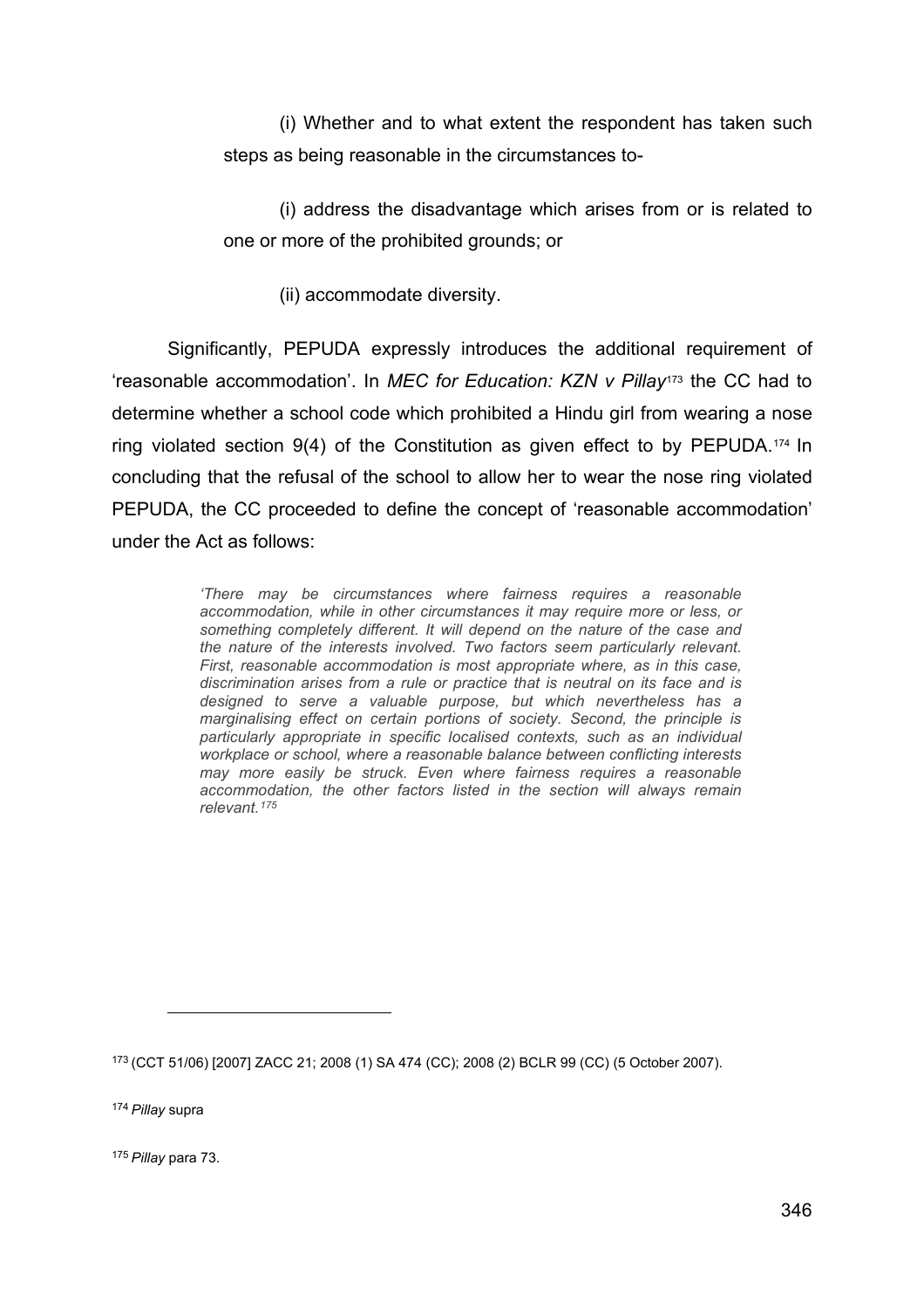# **Tabular Summary of Section 9 and PEPUDA**

|                                                        | <b>Section</b>                                                                                                                                                    | <b>Section</b>                                                                                                    | <b>Section</b>                                                                           | <b>Section</b>                                                                   |
|--------------------------------------------------------|-------------------------------------------------------------------------------------------------------------------------------------------------------------------|-------------------------------------------------------------------------------------------------------------------|------------------------------------------------------------------------------------------|----------------------------------------------------------------------------------|
|                                                        | 9(1)                                                                                                                                                              | 9(2)                                                                                                              | 9(3)                                                                                     | 9(4)                                                                             |
| <b>Differentiation</b><br>or<br><b>Discrimination:</b> | <b>Differentiation</b>                                                                                                                                            | <b>Discrimination</b><br>(For purposes<br>of redress)                                                             | <b>Discrimination</b>                                                                    | <b>Discrimination</b>                                                            |
| Source:                                                | Legislative<br>Provision                                                                                                                                          | Legislative<br>Provision                                                                                          | Legislative<br>Provision                                                                 | Other forms of<br>conduct other<br>than<br>legislation/statute                   |
| <b>Legal Test:</b>                                     | Rationality                                                                                                                                                       | Van Heerden<br><b>Test</b>                                                                                        | <b>Harksen Test</b>                                                                      | Section 14 of<br><b>PEPUDA</b>                                                   |
| Example:                                               | Legislation<br>which<br>differentiates<br>between<br>professions (ie<br>differentiating<br>statutory<br>regulation for<br>doctors and<br>lawyers<br>respectively) | Legislation<br>enacted in the<br>Employment<br>Equity Act, to<br>further<br>previously<br>disadvantaged<br>groups | Legislation<br>enacted<br>which<br>prohibits men<br>from receiving<br>maternity<br>leave | A school code of<br>conduct which<br>prohibits the<br>wearing of a<br>nose ring. |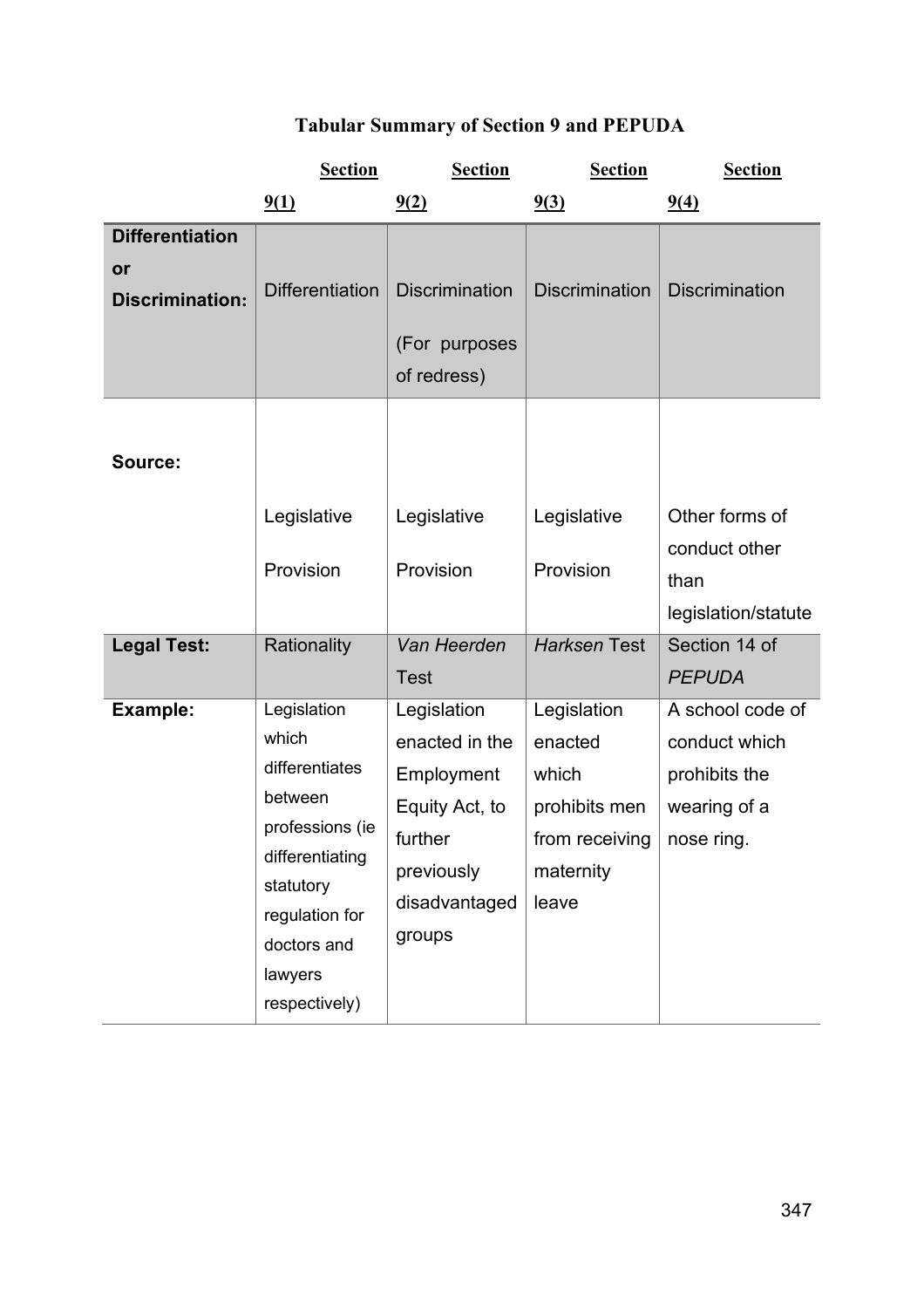# **PART IV: REVISION QUESTIONS**

### *(i) TRUE & FALSE QUESTIONS*

- A) Section 9 of the Constitution prohibits *all* forms of differentiation on listed or analogous grounds. (T/F)
- B) The test for assessing whether redress measures comply with section 9(2) was summarised in *Minister of Finance and Others v Van Heerden* (*Van Heerden*) as follows: (i) whether the measure targets a previously disadvantaged group; (ii) whether the measure is designed to promote or protect that group which has been identified and (iii) whether the measure promotes equality in the long term. (T/F)
- C) PEPUDA is only applicable to the conduct of private actors, in other words a challenge to the discriminatory the conduct of public organs may not be subject to *PEPUDA.*
- D) A litigant may not rely directly on section 9(4) unless they are challenging the constitutionality of a provision in PEPUDA or the statute in its entirety. This is based on the principal of subsidiarity.

### *(ii) SHORT QUESTIONS*

- (A) Briefly explain which values of the Constitution, have been used to interpret the right of equality contained in section 9. (*5 marks*)
- (B) Briefly explain the difference between direct and indirect discrimination and provide examples of each. (*4 marks*)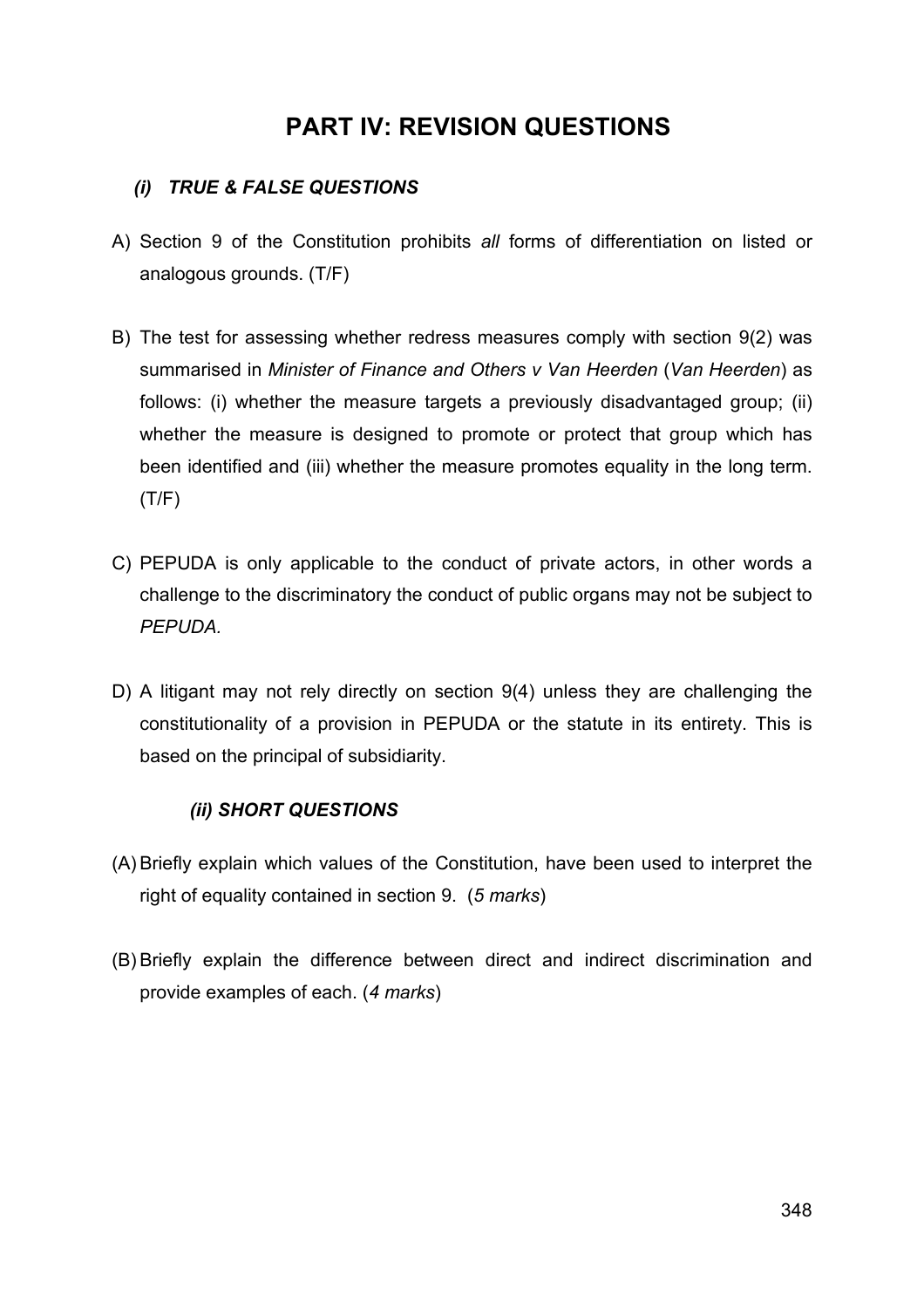#### *(iii) LONG/PROBLEM QUESTION*

Thabang Molefe is a learner at BrightSparks High School on the outskirts of Johannesburg. The school was previously a school only attended by students who would have been classified as 'white' under apartheid. As the demographics of the area began to change so too did the demographics of learners at Thabang's school. Now 60% of learners at BrightSparks fall into the category of 'African' ie 'black'. A teacher at BrightSparks was recently depicted in the news in a video, which went viral, showing her hysterically screaming at one of her students. The principal of BrightSparks decides to amend the school's code of conduct and provide for 'greater levels of discipline because the young generation are entitled and disrespectful'. One of the school's policies deals with hairstyles and reads as follows:

- 1. No long hair, dyed/coloured hair, no braids and no dreadlocks.
- 2. All learners who do not comply with the rule will be barred from representing the school in all extra-curricular activity.
- 3. Students may apply for an exemption if the principal is satisfied that the application is based on grounds which 'embody the school's ethos and values'.

You are a candidate attorney at JusticeLeague Attorneys and your principal, Mr Bruce Wayne, has asked you to prepare a memorandum in which you answer the following questions (you are also requested to provide case and statutory authority where applicable):

- (i) What section of the Constitution is applicable and is there any governing legislation giving effect to this section. (*1 mark*)
- (ii) What implications does the principle of subsidiarity have in this set of facts? (*2 marks*)
- (iii) Explain whether the rule might discriminate directly/indirectly. (*3 marks*)
- (iv)Critically assess Thabang's chance of successfully challenging BrightSparks code of conduct. (*10 marks*)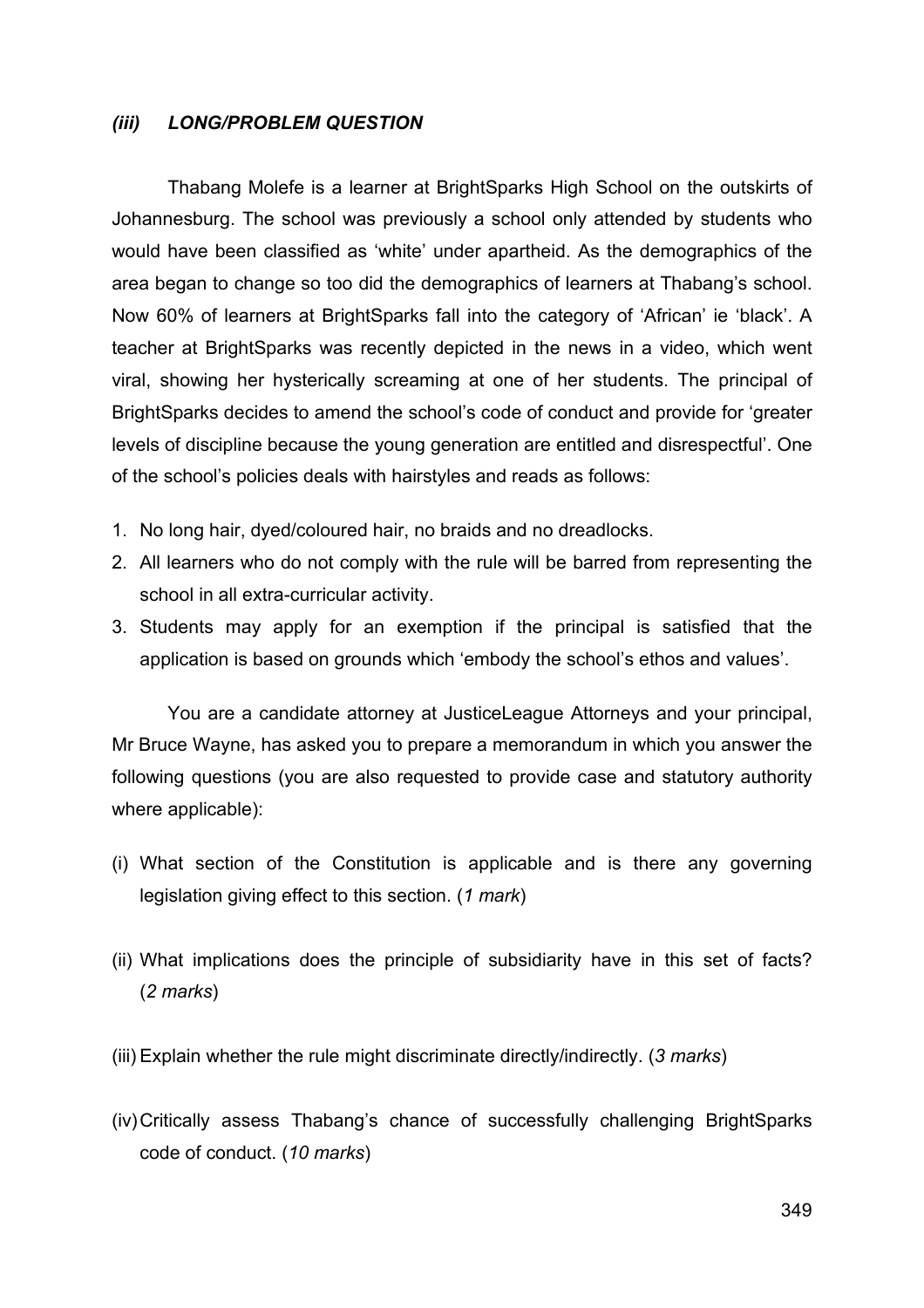(v) Provide your opinion on whether BrightSparks can successfully argue that they have reasonably accommodated Thabang, by providing for the exemption. (*4 marks*)

### *Total 20 Marks*

#### **QUESTION**

- 1. Define PEPUD
- 2. Discuss how the rule differentiates and whether this differentiation is discrimination
- 3. Discuss the test of fairness in pepuda in conjuction with case law

# **PART V: ANSWERS**

### *(i) TRUE & FALSE Answers*

- A) False: see section 9(2); additionally only unfair discrimination is constitutionally impermissible.
- B) True
- C) False: Public organs are subject to the requirements of PEPUDA; it is only where discrimination comes from legislation where the challenge to the discrimination will have to be established using section  $9(3)$  – in other words PEPUDA only applies to section 9(4).
- D) True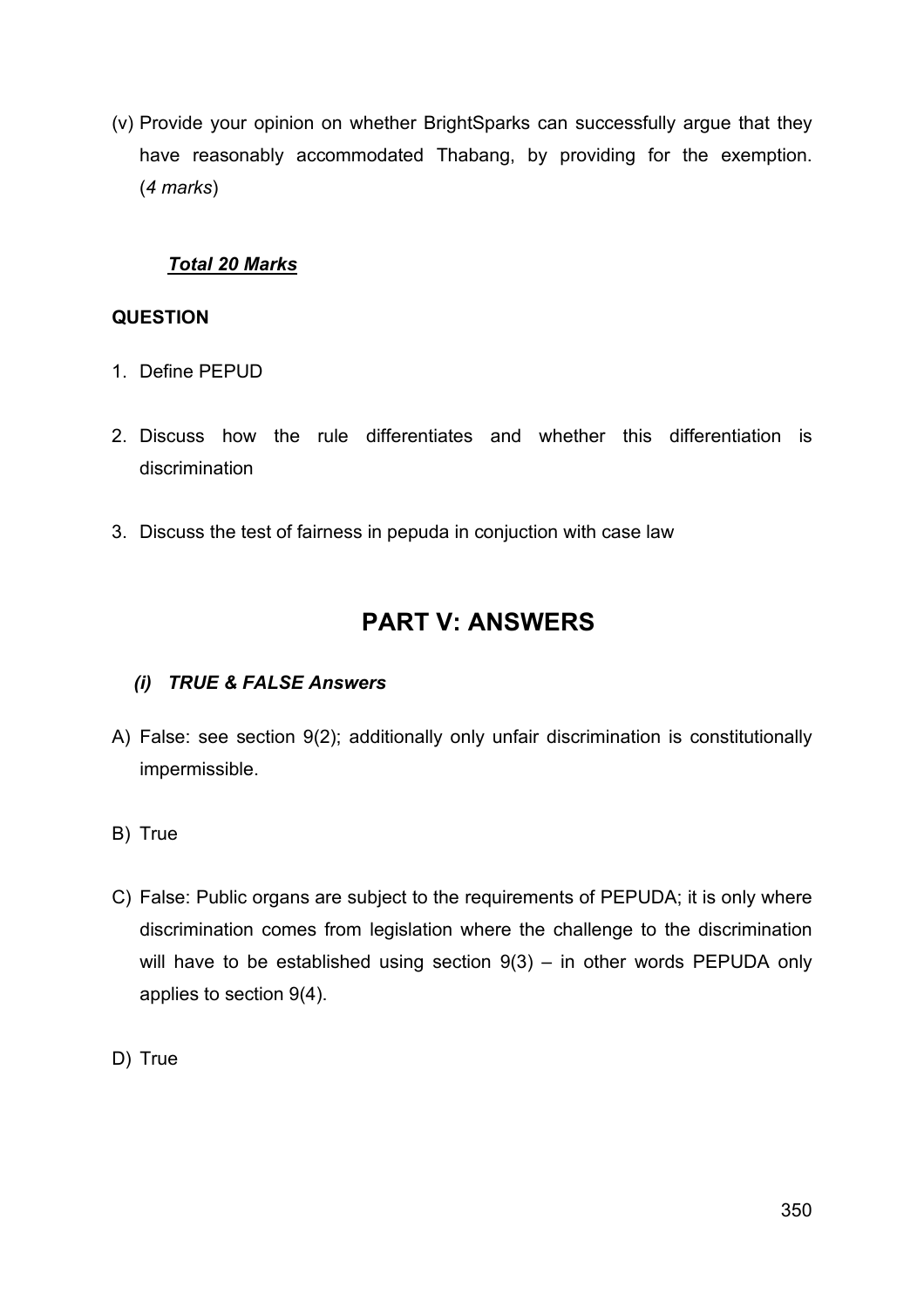#### *(ii) SHORT Answers*

A) Equality as a founding value of the Constitution has been invoked to interpret equality as a right. Our courts have explicitly endorsed the proposition that the achievement of equality entails the equal recognition of our moral worth as human beings. Our courts have long discussed the relationship between the value of dignity and the right to equality. The right to equality entails a recognition of equal moral and humane worth. Such an approach needs to be understood in the context of the atrocities of apartheid which stripped its victims of their personhood and humanity. This is because the law refused to recognise the moral worth of others based on arbitrary social constructs.

See:

- *- President of the Republic of South Africa and Another v Hugo*
- *- Social Justice Coalition v Minister of Police and Others*
- *- Prinsloo v Van der Linde and Another*
- *- Hoffmann v South African Airways*
- B) Direct discrimination occurs where a rule differentiates explicitly on a listed or analogous ground. For example, direct discrimination can take the form of a rule differentiating on race, religion or HIV status. Indirect discrimination occurs where a rule does not differentiate on a listed or analogous ground, but the application of the rule has the *effect* of discriminating on a listed or analogous ground. For example, the minority in *S v Jordan and others* stated that a rule that criminalised sex workers offering their services but failed to criminalise those who engaged the services of sex workers indirectly discriminated against women.

#### *(iii) LONG/PROBLEM QUESTION*

- i. This provision would be challenged under section 9(4) of the Constitution.
- ii. According to the constitutional principal of subsidiarity, a litigant may only rely, directly on a constitutional right to the extent that (i) the common law or legislation has not been enacted to give effect to the right or (ii) where the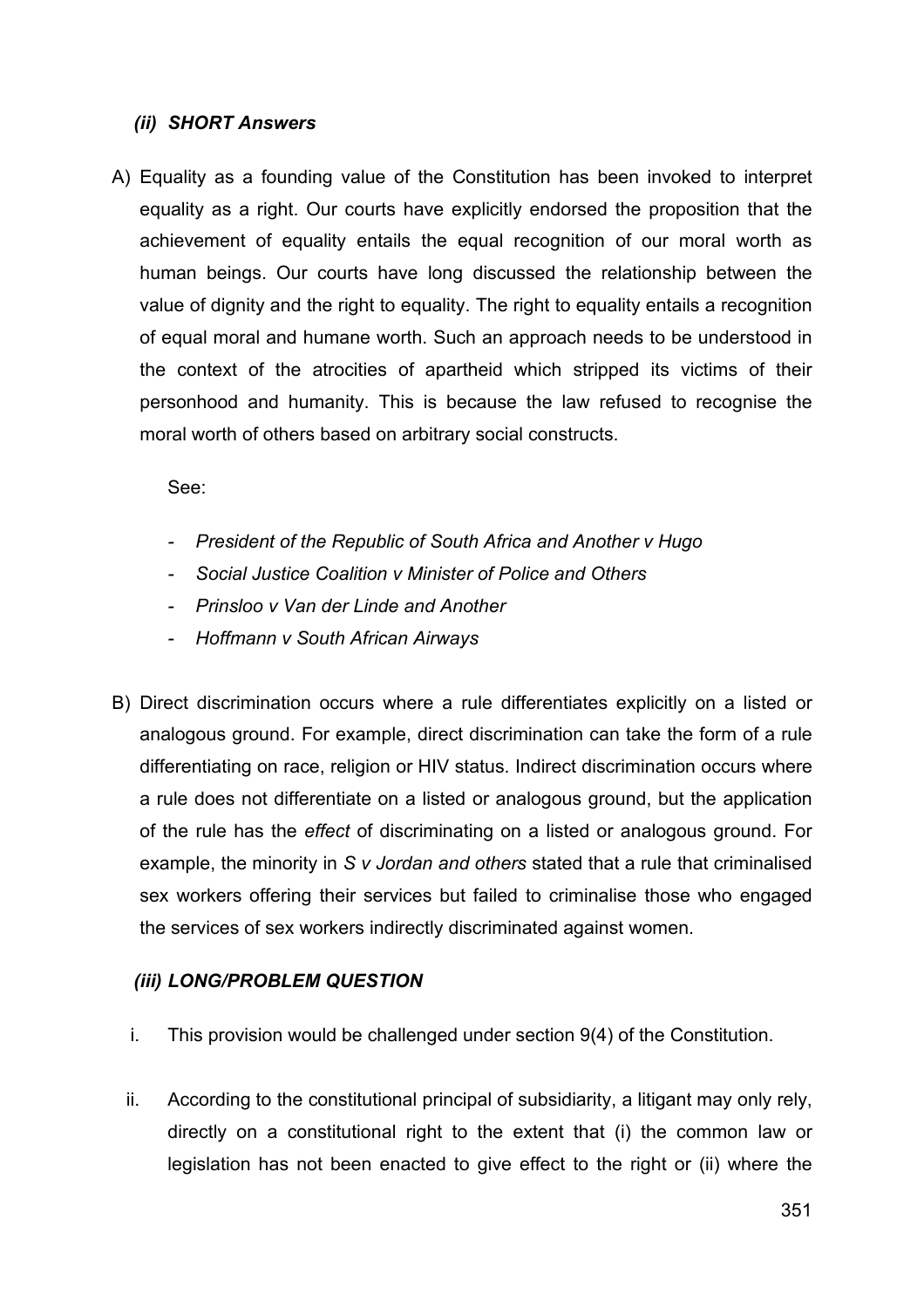provisions or the entire statute giving effect to right, are challenged on the basis that they violate the Constitution. Therefore, Thabang will have to rely on PEPUDA, to challenge the school's code of conduct (*MEC for Education: KwaZulu-Natal and others v Pillay*).

- iii. The rule may possibly indirectly discriminate on the grounds of race. Indirect discrimination occurs where a rule does not differentiate on a listed or analogous ground, but the application of the rule has the effect of discriminating on a listed or analogous ground. For example, the minority in *S v Jordan and others* stated that a rule which criminalised sex workers offering their services but failed to criminalise those who engaged the services of sex workers indirectly discriminated against women.
- iv. The rule does not explicitly differentiate on the grounds of race but the application of the rule may have disproportionate effects for black learners because of the way hairstyles historically attributed to black learners have been targeted. Section 9(3) of the Constitution prohibits discrimination on any of the 16 listed grounds directly/indirectly. The rule embodies indirect discrimination because a supposedly 'neutral differentiating criterion produces a markedly different impact on a listed ground' (*S v Jordan* (minority)).

#### **Question**

1. Answer:

Section 1 of the *PEPUDA* refers to any act or omission, including a policy, law, rule, practice, condition or situation which directly or indirectly: (i) imposes burdens, obligations or disadvantage on; or (ii) withholds benefits, opportunities or advantages from, any person on one or more of the prohibited grounds. Determining unfair discrimination in relation to PEPUDA requires a two-stage process in which one first establishes whether there has been discrimination and thereafter an assessment of whether  $-$  if discrimination did occur  $-$  the discrimination in question was fair or unfair. Mirroring section 9 equality jurisprudence in the Constitution, the focus of a PEPUDA inquiry is predicated on